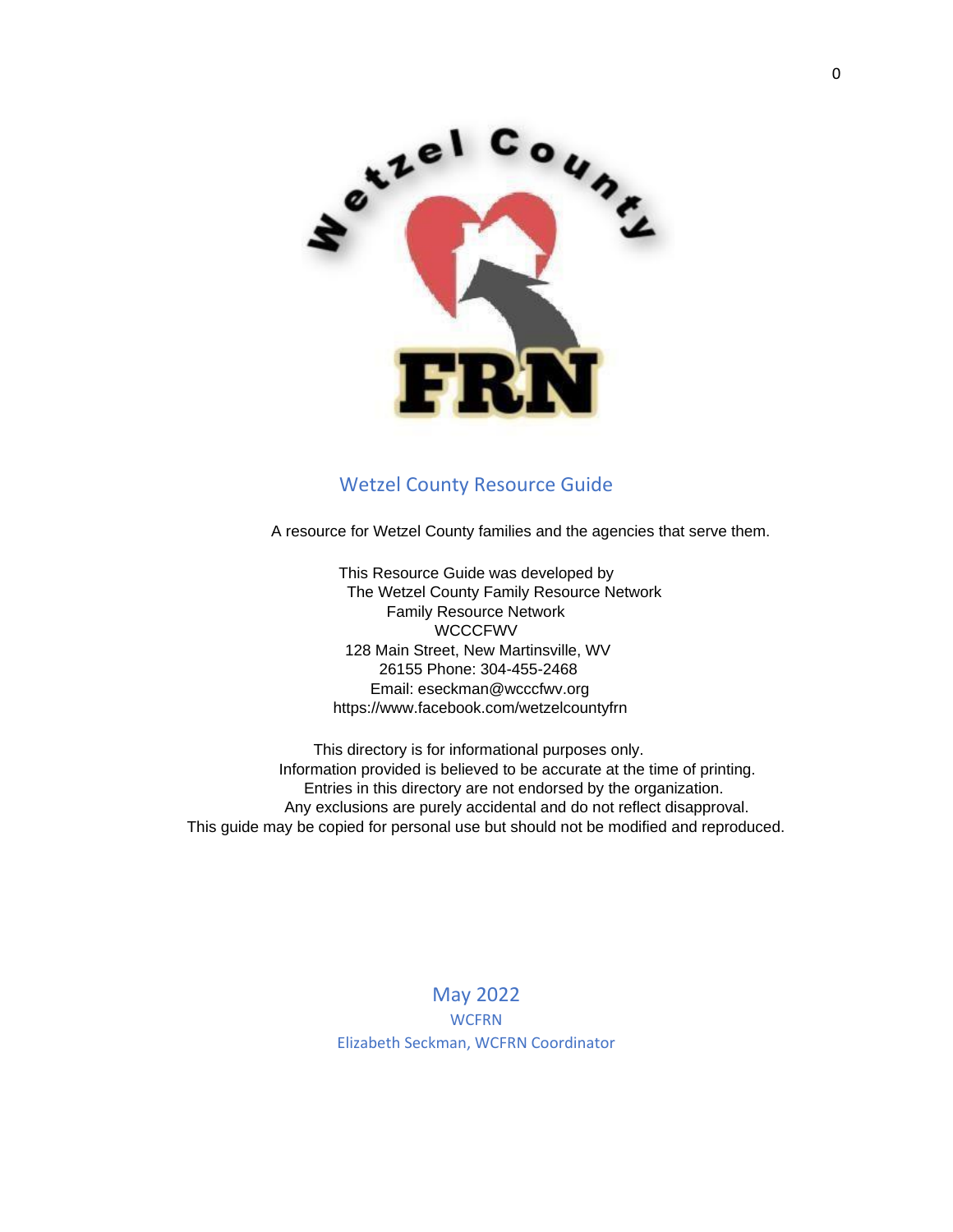# **Table of Contents**

| Economic Assistance/Pantries10-13                 |  |
|---------------------------------------------------|--|
| Mental Health Treatment & Assistance (Adult)13-14 |  |
|                                                   |  |
|                                                   |  |
|                                                   |  |
|                                                   |  |
|                                                   |  |
| Housing Assistance/ Homeless Shelters21           |  |
|                                                   |  |
|                                                   |  |
|                                                   |  |
|                                                   |  |
|                                                   |  |
|                                                   |  |
| State Organizations/ Government35                 |  |
| Recreational Programs & Libraries36               |  |
| National Charitable Organizations36-37            |  |
|                                                   |  |
| Emergency/Hotline Numbers38                       |  |

## **WV Department of Health & Human Resources**

1236 North State Route 2 New Martinsville, WV 26155 Erin Norman, Family Assistance Manager Kelly Fletcher, Community Service Manager Phone (304) 455-0920 Fax (304) 455-0928 Website: [www.wvdhhr.org](http://www.wvdhhr.org/)  **Client Services Hotline** (for inquiries for DHHR programs) 1-800-642-8589 [dhhrbcfcs@wv.gov](mailto:dhhrbcfcs@wv.gov) **Abuse & Neglect (child & adult) Hotline** 1-800-352-6513 **National Suicide Life Line** 1-800-273-TALK (8255) **Help Line** 1-877-HELP304 **Chat:** <https://www.help304.com/> **Behavioral Health Referral & Outreach:** 1-844-HELP4WV **Online Services** <https://dhhr.wv.gov/POS/Pages/AllOS.aspx> **DHHR Programs Directory** <https://dhhr.wv.gov/POS/Pages/AllProgams.aspx> **Directory of Help Line Numbers** https://dhhr.wv.gov/contacts/HN/Pages/default.aspx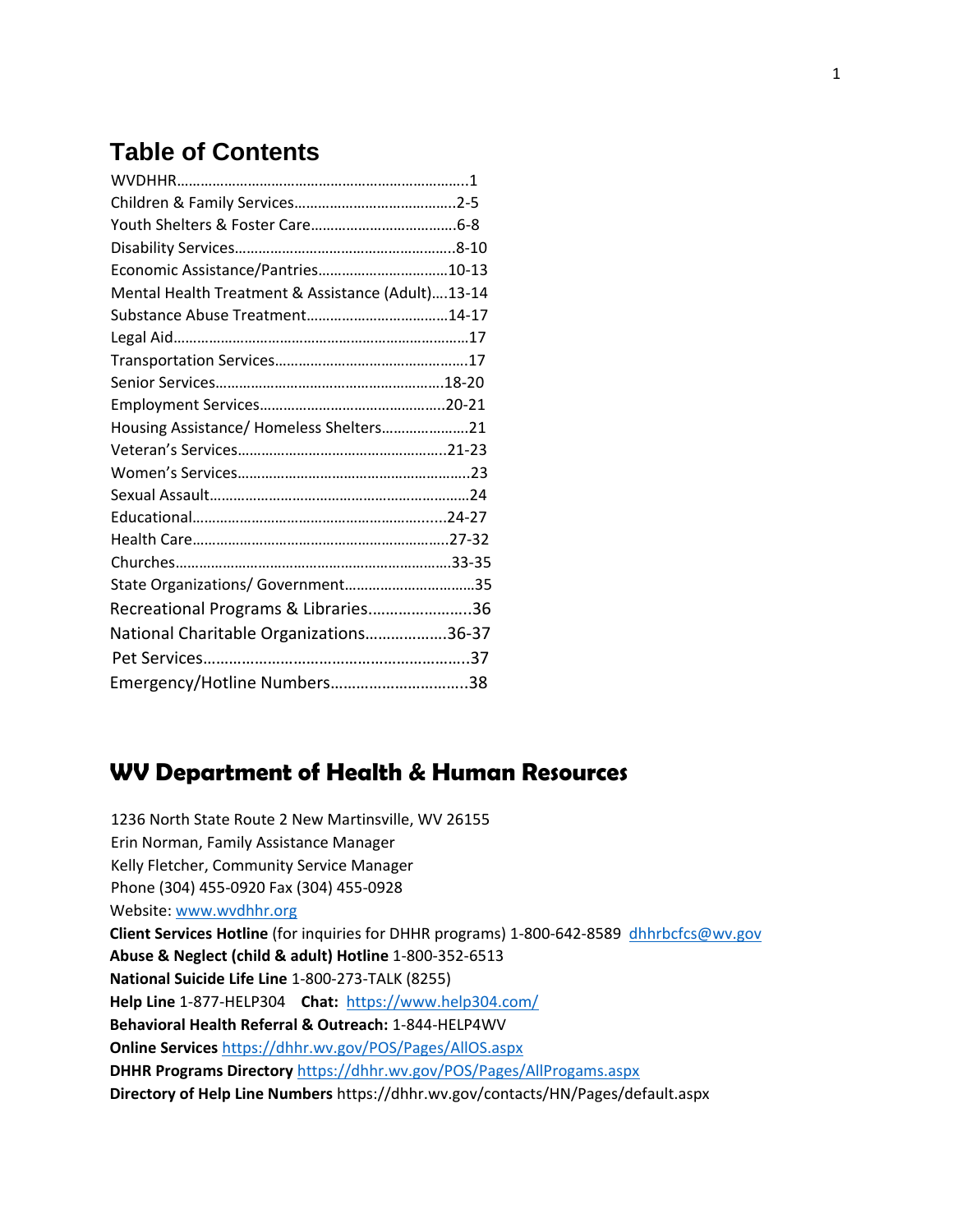**Bureau for Children and Families:** <https://dhhr.wv.gov/bcf/Pages/default.aspx> **Bureau for Child Support Enforcement:** <https://dhhr.wv.gov/bcse/Pages/BCSE.aspx> **Bureau for Public Health:** <https://dhhr.wv.gov/bph/Pages/default.aspx> **Bureau for Medical Services:** <https://dhhr.wv.gov/bms/Pages/default.aspx> **Bureau for Behavioral Health:** <https://dhhr.wv.gov/bbh/Pages/default.aspx> **Children's Health Insurance Program (CHIP)** <https://chip.wv.gov/Pages/default.aspx> **Office of Drug Control Policy** <https://dhhr.wv.gov/Office-of-Drug-Control-Policy/Pages/default.aspx> **Office of Inspector General** <http://www.wvdhhr.org/oig/> **Health Care Authority** <https://hca.wv.gov/Pages/default.aspx>

**Some, but not all, of the services offered by WVDHHR:**

**Child Welfare Collaborative** <https://childwelfare.wv.gov/Services/Pages/default.aspx> **WV Child Welfare Collaborative One Davis Square, Suite 100E Charleston, WV 25301 (304) 558-1864** Email: **[ChildWelfare@wv.gov](mailto:ChildWelfare@wv.gov)**.

**Children's Mental Health Wraparound** is a child and youth-focused, and family-driven, team response to serious behavior and mental health challenges. WV Wraparound is available for all families at risk, for youth ages 0 to 21 Email: [DHHRBBHWraparoundReferrals@wv.gov](mailto:DHHRBBHWraparoundReferrals@wv.gov) Attn: Vicky Hatfield Phone: 304-356-4811

**WV Aged and Disabled Waiver** (ADW) Program provides in-home care for people who meet the criteria for nursing home care. Must be 18 or older. Phone: 866-767-1575

**Birth to Three** provides services and supports to children showing developmental delays ages birth to three.

Phone: 1-866-321-4728 Website: [www.wvdhhr.org/birth23/referral.asp](https://webmail.suddenlink.net/do/redirect?url=http%253A%252F%252Fwww.wvdhhr.org%252Fbirth23%252Freferral.asp&hmac=0e40fd13ec1a479768c94cc17890df31) Melinda Graham, Wetzel County Service Coordinator 1236 North State Rt. 2, New Martinsville Phone: 304-455-0920 ext. 251 Email: mgraham@ccwva.org

**SNAP** provides monthly food assistance to qualifying homes. Website [https://dhhr.wv.gov/bcf/Services/familyassistance/Pages/Supplemental-Nutritional-](https://dhhr.wv.gov/bcf/Services/familyassistance/Pages/Supplemental-Nutritional-Assistance-Program-(Former-Food-Stamp-Program).aspx)[Assistance-Program-\(Former-Food-Stamp-Program\).aspx](https://dhhr.wv.gov/bcf/Services/familyassistance/Pages/Supplemental-Nutritional-Assistance-Program-(Former-Food-Stamp-Program).aspx)

**WIC: Women Infants and Children** provides nutritional support to pregnant women, nursing mothers, infants, and children WIC services include: Nutrition counseling and education Breastfeeding promotion and support, health screenings, medical and social service referrals, and monthly food packages. 430 South 4th Avenue, Paden City, WV -26159 Phone: 304-337-2011 Website: [www.dhhr.wv.gov/wic](http://www.dhhr.wv.gov/wic)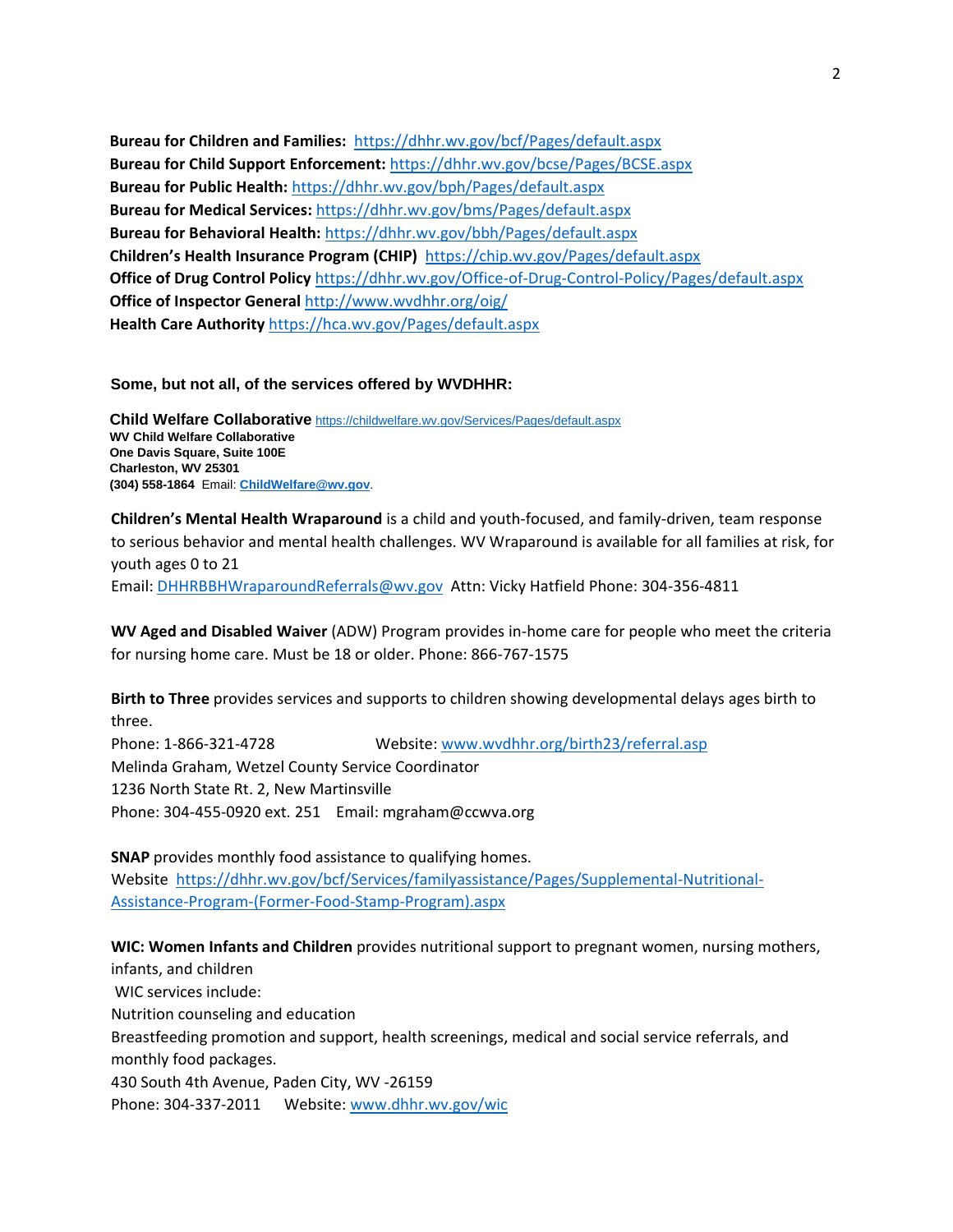**WVCHIP** provides working families with access to health insurance for their children. Website: [\(https://chip.wv.gov/Pages/default.aspx\)](https://webmail.suddenlink.net/do/redirect?url=https%253A%252F%252Fchip.wv.gov%252FPages%252Fdefault.aspx&hmac=9cbd5a72630141fd1c3a2d3690e3fdec)

**WISEWOMAN Program** provides health access to under or uninsured women. Phone: (304) 558-5388 or 1-800-642-8522 Website: [www.wvdhhr.org/wvwisewoman/eligibility.asp](https://webmail.suddenlink.net/do/redirect?url=http%253A%252F%252Fwww.wvdhhr.org%252Fwvwisewoman%252Feligibility.asp&hmac=b174aa41e5d5efc0f4f9092e1638aaf3)

**WV WORKS** offers financial assistance, incentives, educational, vocational, and job skill training. [https://dhhr.wv.gov/bcf/Services/familyassistance/Pages/Supplemental-Nutritional-Assistance-](https://dhhr.wv.gov/bcf/Services/familyassistance/Pages/Supplemental-Nutritional-Assistance-Program-(Former-Food-Stamp-Program).aspx)[Program-\(Former-Food-Stamp-Program\).aspx](https://dhhr.wv.gov/bcf/Services/familyassistance/Pages/Supplemental-Nutritional-Assistance-Program-(Former-Food-Stamp-Program).aspx)

**Jobs & Hope** for those experiencing barriers to employment Transportation assistance, Free training & Education, Child Care Assistance, Transition agent to assist with eliminating barriers to employment <https://jobsandhope.wv.gov/> (833) 784-1385

#### **Children With Special Health Care Needs** (CSHCN)

The eligibility determination for CSHCN services is made by a CSHCN Specialty Consultant. (304) 558-5388 or toll-free at 1- 800-642-9704 or 1-800-642-8522 : **Yearly clothing vouchers** for school-age children <https://dhhr.wv.gov/bcf/Services/familyassistance/Pages/School-Clothing-Allowance.aspx> **Nursing home assistance** [https://dhhr.wv.gov/bcf/Services/familyassistance/Pages/Medicaid-for-Long-](https://dhhr.wv.gov/bcf/Services/familyassistance/Pages/Medicaid-for-Long-Term-Care.aspx)[Term-Care.aspx](https://dhhr.wv.gov/bcf/Services/familyassistance/Pages/Medicaid-for-Long-Term-Care.aspx) **Burial assistance** [https://dhhr.wv.gov/bcf/Services/familyassistance/PolicyManual/Documents/Chapter%2019/ch19\\_5.pd](https://dhhr.wv.gov/bcf/Services/familyassistance/PolicyManual/Documents/Chapter%2019/ch19_5.pdf)

[f](https://dhhr.wv.gov/bcf/Services/familyassistance/PolicyManual/Documents/Chapter%2019/ch19_5.pdf)

## **Children & Family Services**

\*Families and youths can call, text, or chat the **Children's Crisis and Referral Line** 24 hours a day, 7 days a week, at **844HELP4WV or 844-435-7498\* Child Abuse Hotline: 800-352-6513**

## **Wetzel County Center for Children and Families**

128 Main Street New Martinsville, WV 26155 WCCCF is working together in one place to help families in Wetzel County. Beth Goddard, Director Phone 304-455-2468 Fax 304-455-1788 Facebook:<https://www.facebook.com/wcccfwv>

**Wetzel County Family Resource Center/Baby Pantry** 

Baby pantry/clothing closet for infants and toddlers for families in need.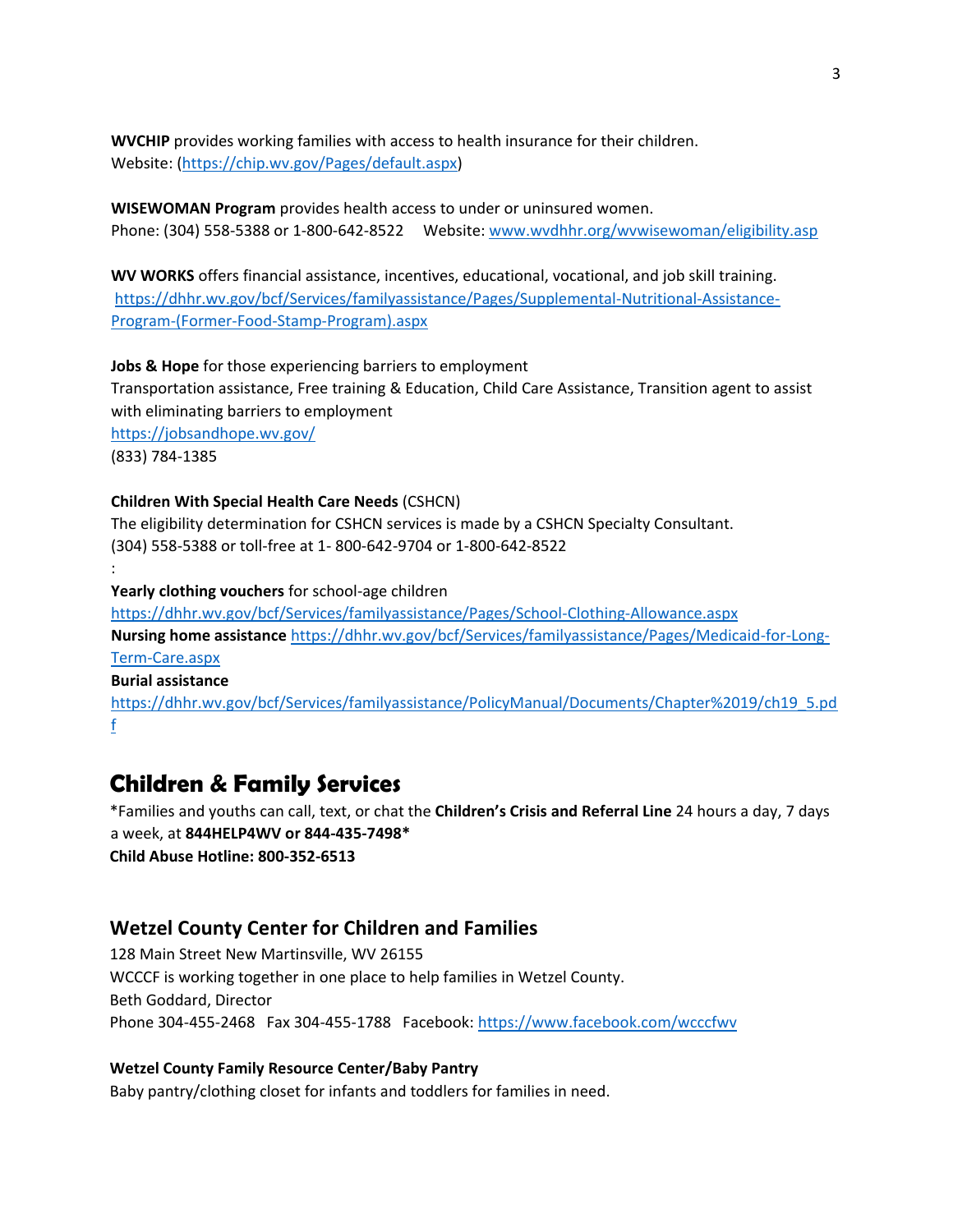Regina Reynolds, coordinator Email: rreynolds@wcccfwv.org

#### **Parents as Teachers**

Free and voluntary early-learning program for parents with children ages 0-5. Personalized home visits, lactation consulting, developmental play, and support for families to give children the best possible beginnings in life. Marsha Croasmun, Supervisor Email: mcroasmun@wcccfwv.org

#### **Car Seat Safety Checks**

Child Passenger Safety Technicians are trained to assist in car seat installation. Email: howell@wcccfwv.org

#### **Playgroup**

The center provides an opportunity for you and your child to socialize with other parents and children. Follow us on Facebook for a monthly calendar of events, crafts, and recipes.

#### **Family Resource Network**

The FRN promotes coordination of services and opportunities for Wetzel County families. **Healthy Grandfamilies Program** offers support and programs for grandparents raising their grandchildren. Elizabeth Seckman, coordinator Email: eseckman@wcccfwv.org Facebook:<https://www.facebook.com/wetzelcountyfrn>

#### **WCCCF Hundred Center**

Tasha Simpson, Family Resource Center Coordinator, Parent Educator 13 Pennsylvania Avenue, P.O. Box 518, Hundred, WV 26575 Phone: 304-775-2000 Email: tsimpson@wcccfwv.org

#### **Child Advocacy Groups**

#### **CASA (Court Appointed Special Advocate)**

A CASA volunteer is appointed by a judge to advocate for a child's best interest in court. WV IMPACT addresses Neonatal Abstinence Syndrome (NAS) or children exposed to substances in utero. Susan J. Harrison, Executive Director CASA for Children, Inc. Abby Baker, Patient Navigator IMPACT Project at CASA 1224 Chapline Street Wheeling, WV 26003 Phone: 304-233-0333 **Wetzel County CASA Office**  128 Main Street New Martinsville, WV 26155 Victoria Anderson, Volunteer Coordinator

Phone: 304-233-0333 email: casaforchildren@frontier.com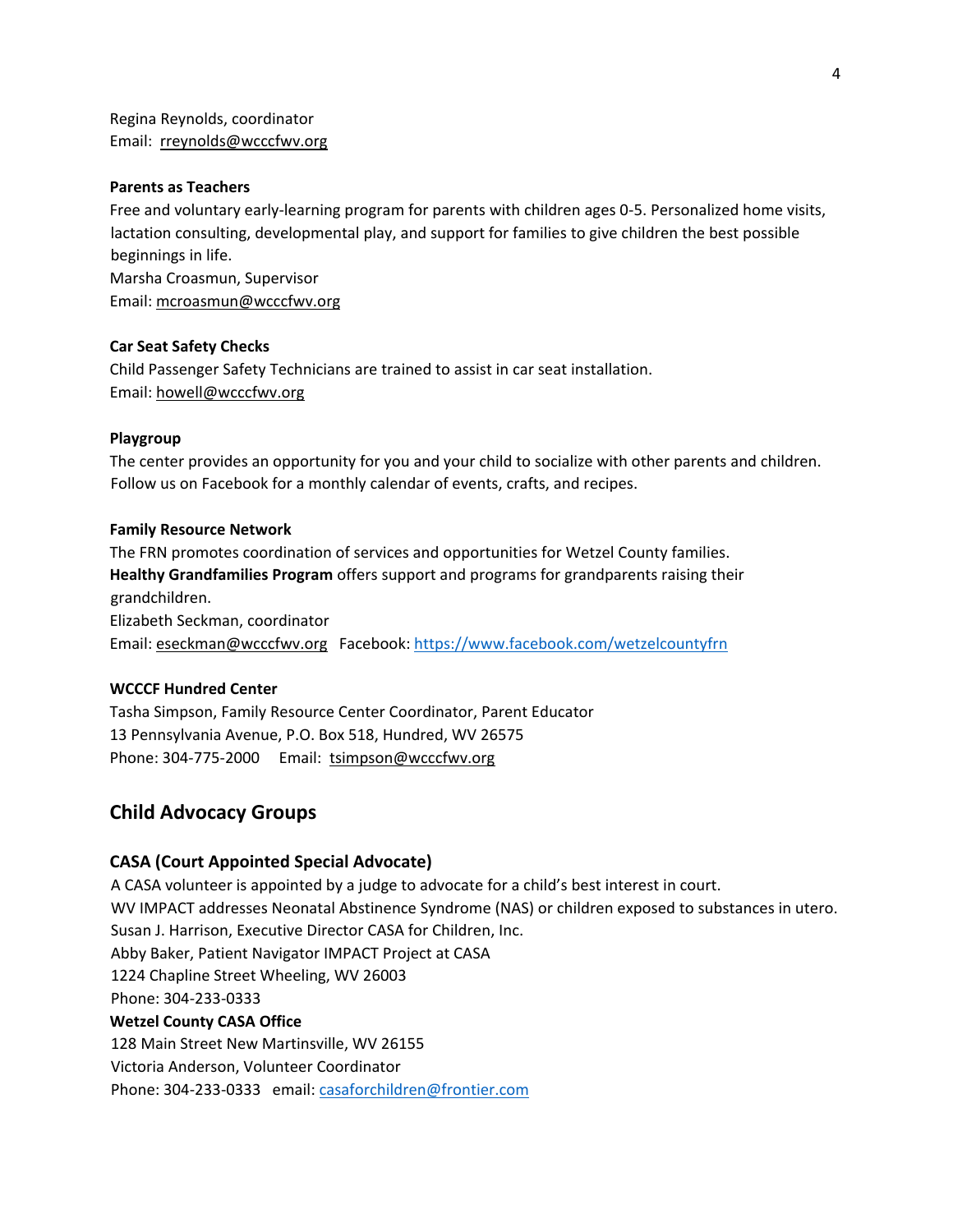### **[T](https://www.facebook.com/thelighthousecac)he Lighthouse Child Advocacy Center**

The Lighthouse Child Advocacy Center's mission is to meet the needs of children and families in our community by providing a community-based, child-focused Center that facilitates a compassionate, multi-disciplinary approach to prevention, identification, investigation, prosecution, and treatment of child abuse.

Services provided: Forensic Interviews, Advocacy & Referral Services, Supportive Counseling, Abuse & Prevention Education.

261 Monroe Avenue Executive Director: Susan Scharf Phone 304-398-2311 Fax: (304) 398-2313 Email: wetzel\_tylercac@yahoo.com Website: http://www.thelighthousecac.org Facebook: <https://www.facebook.com/thelighthousecac>

## **Change, Inc. (Right from the Start**)

Change Inc. provides free support to income eligible pregnant women and new mothers, behavioral health assistance, and weatherization assistance. 700 First Street Moundsville, WV 26041 Joan Dayoub, director Phone: 304-845-7726 Email: jdayoub@changeinc.org website: www.changeinc.org/rfts

## **Gabriel Project of West Virginia, Inc.**

Provides cribs, car seats, and other baby-related items at low or no cost to qualifying families. Open Tuesdays and Thursdays 12:00 pm- 4:00 pm First Christian Church/Disciple Center 515 Maple Ave., New Martinsville, WV 26155 (304) 815-2956

# **Youth Shelters, Foster Care, Outpatient & Residential Treatment**

## **Genesis Mobile Crisis Response Unit**

The Genesis Mobile Crisis Response & Stabilization Team is available 24/7 for any household with children ages birth to 18.

Phone: 866-897-8959 websit[e: http://genesiswv.org/](http://genesiswv.org/)

## **Residential Treatment**

## **Brook Place**

Residential treatment program for girls aged 12-18. 3305 Tent Church Road, Colliers, WV 26035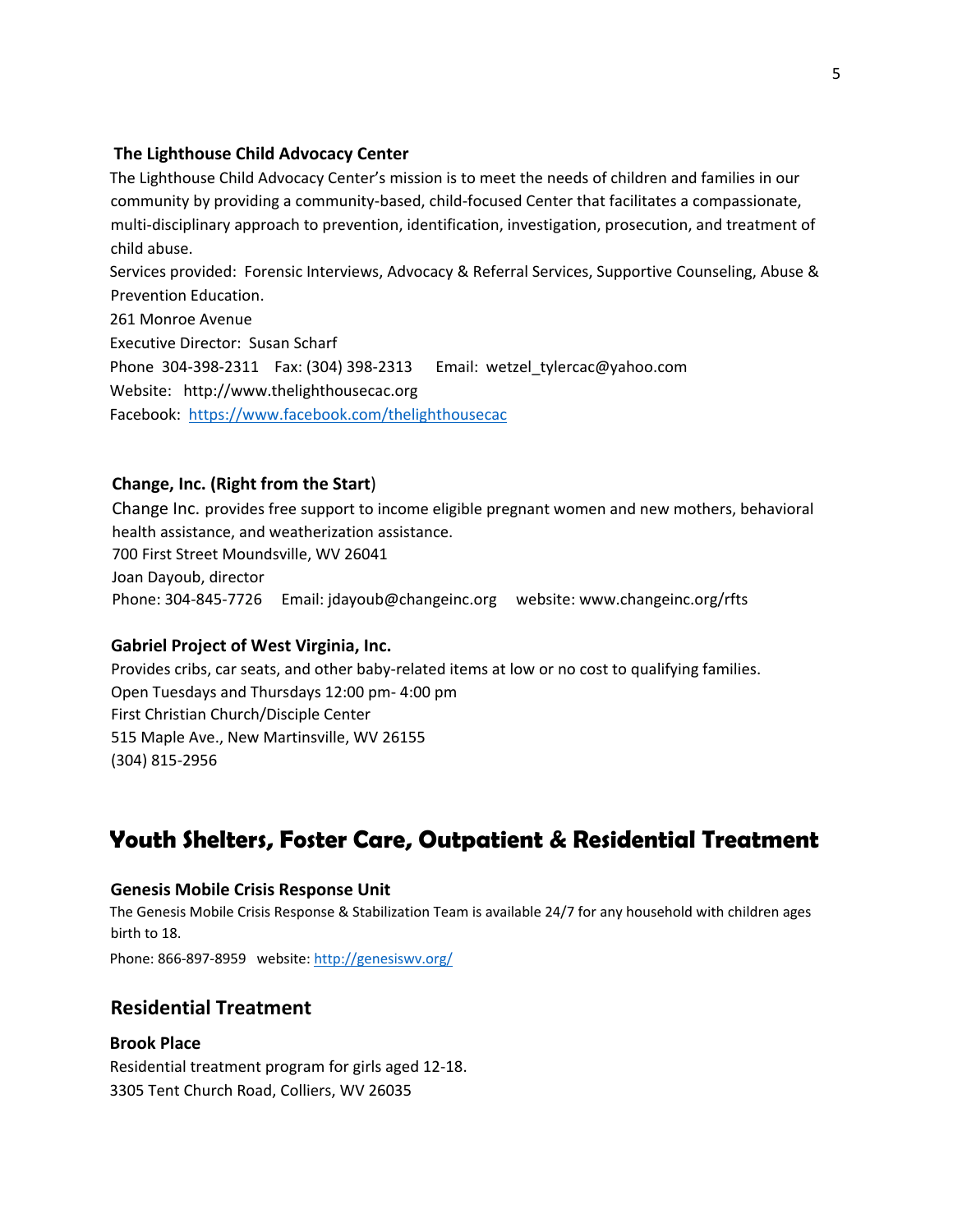#### Phone: 304-527-3303 Email: executivedirector@familyconnectionsinc.org

#### **The Children's Home of Wheeling**

Residential treatment for males ages 12-18 years of age by court or DHHR referral only. 14 Orchard Rd., Wheeling, WV 26003 Phone: 304-233-2367 Website: [www.chowinc.org](http://www.chowinc.org/)

#### **Crittenton Inc. / Wellspring**

**Crittenton Home** provides residential care for girls and young women who are pregnant and/or parenting.

**Online Counseling** 1-800-280-2229 website: www.crittentonwv.org 2606 National Rd., Wheeling, WV 26003 Phone: 304-242-7060 Website: www.crittentonwv.org/residentialcrittentonwv **Wellspring** provides outpatient therapy and counseling for emotional problems, substance abuse and addiction. Family and Relationship Issue/ Difficulties at School/ Challenges of Teens and Young Adults 761 Third Street, New Martinsville, WV 26155

Phone: 304-455-3035 Website: [www.crittentonwv.org/wellspring](http://www.crittentonwv.org/wellspring)

### **Fox Run Center for Children & Adolescents**

Provides behavioral health care to children, adolescents, and their families in a residential treatment setting. 67670 Traco Drive, St. Clairsville, Ohio

Phone: 740-695-2131Toll Free: 800-245-2131 Websit[e: www.foxruncenter.com](http://www.foxruncenter.com/)

#### **St. John's Home for Children**

Residential facility for boys 8 to 14 years of age by DHHR or court referral only. 141 Key Ave., Wheeling, WV 26003 Phone: 304-242-5633 Email: office@stjohnshome.net Websit[e:](http://www.stjohnshomeforchildren.org/)  [www.stjohnshomeforchildren.org](http://www.stjohnshomeforchildren.org/)

#### **Foster Care**

#### **Genesis Foster Care and Adoption Services**

101 W. Main St. Paden City, WV 26159 Phone: 304-200-3374 Email: christine@genesiswv.org Website[: http://genesiswv.org/](http://genesiswv.org/)

#### **Necco Foster Care**

503 Morgantown Avenue Suite 205, Fairmont, WV 26554 Phone: 681-404-3777 Fax: 304-699-1283 Email: kdully@necco.org Website: [www.necco.org/services/foster-care/foster-care-in-west-virginia](http://www.necco.org/services/foster-care/foster-care-in-west-virginia)

#### **Children's Home Society**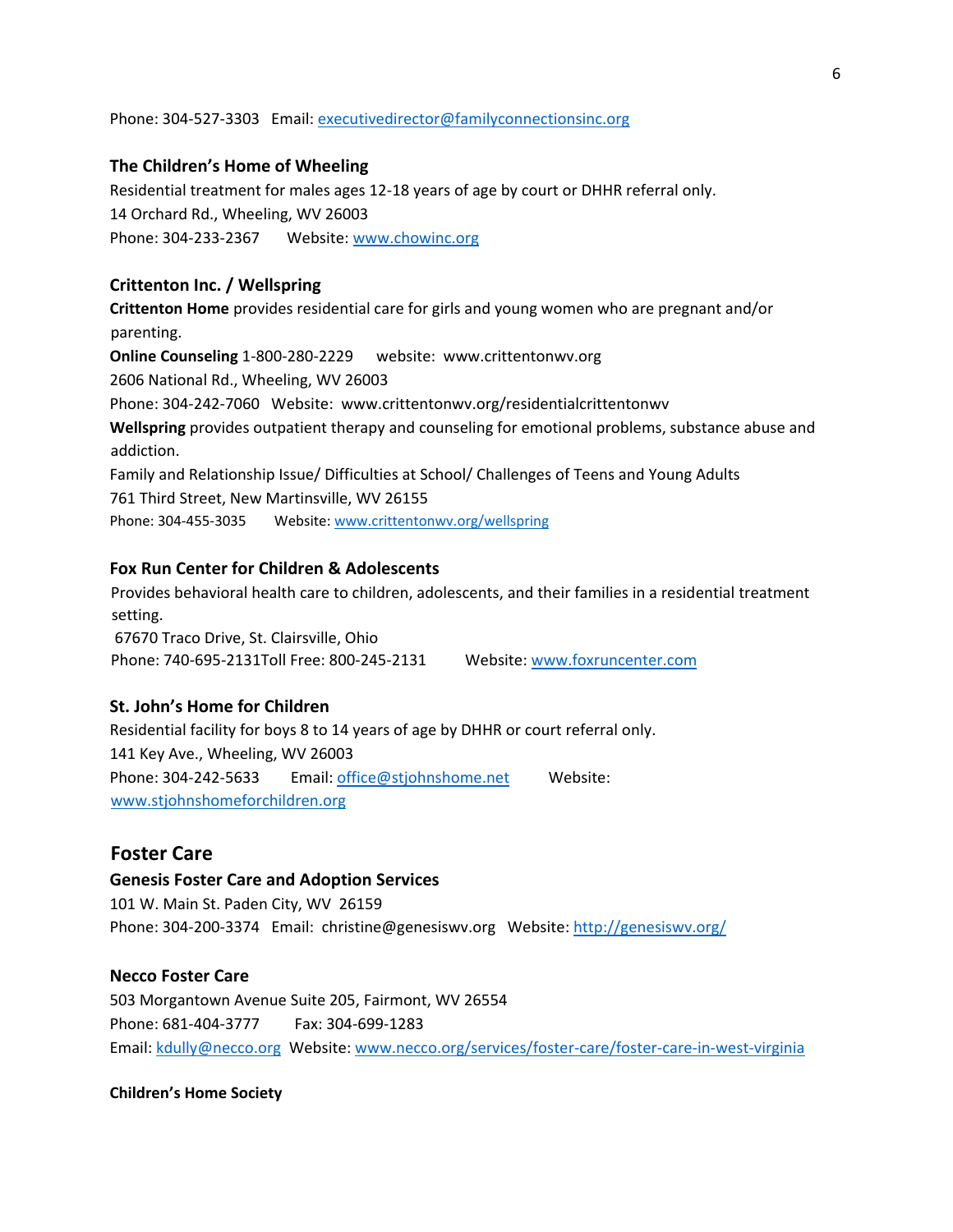1422 Kanawha Boulevard, East P. O. Box 2942 Charleston, WV 25330 Website:<https://www.childhswv.org/programs-services/kinship-services/> 304-810-2460

#### **Blue Prints Foster Care**

103 Euclid Drive, Parkersburg, WV 26104 Website:<https://myblueprints.org/locations/listing/blueprints-parkersburg-field-office> Phone: 304-422-3159

## **Multi-Service Youth Organization**

### **Youth Services System, Inc.**

YSS offers a wide variety of services from residential treatment center, juvenile detention, emergency shelters, substance abuse treatment, outpatient counseling, transitional living, winter freeze shelter, homeless outreach, and suicide prevention.

Website: [www.youthservicessystem.org](http://www.youthservicessystem.org/)

#### **Take Action Recovery & Resource Center/YSS Prevention Services**

Provides linkage to recovery resources and provides on-site support. 140 N. Bridge Street, New Martinsville Phone: (304) 266-1612 Facebook:<https://www.facebook.com/Take-Action-Wetzel-County> Amy Hopkins YSS Response Team Coordinator (304) 815-8811 Dawnita Matthews, Take Action Director Michelle Rohde, Wetzel County Project Coordinator YSS Prevention Resources Phone: 304-217-3871 email: [mrohde@ysswv.com](mailto:mrohde@ysswv.com)

**Ronald C. Mulholland Juvenile Center** is a secure facility for incarcerated youth ages 12-21 1000

Chapline Street, Wheeling Phone: 304-232-3441

**Tuel Center** fills the gap between supervised placement and independent living for youths 18 to 20 years old in DHHR custody under a voluntary FC 18 agreement.

Pam Jeffers, Program Manager Phone: 304-455-0270

**Emergency Shelters** for youth in emergency situations.

#### **Samaritan House**

1050 Eoff Street, Wheeling, WV 26003

#### **Helinski Shelter**

110 North York Street, Wheeling, WV 26003

Call 204-233-9627 Central Referral or Contact Youth Services System, Inc. at 1-800-YSS-8918

**Runaway/ Homeless Outreach** for ages 12-24. Provides assistance in obtaining shelter, clothing, hygiene

materials, medical, and mental health care. Deshawn White Phone: 304-233-9627 or 304-650-8919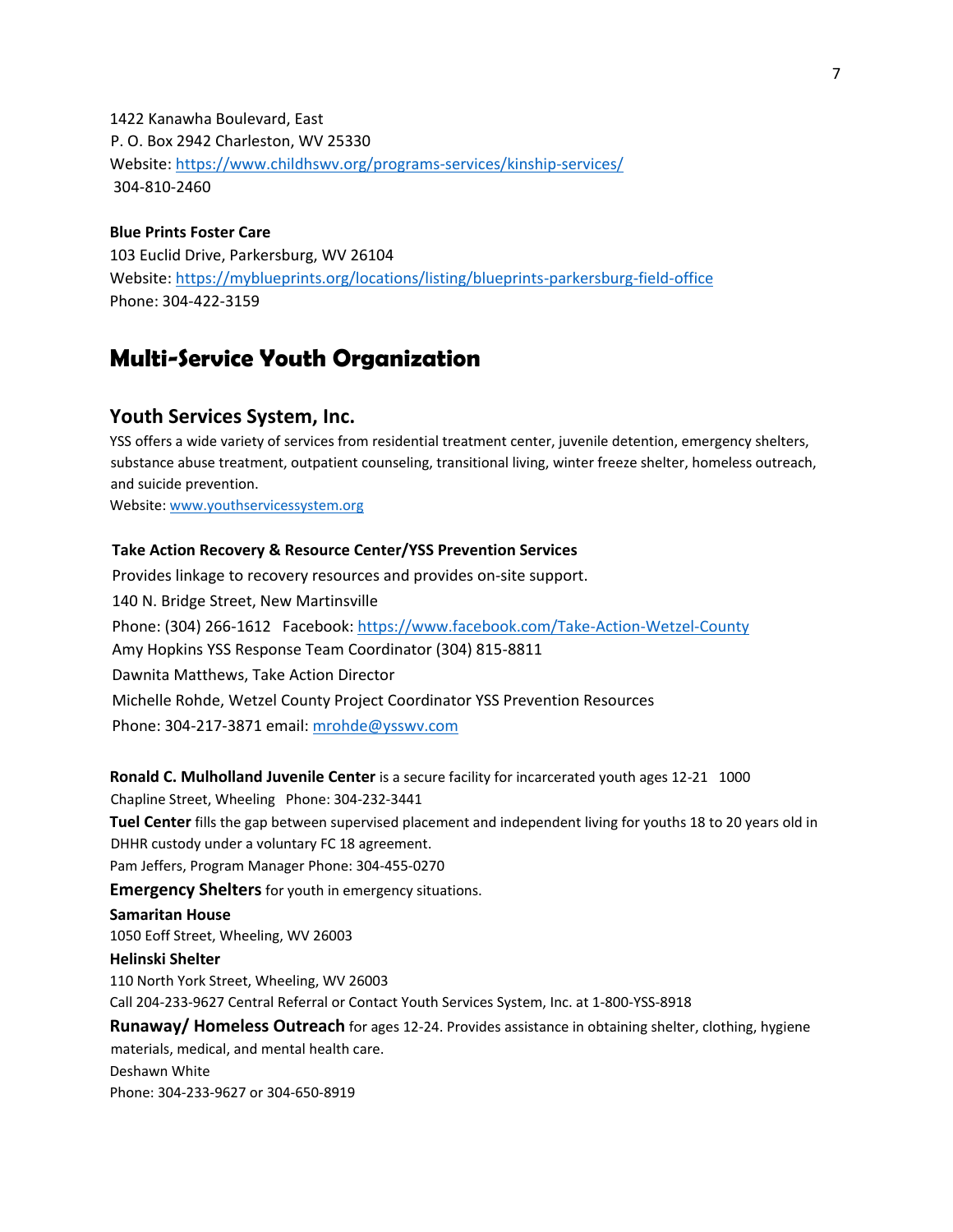**Hope's Promise,** (ages 12-18) an adolescent substance abuse intensive outpatient program (IOP) 87 15th Street, Wheeling, WV 26003

# **Disability Services**

### **Coordinating Council for Independent Living**

Provides home care and personal care to the elderly and developmentally disabled. 87 Swierkos Drive, Moundsville, WV Phone: 304-843-2306 website:<http://westvirginiaschoice.com/>

**The Seeing Hand Association, Inc** Provides services to individuals who are blind or visually impaired to enhance self-sufficiency and independence. In-home assessments, support & share groups, braille instruction, computer instruction, career development, and low-vision equipment. 750 Main St., Wheeling, WV 26003 Phone: 304-232-4810 Email: theresa@seeinghandassociation.com

### **WV Division of Rehabilitation Services**

Provides vocational rehabilitation to empowers individuals with disabilities to live and work independently. Provides counseling, vocational training, physical restoration and job placement. Help Line : 1-800-642-8207 Wheeling Office: (304) 238-1092 Email: [DRSQuestions@wv.gov](mailto:DRSQuestions@wv.gov) Website:<https://www.pathwayswv.org/> Information & Referral Services for the Blind: 800-642-3021 Information for the Deaf and Hard of Hearing: 304-238-1092, ext. 51308 Website: [www.wvdrs.org](http://www.wvdrs.org/) 

**Pathways to the Future** is a self-guided resource center for students with disabilities. Website: pathwayswv.org

**WV Parent Training & Information** The West Virginia Parent Training and Information, Inc. (WVPTI) is a 501(c)(3) non-profit parent organization committed to improving the lives and education of ALL children through a special emphasis on children and youth with all disabilities and special healthcare needs. We serve parents and families of a child or youth from birth to age twenty-six with special needs. We are committed to providing parents and families the tools to ensure that children, youth, and young adults with special needs lead enriched lives as full members of their schools and communities. 99 Edmiston Way, Suite 101 Buckhannon, WV 26201 Phone: 304-472-5697 Email: [wvpti@aol.com](https://webmail.suddenlink.net/do/mail/message/mailto?to=wvpti%40aol.com) Website: [http://www.wvpti-inc.org/](https://webmail.suddenlink.net/do/redirect?url=http%253A%252F%252Fwww.wvpti-inc.org%252F&hmac=4a0e23c3631d2dafe78d1e01e23f0e98)

## **WV Library Commission for The Blind & Physically Handicapped**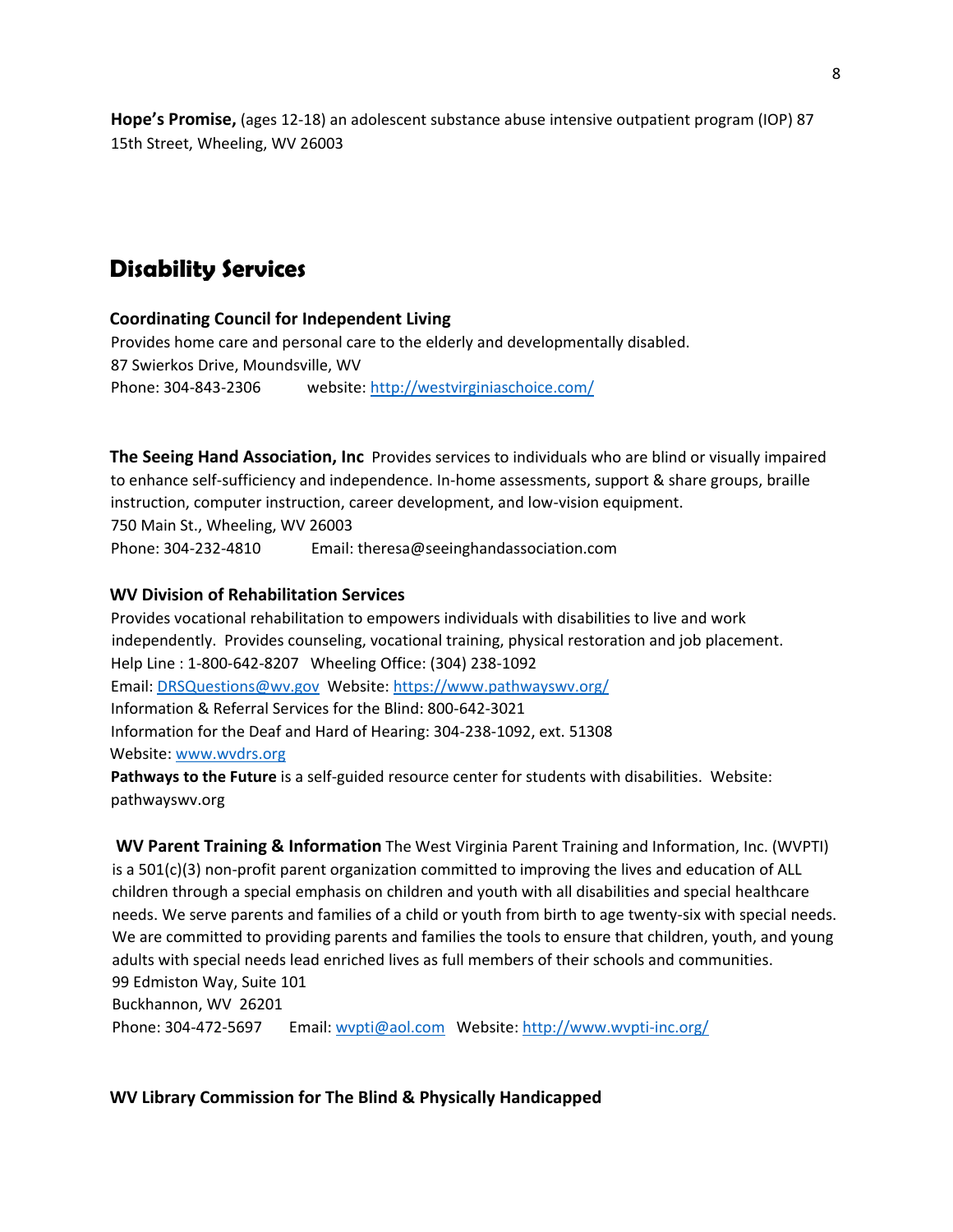Library services in alternative formats such as audio books, braille books, large print books and videos. Phone: 304-558-2041 Toll Free: 800-642-9021 Websit[e: www.librarycommission.wv.go](http://www.librarycommission.wv.go/) 

**WVATS WV Assistive Technology Support** helps link individuals with products or services that make tasks easier or possible for individuals with disabilities or limitations. There are many tools available to help people live, learn, work, and play independently. These tools can be as simple as magnifiers and alternative keyboards or as complex as augmentative communication devices and switch access. **Exchange Program**:<https://vll.cedwvu.org/>

304-293-4692, toll free at 1-888-829-9426, by TTY at 1-800-518-1448 Website**:** <https://wvats.cedwvu.org/>

**Olmstead Coordinator** covers those individuals who are institutionalized or at-risk of being institutionalized in a segregated and/or congregated setting. To file a grievance or request resources, West Virginia's Olmstead Coordinator can be reached at 1-304-558-3287, or found online a[thttp://www.wvdhhr.org/oig/olmstead.html](https://webmail.suddenlink.net/do/redirect?url=http%253A%252F%252Fwww.wvdhhr.org%252Foig%252Folmstead.html&hmac=a5c452bdce04d1eb6a52e61379e06460)

**WVABLE** through the West Virginia State Treasurer's Office offers a program designed to give people with disabilities more independence and financial security by allowing individuals with disabilities the ability to save and invest up to \$16,000 per year without losing eligibility for public benefit programs such as Medicaid and Supplemental Security Income (SSI). Website: [http://www.wvtreasury.com/Savings-Programs/WVABLE.](https://webmail.suddenlink.net/do/redirect?url=http%253A%252F%252Fwww.wvtreasury.com%252FSavings-Programs%252FWVABLE&hmac=487d4364c58aa7ec0eac48ca317a76b4)

**Work Incentive Planning and Assistance** (WIPA) assists people who receive Social Security Disability Insurance (SSDI) or Supplemental Security Income (SSI) and would like to try to work or return to work. Phone: 304-293-4692 website: [http://wipa.cedwvu.org](https://webmail.suddenlink.net/do/redirect?url=http%253A%252F%252Fwipa.cedwvu.org&hmac=318e64d9ea563832851def1707d8e31b)

## **Day Treatment & Residential Services**

**Linx Residential Service** for People with Disabilities Locally run group homes with 24-hour in-home staff. Title 19 waivers, nursing staff, service coordination, and behavioral support. **Respite Care**: Jeni Moffitt 304-771-2656 249 Clark Street, New Martinsville, WV Phone: 304-455-2757 Facebook[: www.facebook.com/Linx-Community-Services-317294892346044](http://www.facebook.com/Linx-Community-Services-317294892346044)

## **Rem/The Mentor Group**

Provides services for adults and children with disabilities. Services include community living options, vocational and day support, home health care, homemaker services, rehabilitation therapy, foster and host home living, and assisted living.

533 South 4th Ave., Paden City, WV 26059 Phone: 304-337-9230 Website[: www.remwestvirginia.com](http://www.remwestvirginia.com/)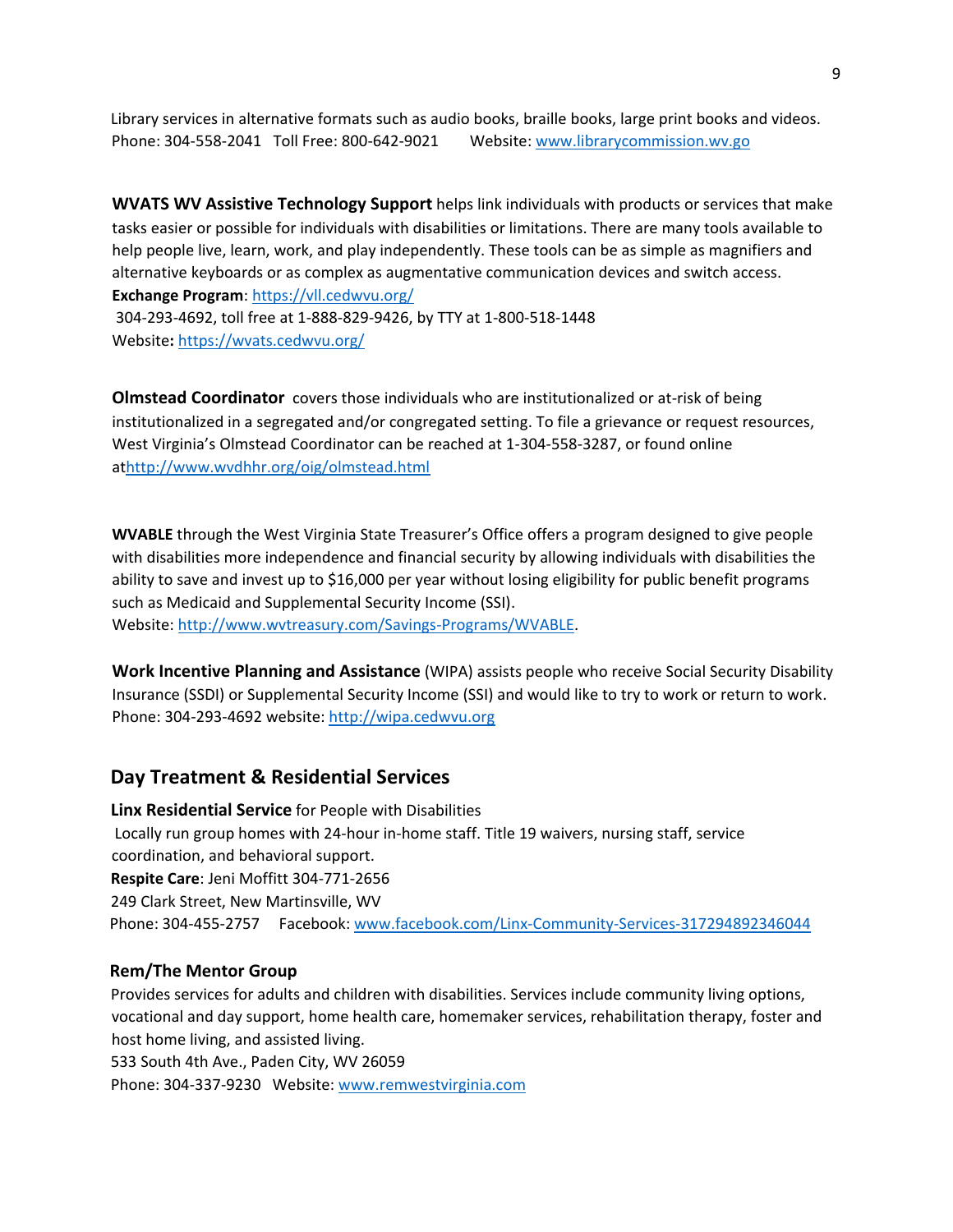#### **Northwood Health Systems**

Provides day treatment programs, case management, and residential treatment. Phone: 304-455-3622 website: www.northwoodhealth.com

## **Economic Services**

**WV Utility Assistance Program** is a last resort help for those who meet income guidelines. Visit their website for additional information and application process: <https://www.dollarenergy.org/need-help/westvirginia/west-virginia-utility-assistance-program/>

**LIHEAP** assistance provides information on applying for benefits and assistance. They are a private company that gives free help and information. Email [info@liheapassistance.org](mailto:info@liheapassistance.org) Website:<https://liheapassistance.org/>

#### **Community Resources**

Provides weatherization applications, emergency assistance, advocacy, mentoring, family development, Governor's Youth Opportunity Camp, resume building, cleaning assistance, budgeting, utility assistance, IRS volunteer income tax assistance (VITA). Mountaineer Food Bank is hosted by Community Resources and delivers food boxes monthly. 21 Rosary Rd. Suite A, New Martinsville, WV Kathy Herndon, Coordinator Email: [kherndon@cricap.org](mailto:kherndon@cricap.org) Phone: 304-455-0120 Facebook: [www.facebook.com/WetzelCRIWV](http://www.facebook.com/WetzelCRIWV)

#### **Social Security Administration**

Provides Social Security benefits and supplemental security income. 123 16th St., Wheeling, WV 26003 Phone: 304-232-7710 Fax: 304-233-3803 Website: www.ssa.gov

#### **Appalachian Outreach, Inc.**

AOI Warehouse &Thrift Shop Open Wednesday-Friday 9:00 am- 4:00 pm Saturday 9:00 am-2:00 pm 3643 Jacob Street, Wheeling, WV 26003 Wendy Tronka, Executive Director 304-238-4312 wtronka@appalachianoutreaching.org Phone: 304-830-5197 Email: Appalachianoutreach@gmail.com

#### **Family Service Credit Counseling**

Provides financial education programs, banking basics, and budgeting for residents in the Ohio Valley. 11th St., Wheeling, WV 26003 Ph. 304-232-6733

#### **Consumer Credit Counseling**

Provides financial counseling to residence in the Ohio Valley who experience financial difficulties. Primarily a counseling service, does not provide for anyone's debt. 2715 Murdoch Ave., Parkersburg, WV 26101 Phone: 304-485-3141 Toll Free: 1-866-481-4752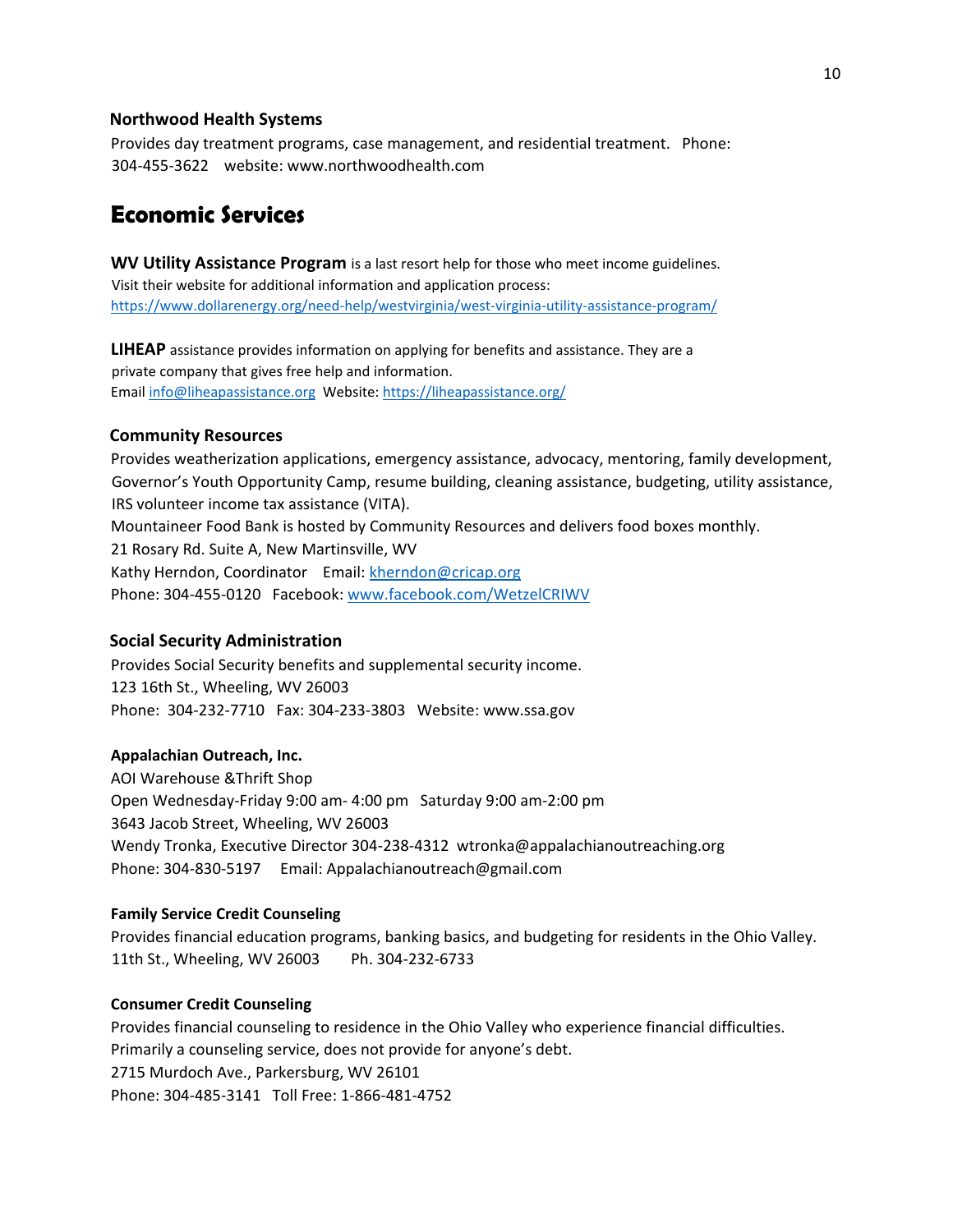Email: cccspksbg@wirefire.com Website: [www.wvcccs.org](http://www.wvcccs.org/)

#### **Catholic Community Services**

Provides outreach for termination and eviction notices. Food pantry and Medicaid waivers. Seasonal Programs: Secret Santa, Esther Crumbly; Easter Baskets Office hours: Mondays and Tuesdays from 9:00-1:00 21 Rosary Rd. Suite A, New Martinsville, WV 26155 Phone: 304-455-9740 Website: www.catholiccharitieswv.org

#### **Sara's Sisters Clothing Close/The Refuge Church**

Free clothes closet the first and third Thursday of each month from 11am until 2pm 1249 North State Rt. 2, New Martinsville, WV Phone: 304-455-2120 Website: www.therefugenm.com

#### **5 Loaves Food Pantry/The Refuge Church**

5 Loaves Pantry is available the first and third Thursday of each month from 11am-2pm 1249 North State Rt. 2, New Martinsville, WV Phone: 304-455-2120 Website: www.therefugenm.com

#### **USDA Rural Development Program**

#### **Home Loan Assistance**

Check Your Eligibility:<https://eligibility.sc.egov.usda.gov/eligibility/welcomeAction.do> Find a Guaranteed Lender:<https://www.rd.usda.gov/sites/default/files/RDGRH-AllStatesList.pdf> Assess Your Qualifications for a Direct Loan: <https://eligibility.sc.egov.usda.gov/eligibility/welcomeAction.do?pageAction=assessmentType>

Find Your Local Rural Development Office:<https://rd.usda.gov/page/state-offices>

#### **Home Repair Assistance**

Check Your Eligibility:<https://eligibility.sc.egov.usda.gov/eligibility/welcomeAction.do> Find a Guaranteed Lender to Refinance: [https://www.rd.usda.gov/sites/default/files/RDGRH-](https://www.rd.usda.gov/sites/default/files/RDGRH-AllStatesList.pdf)[AllStatesList.pdf](https://www.rd.usda.gov/sites/default/files/RDGRH-AllStatesList.pdf)

Assess Your Qualifications for Refinancing:

<https://eligibility.sc.egov.usda.gov/eligibility/welcomeAction.do?pageAction=assessmentType> Find Your Local Rural Development Office:<https://rd.usda.gov/page/state-offices> McMechen Office 1 Ball Park Drive, McMechen, WV 26040 Phone: (304) 242-0576 ext. 4

**US Department of Housing and Urban Development** offers assistance with housing for those who qualify.

451 7th Street, S.W., Washington, DC 20410

Phone: 202-708-1112 Website[:https://www.hud.gov/program\\_offices/housing/sfh/fharesourcectr](https://www.hud.gov/program_offices/housing/sfh/fharesourcectr)

#### **Fairmont-Morgantown Housing Authority (FMHA) provides:**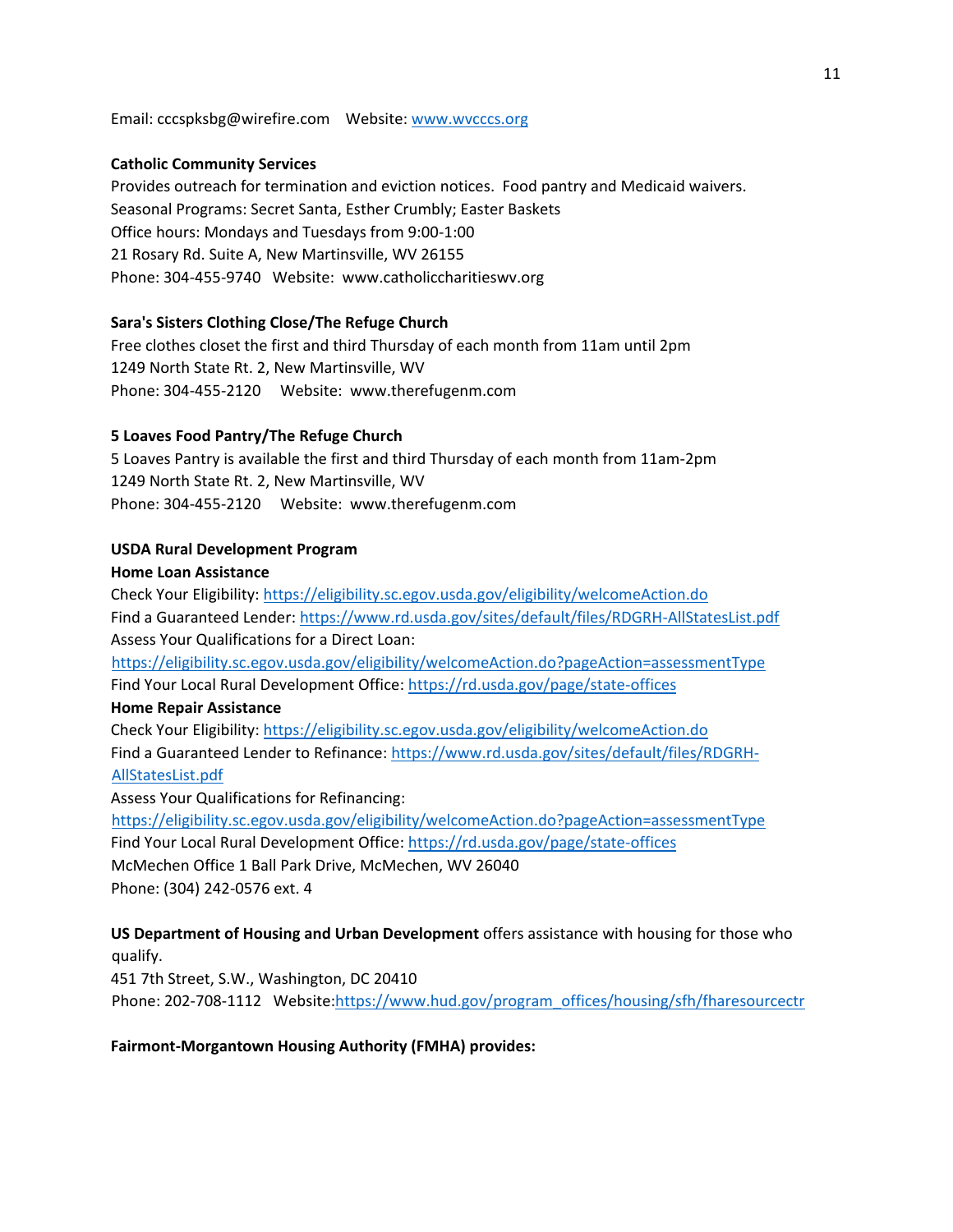**Counseling:** One-on-one sessions with a HUD certified housing counselor to help individuals and families with housing counseling needs. Counseling services include fair housing, rental, pre-purchase, postpurchase, and mortgage delinquency.

**Education Programs:** A one day group education class covering topics on financial capabilities, credit, predatory lending, preventative maintenance, and safety in the home. Pre-Purchase and Post-Purchase classes available.

**Affordable Lending:** Providing guidance and help understanding mortgage products and programs for any homebuyer. Providing assistance with down payment programs.

**Realty Development:** New Construction — Providing new stick built home construction.

**Property Development:** Working on the development of new communities in the area. **Housing Rehabilitation:** Providing grants for homeowners to help with necessary home repair. Address: 103 12th St. P.O. Box 2738 Fairmont, WV 26555 Phone: 304-363-0860 Fax: 304-363-3400

#### **Helping Hand**

Food Pantry Thursdays from 9:00 am-1:00 pm 179 North Street, New Martinsville

### **Necessities Barn/ First Church of God**

Personal hygiene necessities & breakfast offered third Saturday of each month from 10:00am- 12:00pm 255 Russell Ave. New Martinsville, WV 26155 Phone: 304-455-3453

#### **New Martinsville United Methodist Church**

The UM Church accepts applications for assistance based on need and availability. Maintains a stock of gently used, donated durable goods like appliances and furniture. Phone: 304-455-1422 Website: [www.nmumc.org](http://www.nmumc.org/) 

#### **St. Paul United Methodist Church Food Pantry**

Call for food assistance. Serves Paden City residents. Sheri Kernick, Pastor 130 South 4th Ave., Paden City, WV 26159 Phone: 304-337-9145

#### **Family Service of the Upper Ohio Valley**

Provides credit counseling, conservator, senior services, and adult day care. 2200 Main St. 1st floor, Wheeling, WV 26003 Phone: 304-233-2350 Website: www.fsuov.com

# **Mental Health Treatment & Assistance (Adult)**

**SAMHSA Substance Abuse & Mental Health Administration National Helpline** su800-662-HELP TTY: 800-487-4889 Website: [www.samhsa.gov/find-treatment.](http://www.samhsa.gov/find-treatment)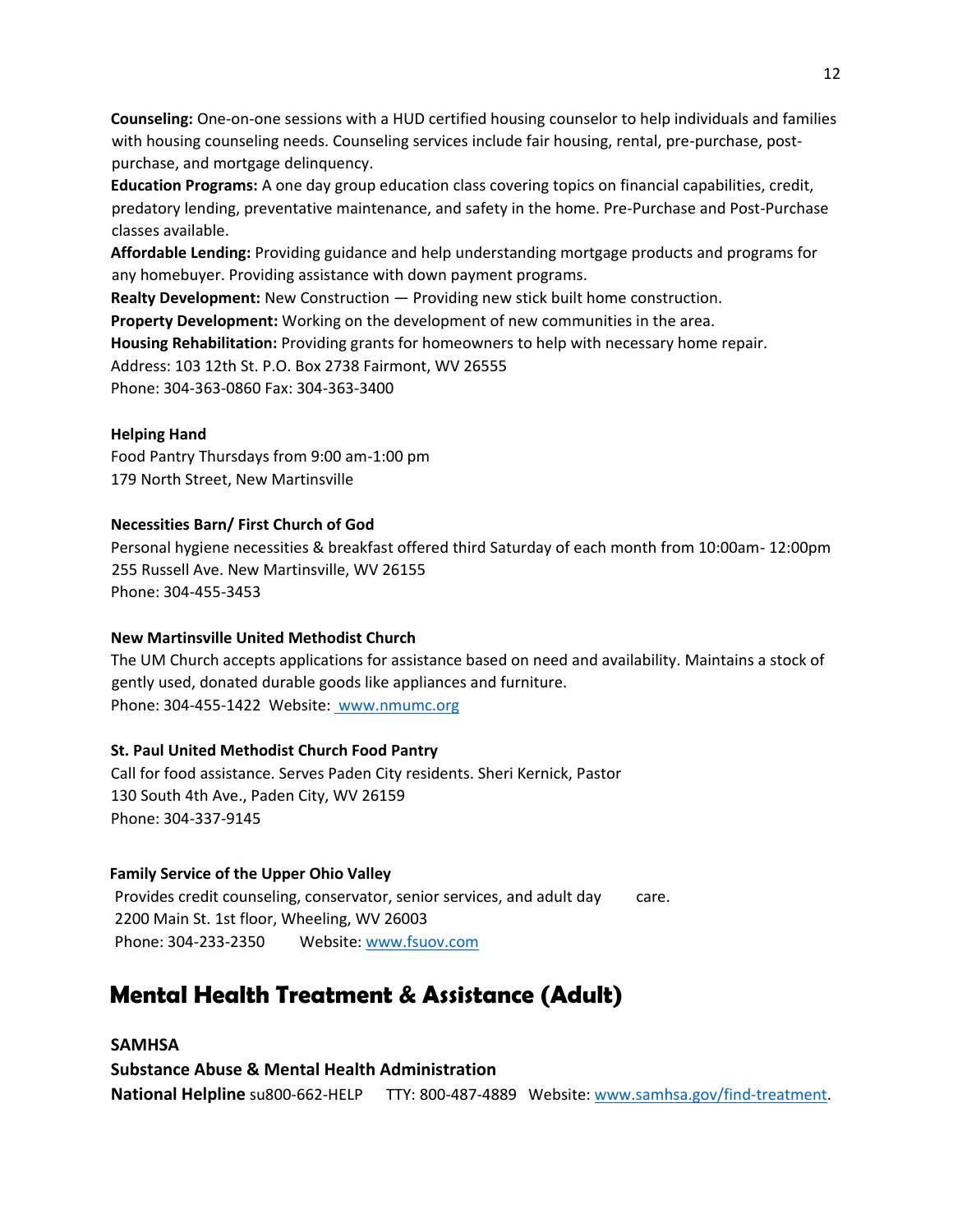**NAMI Greater Wheeling NAMI Greater Wheeling** is an organization of families, friends and

individuals whose lives have been affected by mental illness. Provides resources, information, advocacy, education and support to individuals and groups.

**Crisis Line: 844-HELP4WV**

**Julie Gomez, Wheeling Chapter julie.namigreaterwheeling@gmail.com**

NAMI Help Line from Monday-Friday 10:00am-10:00pm: 800-950-NAMI (6264)

## **Chestnut Ridge Behavioral Health Systems**

Located at West Virginia University, this facility offers a huge range of inpatient and outpatient mental health. Services include individual and group therapy, cognitive behavioral therapy, activity therapy, psychotropic and telemedicine therapy.

The hospital offers outpatient and residential care services.

930 Chestnut Ridge Rd., Morgantown, WV 26505

Intake: 304-598-4214 Phone: 304-293-4000 Website: www.wvuhealthcare.com

### **Northwood Health Systems**

24-hour Help Line 304-455-3622

## **Walk-in Appointments Available Monday-Friday 8 am-4pm**

### **307 Main Street, New Martinsville**

Mental Health Services include: Individual Professional Therapy, Family/Couples Professional Therapy, Social/Community Skill Building Groups, Medication Management, Vivitrol Clinic, DUI Classes, Psychological Testing, Psychiatric Evaluation

**Addiction services** include detoxification, individual and group counseling, outpatient programs, and medication-assisted treatment. DUI Safety Treatment Programs 6 week program for people who have been charged with DUI.

**Intellectual Disability Services** including behavioral support services, care coordination, day programs, job development and supported employment, respite care, and residential group homes.

**Crisis Stabilization Unit (304) 234-3583** 1819 Wood Street, Wheeling, WV 26003

**Transportation Services** for clients receiving treatment through Northwood Phone: 304-455-3622 website[: www.northwoodhealth.com](http://www.northwoodhealth.com/) 

## **Wellspring**

Provides outpatient therapy and counseling. 761 Third Street, New Martinsville, WV 26155 Phone: 304-455-3035 Website: [www.crittentonwv.org/wellspring](http://www.crittentonwv.org/wellspring)

**Mindfulness Holistic Wellness &** Healing individual counseling, family counseling, IOP & SUD classes, DUI classes, ABA therapy, medication management, trauma management 210 Second Street, St. Marys, WV 26170 Phone: 304-699-1419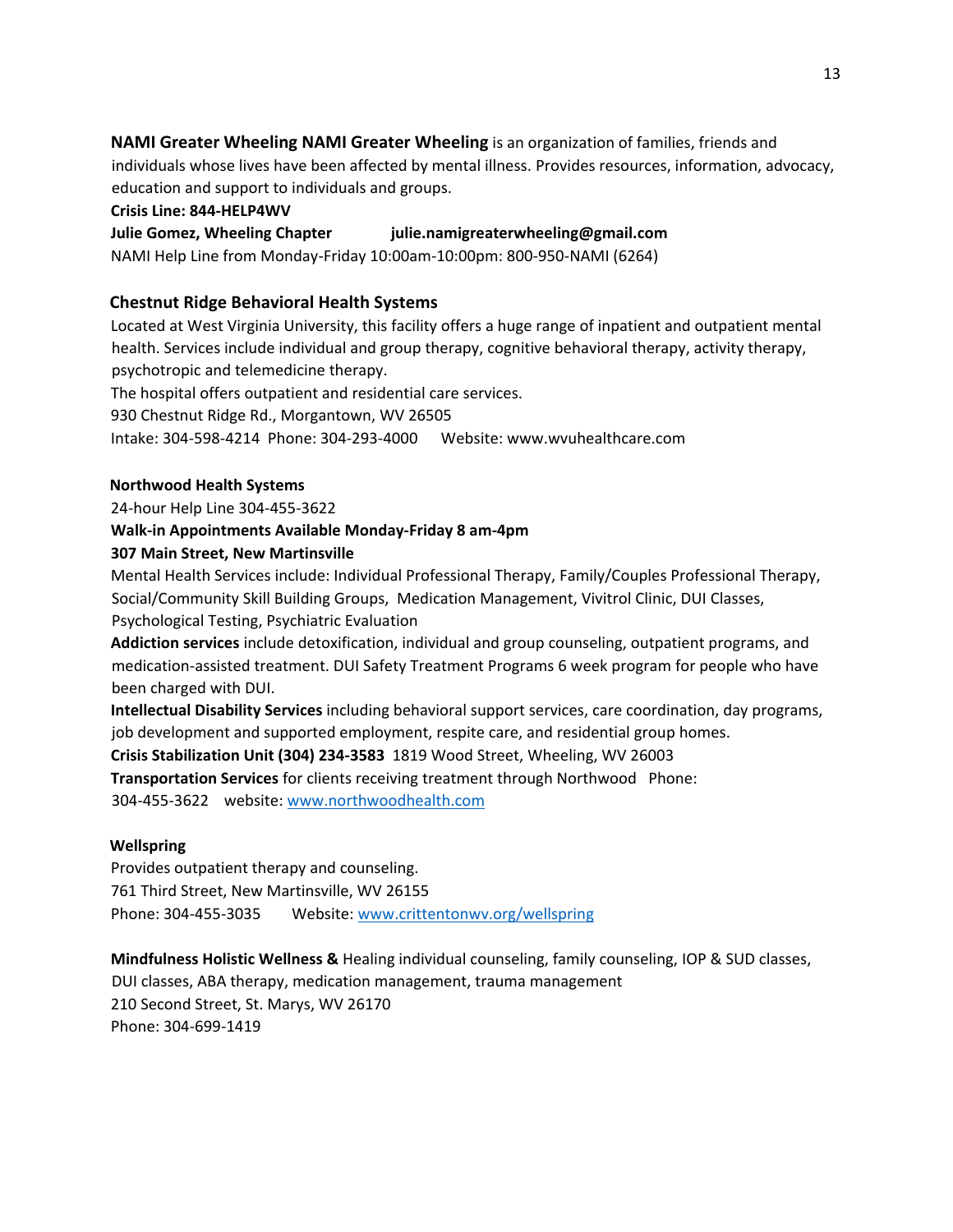# **Substance Abuse**

**SAMHSA's National Helpline** 800-662-HELP TTY: 800-487-4889 Website: www.samhsa.gov/findtreatment. **Alcoholics Anonymous:** Websit[e: www.aa.org P](http://www.aa.org/)hone: 800-333-5051 **Narcotics Anonymous:** Website: [www.na.org](http://www.na.org/)  **Al-Anon** (support for family members) Website: [www.al-anon.org](http://www.al-anon.org/) **Nar-Anon:** (support for family members) Website: www.nar-anon.org **National Council on Alcoholism** 800-622-2255 **Alcohol and Drug Helpline** 800-527-5344 **WV Prescription Drug Abuse Quitline** 1-866-987-8488 [www.wvrxabuse.org](http://www.wvrxabuse.org/)

## **American Addiction Centers**

Private pay facilities

Jason Nicholson, Outreach Associate assists in locating care and understanding private insurance in order to access appropriate help.

Phone: 304-904-2335 email: [Jason.nicholson@contactaac.com](mailto:Jason.nicholson@contactaac.com)

## **High on Hope Ministries**

High on Hope offers support and referral to rehabilitation facilities, counseling, or drug and alcohol programs. 517 Market St, Parkersburg, WV 26101 Phone: 1-800-HOH-FREE Website: [www.highonhope.org](http://www.highonhope.org/) 

## **Detoxification**

**Northwood Health Systems**  24-hour Help Line 304-455-3622

**BreakThru**, a medically monitored substance abuse withdrawal program. Referrals taken 24/7 Intake Phone: 304-221-4528 Website:<https://wvumedicine.org/reynolds-memorial/services/> Kayla Straight, Continuum of Care Manager/Outreach Phone: 304-221-4528

## **Medicated Assisted Treatment**

## **New Beginnings Medicated Assisted Treatment & Counseling Services**

Currently accepting new patients and walk-ins. Medicaid Sublocade Injection (Used to help treat moderate to severe opioid disorder), Vivitrol injection, and Telehealth available. Phone: 304-398-2298 Email: [Newbeginningsrecoveryclinic@gmail.com](mailto:Newbeginningsrecoveryclinic@gmail.com)

## **St. Joseph's Recovery Center**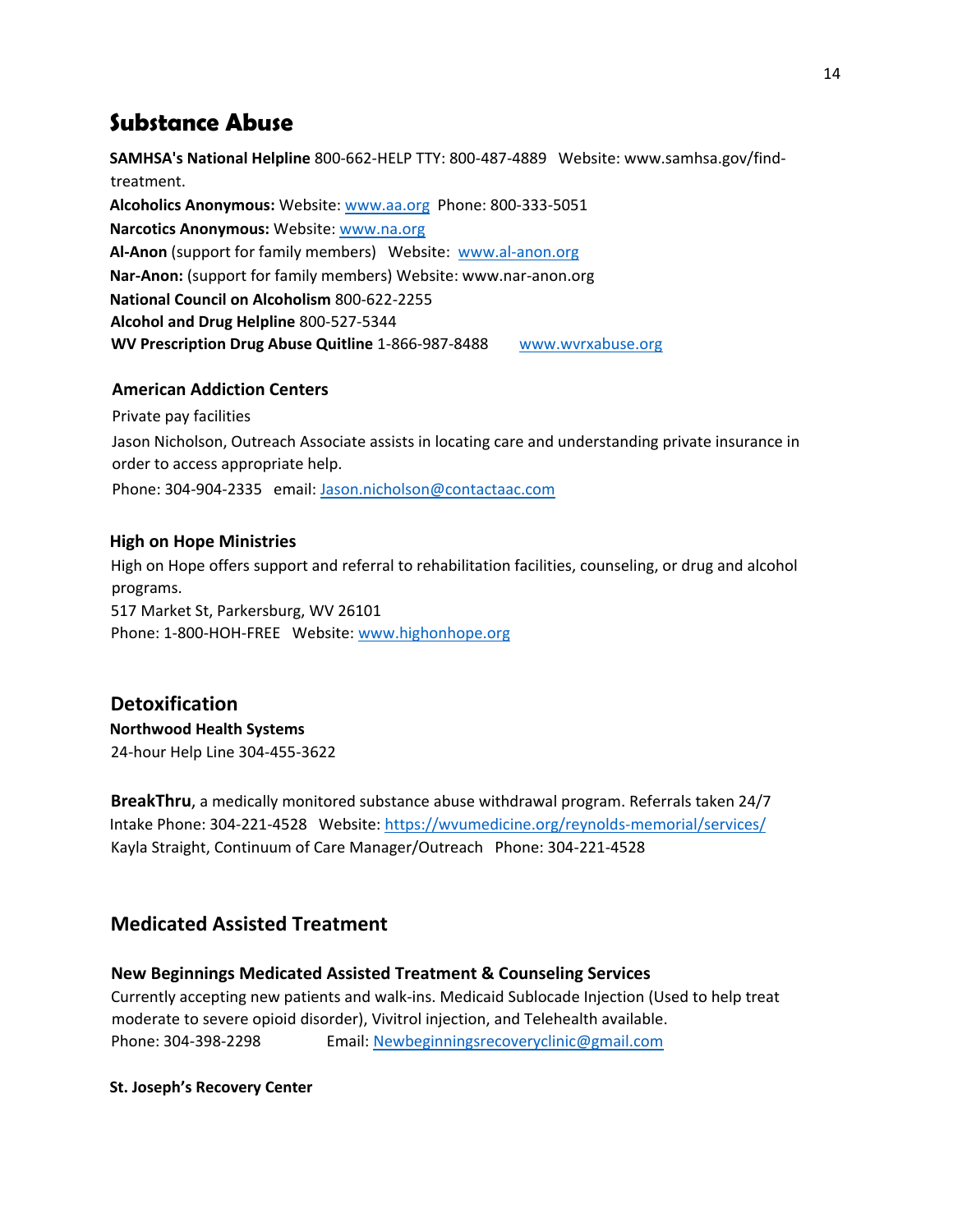### **Mobile Outpatient Clinic**

#### **Every Thursday 8:00 am-3:00 pm**

St. Vincent DePaul Church 21 Rosary Road, New Martinsville Walk-ins welcome. No referral needed. SJRC Outreach 304-481-4829 St. Vincent DePaul Church 304-455-4615

#### **Northwood Health Systems** 304-234-7777

**Wheeling Comprehensive Treatment Center** 304-547-9197

## **Outpatient Treatment & Recovery**

#### **Take Action Recovery & Resource Center/YSS Prevention Services**

Amy Hopkins YSS Response Team Coordinator (304) 815-8811 Dawnita Matthews, Take Action Director Provides linkage to recovery resources and provides on-site support. 140 N. Bridge Street, New Martinsville Phone: (304) 266-1612 Facebook:<https://www.facebook.com/Take-Action-Wetzel-County>

#### **Northwood Health Systems**

Services include detoxification, individual and group counseling, outpatient programs, and medication assisted treatment. DUI Safety Treatment Programs 6-week program for people who have been charged with DUI.

Phone: 304-455-3622 website: www.northwoodhealth.com

#### **Wellspring**

Provides outpatient therapy and counseling for emotional problems, substance abuse and addiction. Family and Relationship Issue/ Difficulties at School/ Challenges of Teens and Young Adults 761 Third Street, New Martinsville, WV 26155 Phone: 304-455-3035 Website: [www.crittentonwv.org/wellspring](http://www.crittentonwv.org/wellspring)

**Hope's Promise (YSS)** for ages 12-18. An adolescent substance abuse intensive outpatient program (IOP) 87 15th Street, Wheeling, WV 26003 Phone: 304-233-9627 Website: [www.youthservicessystem.org/services/substance-abuse-services/83](http://www.youthservicessystem.org/services/substance-abuse-services/83)

## **Residential Substance Abuse Treatment Facilities**

#### **Harmony Ridge**

In-patient Couples Recovery program @Walker, WV Intensive Outpatient Program @Parkersburg, WV Phone: 855-942-3922 Website: www.harmonyridgerecovery.com

**Life Changers Outreach**, Beckley, WV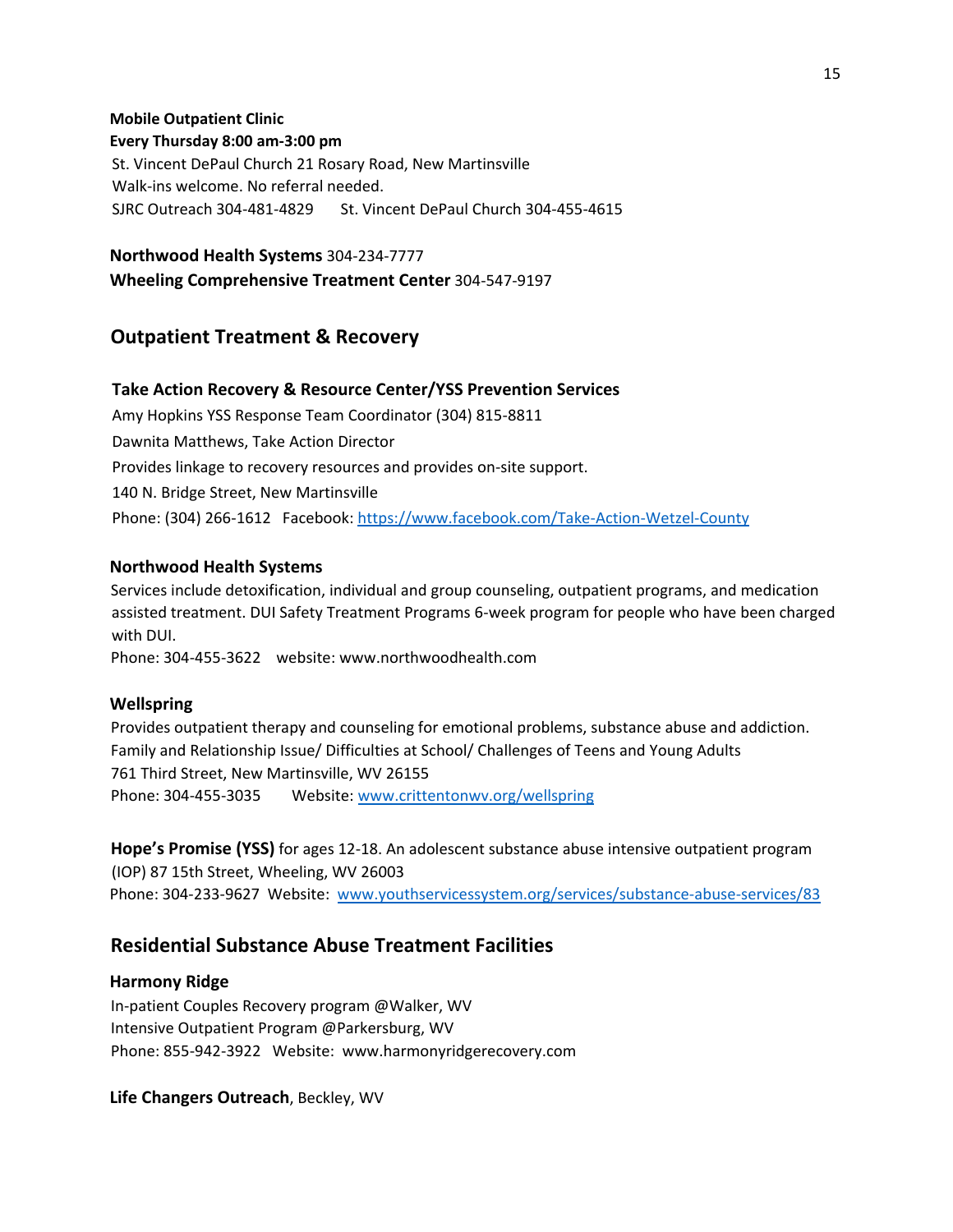Co-ed Christian program addressing life-altering addictive behaviors @Beckley, WV Phone: 865-456-2064 Website: www.lifechangersoutreach.com/

**Recovery Point,** Parkersburg, WV Men's recovery facility Phone: 304-564-6013 Email: bjlitz@recoverypointwv.org

### **Serenity Hills**

In-patient treatment for women with substance abuse disorders. Special programs for pregnant women and women with children. 667 Stone Shannon Rd, Wheeling, WV 26003 Phone: 304-227-4657 Website: www.serenityhillslifecenter.org

## **Post Treatment Transitional Living**

**YSS Recovery Homes:** Lazarus House, Mark's House, & Mary and Martha House are transitional recovery homes serving men and women post treatment. For information, contact Pat Anthony Phone: 304-670-1871 Email: frpatanthony@msn.com

# **Substance Abuse Support Groups & Coalitions**

**Wetzel Advocates Toward Community Hope** meets the last Friday of every month

Michelle Rohde, Wetzel County Project Coordinator YSS Phone: 304-217-3871 email: [mrohde@ysswv.com](mailto:mrohde@ysswv.com)

## **Area Support Groups**

\*To find a support group near you: 1-800-273-8255 **St. Ann's Episcopal Church**  453 Maple Avenue, New Martinsville, WV 26155 Phone: 304-455-5143 Website: [www.stannsnm.shutterfly.com](http://www.stannsnm.shutterfly.com/)  **St. Paul United Methodist Church**  Sheri Kernick, Pastor 130 South 4th Ave., Paden City, WV 26159 Phone: 304-337-9145 @ **St. Paul's UM Church** Beyond Addiction Support Group for Women Tuesdays @ 6:30pm Family Support Thursdays @ 6:30pm @ **St. Ann's Church** Big Book Meetings Mondays @ 8:00pm AA Meeting: Mondays, Wednesdays, Saturdays @ 12:00 noon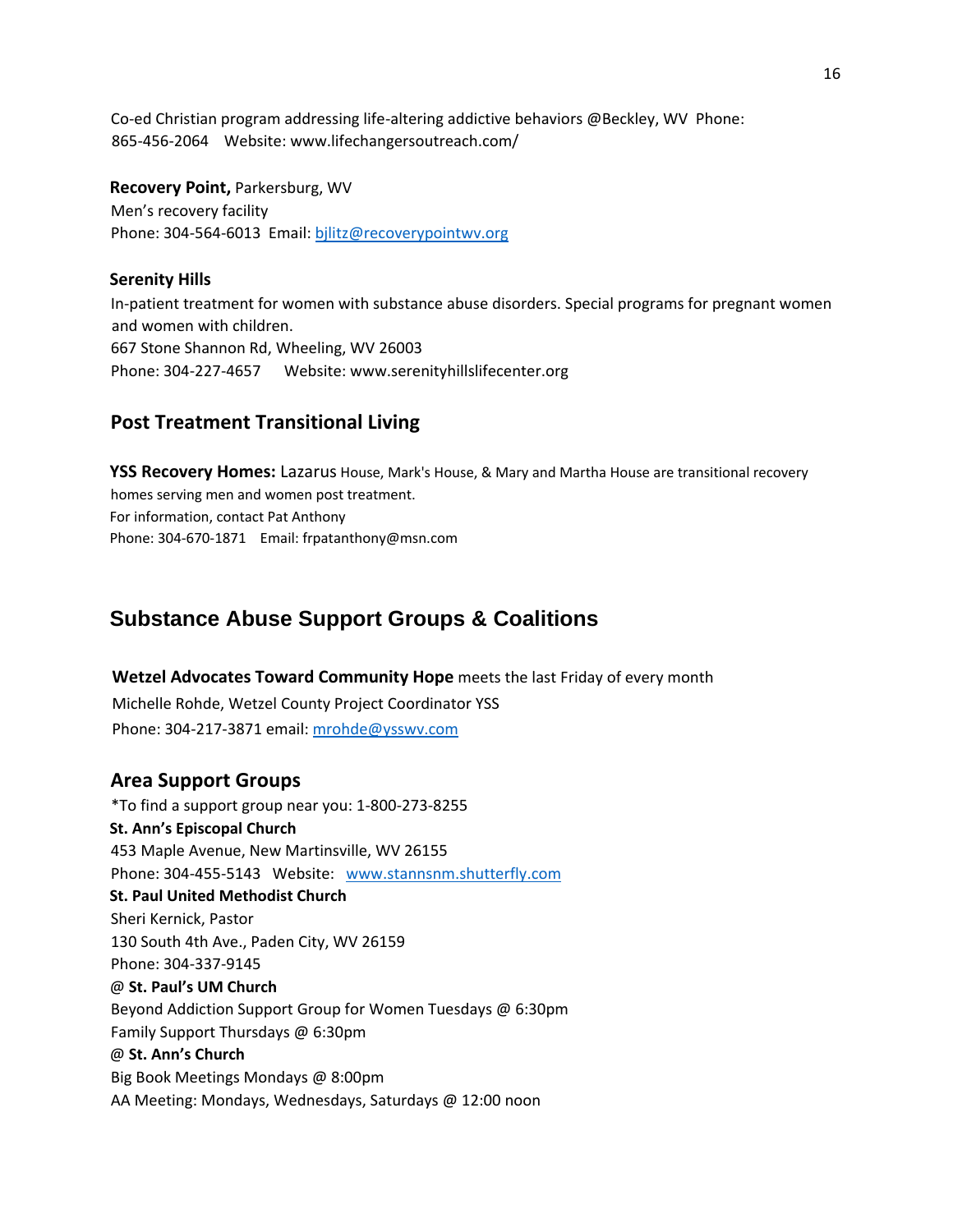AA Meeting: Thursdays, Fridays, Saturdays, and Sundays @ 8:00pm **Mosaic Group** Online Host Facilitated Support groups for families affected by drug abuse Contact: Dawn Brown, 443-525-1976 email: [dbrown@groupmosaic.com](mailto:dbrown@groupmosaic.com)

# **Legal Aid**

#### **Legal Aid Of West Virginia, Inc.**

Provides legal representation of income eligible clients in civil cases including domestic violence, welfare, and unemployment benefit. Self-help resources and online seminars. **Kinship Care Hotline:** from 2-4 PM on Mondays (except holidays) at 304-414-5449. 922 Quarrier St., 4th Floor, Charleston, WV 25301 Phone: 866-255-4370 Website: [www.lawv.net](http://www.lawv.net/)

# **Transportation Services**

**Modivcare** Free Non Emergency Medical transportation for those eligible for Medicaid.

**Reservations Line -** Call toll-free: (844) 549-8353. Reservations are taken Monday through Friday between the hours of 7:00 am and 6:00 pm. Routine reservations require a 5-business day notice.

**Modivcare Trip Manager Mobile App -** Schedule transportation, obtain trip reference numbers, see which transportation company is assigned to your trip, and message us directly from your smart phone or tablet. Download the free app from Google Play Store or iTunes.

**Member Services Website -** Schedule trips online at https://member.modivcare.com Alternative Transportation **Mileage Reimbursement -** Family, friends, and members may be eligible to receive mileage reimbursement when providing transportation to covered services. Call (844) 889 1942 for further details**.** 

**Questions or Concerns Our Ride Assistance Line is available 24/7/365 to discuss your questions or concerns. Call (844) 889- 1939.** 

**Cancel Transportation** Service Call our 24-hour Ride Assistance Line at (844) 889-1939 to cancel an existing reservation. 24 hours' notice is preferred.

#### **Good News Mountaineer Garage**

Participants of a WV Works program may be referred through one of their back-to-work programs for a donated car.

1637 4th Avenue, Charleston, WV 25387 Phone: 304-344-8445 or 866-GIVECAR (866-448-3227) Website: www.goodnewsmountaineergarage.com

## **R & B Transportation**

For fee transportation/taxi service Bill Baker, owner and operator Phone: 304-889-2807 Alt Phone: 304-815-5698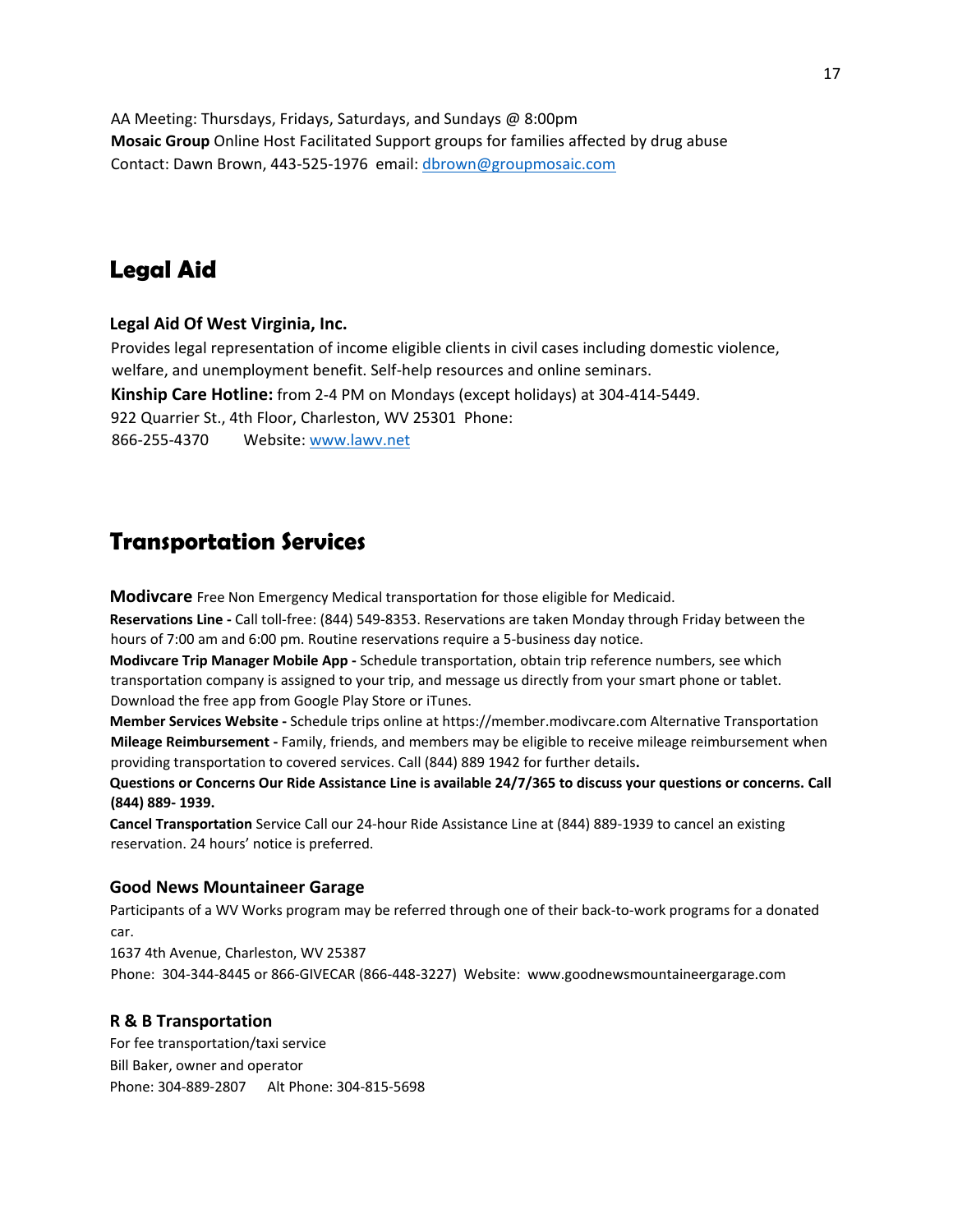# **Senior Services**

#### **Adult Protective Services Program**

Katrina Swiger, supervisor 1236 N. St. Rt. 2 New Martinsville Phone: 304-455-0920

## **Alzheimer's Association**

Assistance in locating clinical trials, support groups, and educational information. 24 Hour Helpline 800-272-3900

Phone 304-343-2717 email: wvinfo@alz.org. Website: [https://www.alz.org](https://www.alz.org/)

### **Wetzel County Senior Committee on Aging**

Personal care, in-home light housekeeping/ homemaker services, transportation/ handicapped and wheelchair assistance, tax assistance, Alzheimer's support, Farmer's Market vouchers, meals, and social programs. The center also has a fitness room open from 8:00am- 4:00pm that is free for residents over 60, for a fee under age 60. VA Services/Waiver program/Medicaid Mary Ash, Director Paducah Dr., New Martinsville, WV 26155 Phone: 304-455-3220 Fax: 304-455-0280 Email: wetzelccoa@suddenlinkmail.com Facebook: [www.facebook.com/wetzelccoa](http://www.facebook.com/wetzelccoa) **Bingo** 10:00-11:00am New Martinsville on Monday & Wednesdays; Pine Grove on Tuesdays; Thursdays is game day @ Hundred. **Pine Grove Senior Center**  Open 8:00 am-12:00 pm Monday- Thursday Transportation available for groups of 5 or more. Activity room/ Bingo/ Cards Robert C. Byrd Center, Pine Grove, WV 26419 Phone: 304-889-3333 **Paden City Senior Citizens Center** 112 South 4th Ave., Paden City, WV 26159 Phone: 304-337-8130 **Hundred Senior Citizens Center**  PO Box 151, Pennsylvania Ave., Hundred, WV

Phone: 304-775-5344

## **West Virginia Golden Mountaineer Discount Card**

Free discount card for WV seniors. Offered by businesses statewide, this card can save seniors hundreds of products and services in the state. For residents 60 years and older. Must have a WV Driver's License or State ID. Phone: 888-968-4462 Websit[e: www.goldenmountaineer.wv.gov](http://www.goldenmountaineer.wv.gov/)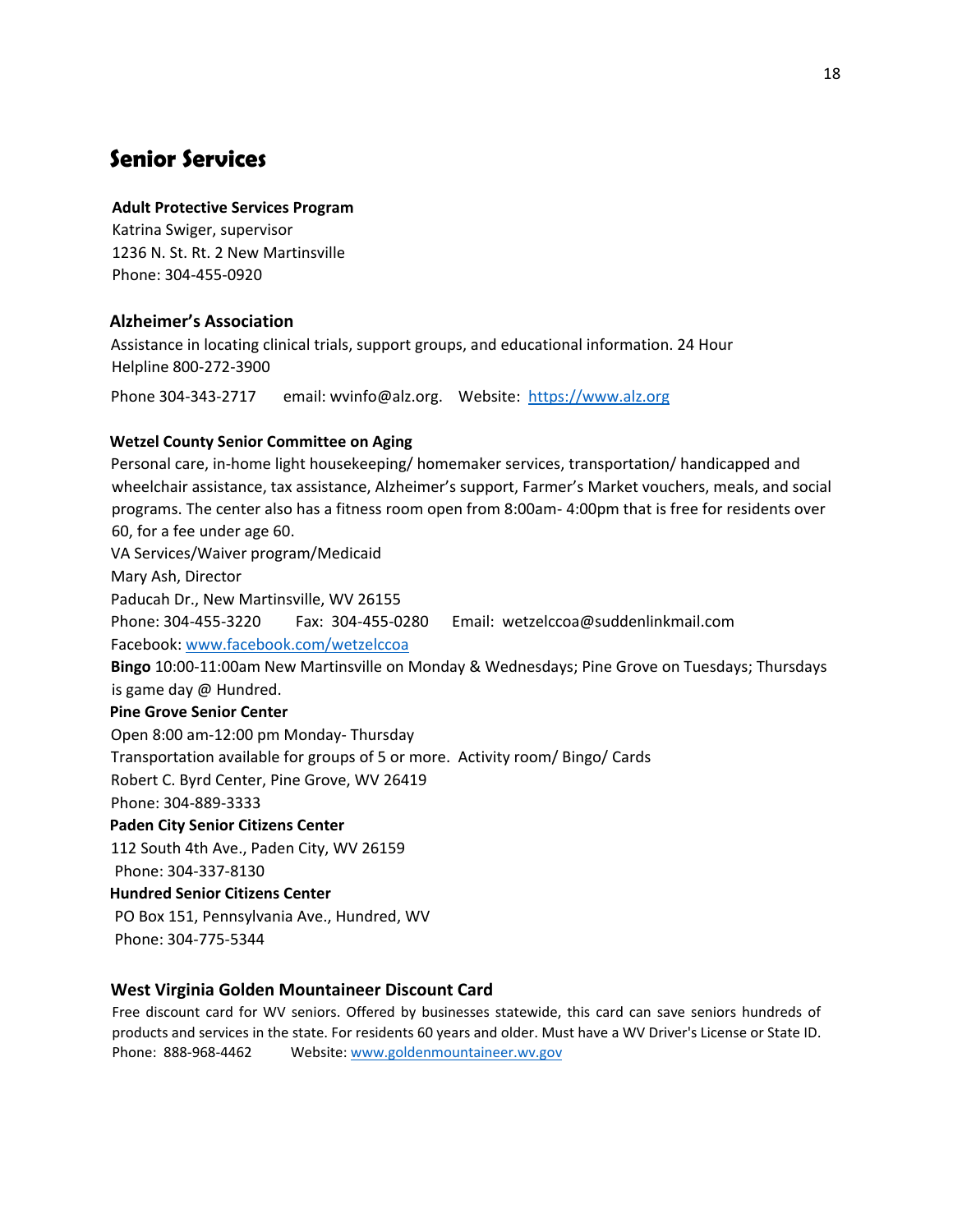**WV Bureau of Senior Services** offers assistance and programs for elderly West Virginians, including the following:

**The Aged and Disabled Waiver (ADW) Program**, a community-based program that provides care in the home. In order to qualify for this program, you must have the same needs as someone living in a nursing home. By choosing the ADW Program, you are choosing to receive services at home and community activities such as doctor appointments, grocery shopping, etc. You will be assigned a Level of Service that determines the maximum hours of service you can receive each month. Services are based on your Service Plan. Medical and financial eligibility must be redetermined every year.

**The Lighthouse Program**, available in each county, is funded entirely by state monies and provides support in four areas: personal care, mobility, nutrition, and housekeeping.

1-866-767-1575 website:<http://www.wvseniorservices.gov/HelpatHome/tabid/56/Default.aspx>

## **National Council on Aging**

Becky Rasppberry, Program Manager WV Resource Center 87 15<sup>th</sup> Street, Wheeling, WV 26003 Phone: (304) 218-2873 email[: becky.raspperry@ncoa.org](mailto:becky.raspperry@ncoa.org) Website: https://ncoa.org

**The National Council on Aging** offers a variety of resources and programs for seniors from financial guidance, maximizing Medicare benefits, navigation of financial assistance programs, fall prevention information, and other wellness tips and resources.

**Senior Community Service Employment Program** The SCSEP program is locally operated out of the Wheeling Resource Center as a paid employment training program for those 55+ through grant funding by the DOL. Eligible participants are placed in nonprofit organizations to gain job skills to work toward regular employment. Participation in the program does not place any other benefits such as SNAP or HUD at risk because of the stipend they earn.

**ADW Hotline** (Bureau of Senior Citizens) 1-866-767-1575 **WV Aging and Disability Resource Centers** (resources) 1-866-987-2372 **Bureau of Medical Services (Medicaid)** 304-558-1700 **Senior Legal Aid of West Virginia** 1-800-239-8819 **WV SHIP Medicare Call Center** 1-877-987-4463 **WV Medicaid Estate Recovery** 1-304-342-1604 **WV Long-Term Care Ombudsman** (for questions about Nursing Homes) 1-800-834-0598

# **Employment Services**

#### **American Job Center**

Online is a one-stop spot for employment information. Veteran, disabled, 55+, Youth, People with Disabilities, Criminal Conviction, Youth & Entry level.

Website: [www.npworkforcewv.org](http://www.npworkforcewv.org/) Phone: 1-866-9JOB Now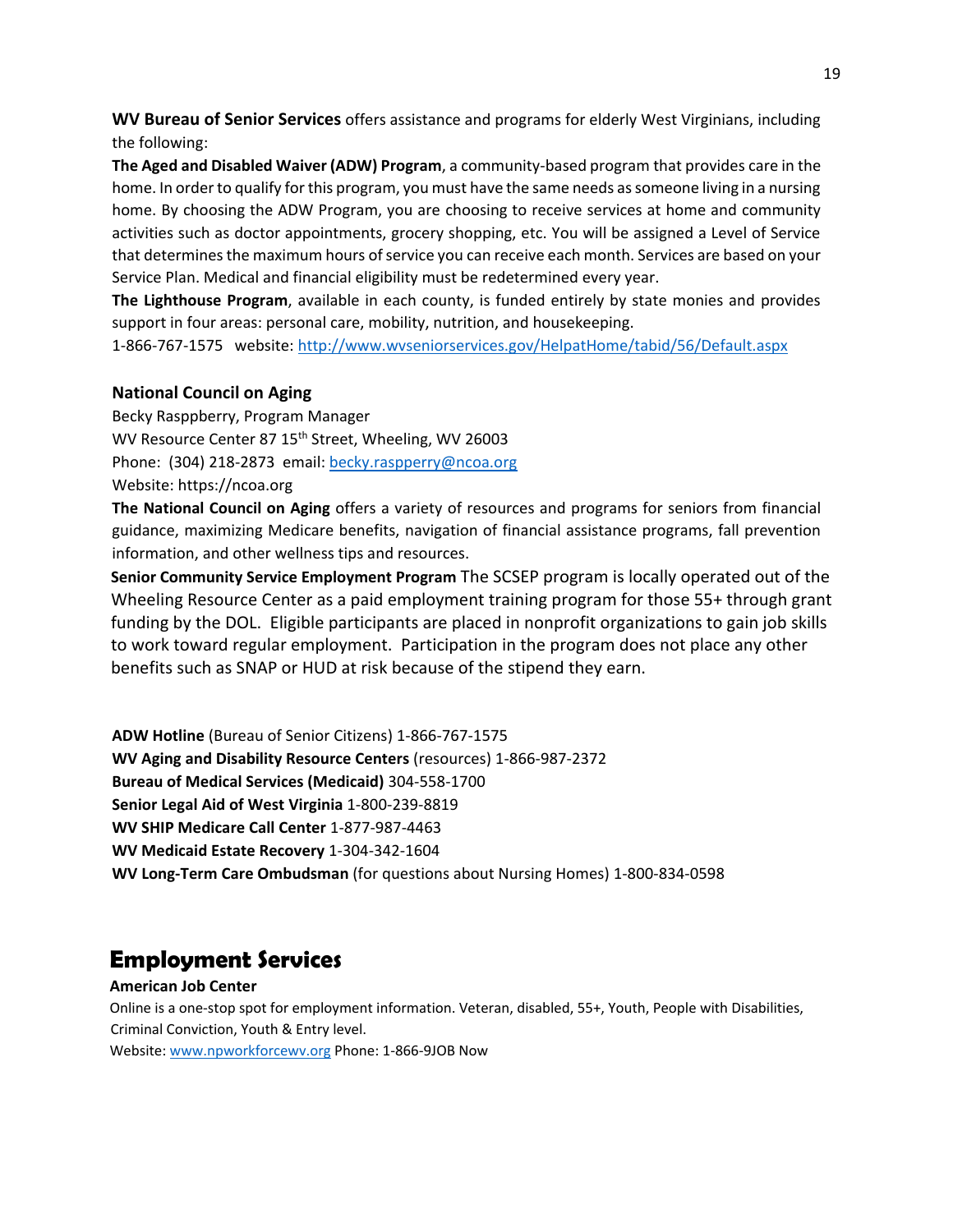**Jobs & Hope WV** is a statewide career development program that was introduced by Governor Justice and the WV Legislature in 2019 to address the substance use crisis in our state. They are represented in all 55 counties, with 21 Transition Agents across the state. The goal of the program is to help eliminate barriers that often affect individuals with their employment and educational/training opportunities. Jobs & Hope WV's target population is those in recovery from substance use, however, the program is open to any individual that has a barrier to gainful employment. Assistance is provided through paid work experience, job training, and education. Other services include transportation assistance, child care, and dental care.

1275 Warwood Avenue, Wheeling, WV 26003

Phone: 304-962-7355 Toll free: 833-784-1385 website: jobsandhope.wv.gov **Transition Agent**: Sara Wood Shaw: 304-962-5312 Email: [sara.wood@wvesc.org](javascript:document.composeForm.ids.value=)

#### **Northern Panhandle Workforce Development Board, Inc.**

Provides employment opportunities for the people of the Northern Panhandle. 257 SR 2 N, New Martinsville, WV 26155 Phone: 304- 455-6184 Email: npwibinc@gmail.com **Project Rebound** assists those are experiencing difficulties entering the workforce due are offered assistance in developing the skills, training, and experience necessary to find long term employment. Phone: 304-231-1170 Email: npwibinc@gmail.com Rebecca Friend, Project Rebound Recovery Peer Coach Lead 1275 Warwood Avenue, Wheeling, WV 26003 Phone: 304-232-6280 ext 1034 Cell: 304-312-7788 Fax: 304-233-8007 Website: www.npworkforcewv.org email: becksf@hotmail.com

#### **WorkForce WV Office**

Provides employment and training services and occupational counseling. Tamela Cross, Certified Rehabilitation Counselor 257 N, State Route 2 New Martinsville, WV 26155 Phone: 304-455-0902 **Unemployment Assistance**  1275 Warwood Avenue, Wheeling, WV 26003 Phone: 1-800-252-5627 Website[: www.wvdrs.org](http://www.wvdrs.org/)

## **Housing Assistance/ Homeless Shelters**

#### **Greater Wheeling Coalition for the Homeless**

Assists people in obtaining adequate housing. Services also include special veteran's programs. HOPWA program for people with AIDS and HIV. Case management and rental assistance. 84 Fifteenth Street Wheeling, WV 26003 Phone: 304-232-6105 Facebook: [www.tinyurl.com/ywancvj3](http://www.tinyurl.com/ywancvj3) **Winter Freeze Shelter**  Ohio Valley Medical Center 2000 Eoff Street, Wheeling 26003 Third Floor (Entrance off of circular drive) **Northwood Homeless Shelter**  Phone: 304-233-3502 Address: 50 16th Street, Wheeling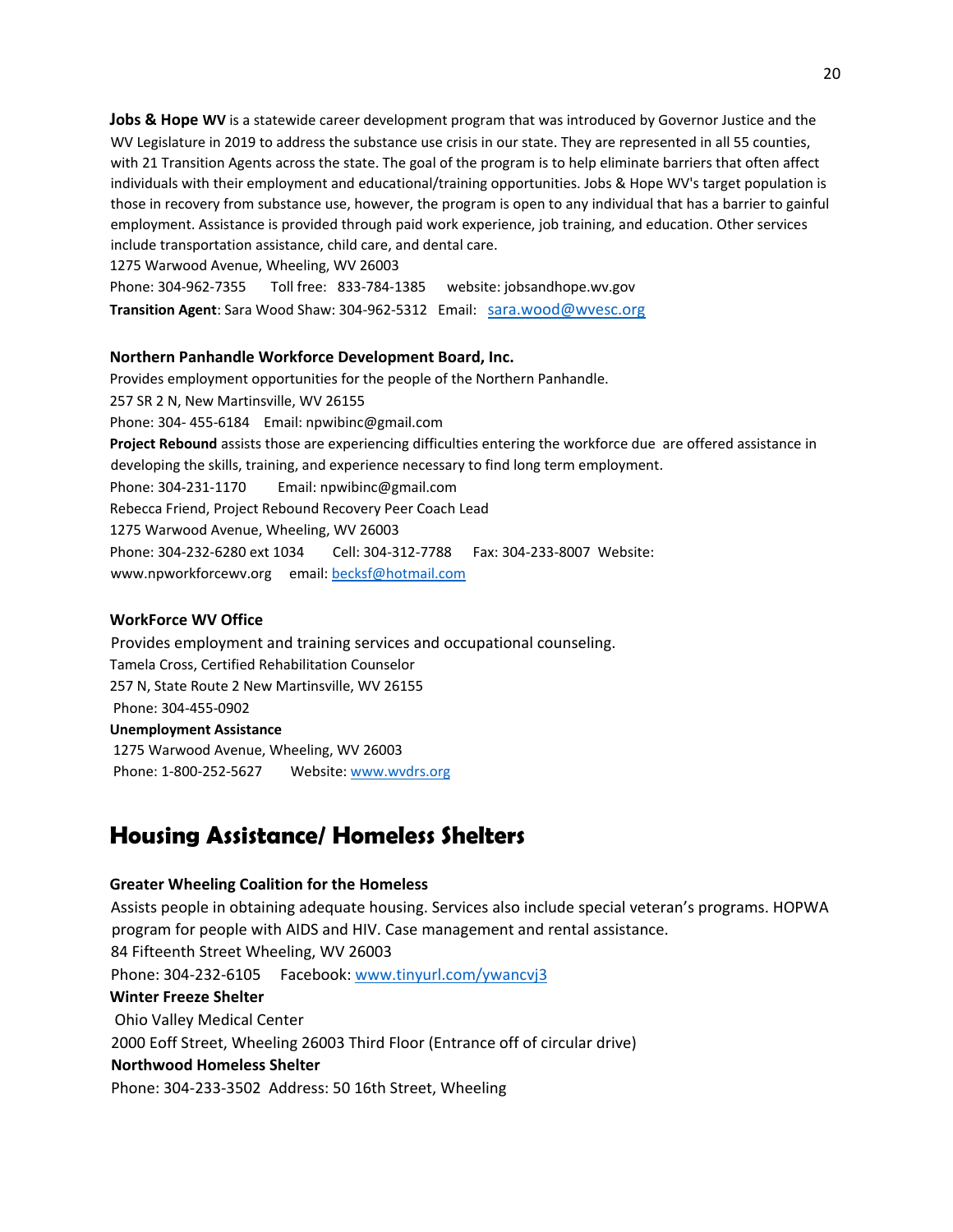**Catholic Charities Hospitality House** homeless family facility

Phone: (888)-900-2989 email: information@ccwva.org Address: 2000 Main St. Wheeling WV 26003

**YWCA WIND** transitional living for women Phone: 304-214-9350

#### **Habitat for Humanity**

Works with donors, volunteers, and homeowners to build affordable housing for those in need. PO Box 928, Wheeling, WV 26003 Phone: 304-:233-0887 Website: [www.habitatwheelingt.org](http://www.habitatwheelingt.org/) 

#### **U.S. Department of Housing and Urban Development** (HUD)

Assists low income families with affordable housing opportunities. 414 Summers Street Suite 110 Charleston, WV 25301 Phone: 800- CALL-FHA TTY: (800) 877-8339 Website: <https://www.hud.gov/>

#### **USDA WV Rural Development**

Provides low interest home loans, home repair loans and grants, and farm assistance for qualified families. Weatherization programs 1 Ball Park Drive McMechen, WV 26040 Phone: 304-242-0576 Fax: 855-859-1832 Website: www.rd.usda.gov

**Fair Housing Law Center** 877-725-4472 web: fhlaw.org

# **Veteran's Services**

**Veteran's Crisis Line:** 1-800-273-8255 Press 1 (confidential help for veterans & their families)

#### **Louis A. Johnson Veteran's Administration Medical Center**

1 Medical Center Drive, Clarksburg, WV 26301-4155 Main phone: 304-623-3461 Mental health clinic: 304-623-3461 x3551

#### **Belmont County VA Clinic**

67800 Mall Ring Road, Ohio Valley Mall, Suite 215 St. Clairsville, OH 43950-1703 Main phone: 740-695-9321 Mental health clinic: 412-360-6600

#### **WV National Guard/Family Assistance Center**

Provides support and resources to Service Members and their families. Phone: 866-986-4326 Parkersburg FAC: (304) 561-6107 Website: www.wv.ng.mil

#### **WV Division of Veterans Affairs**

Provides to veterans and widows with claims and actions including pension, compensations, education and rehabilitation, and state plates.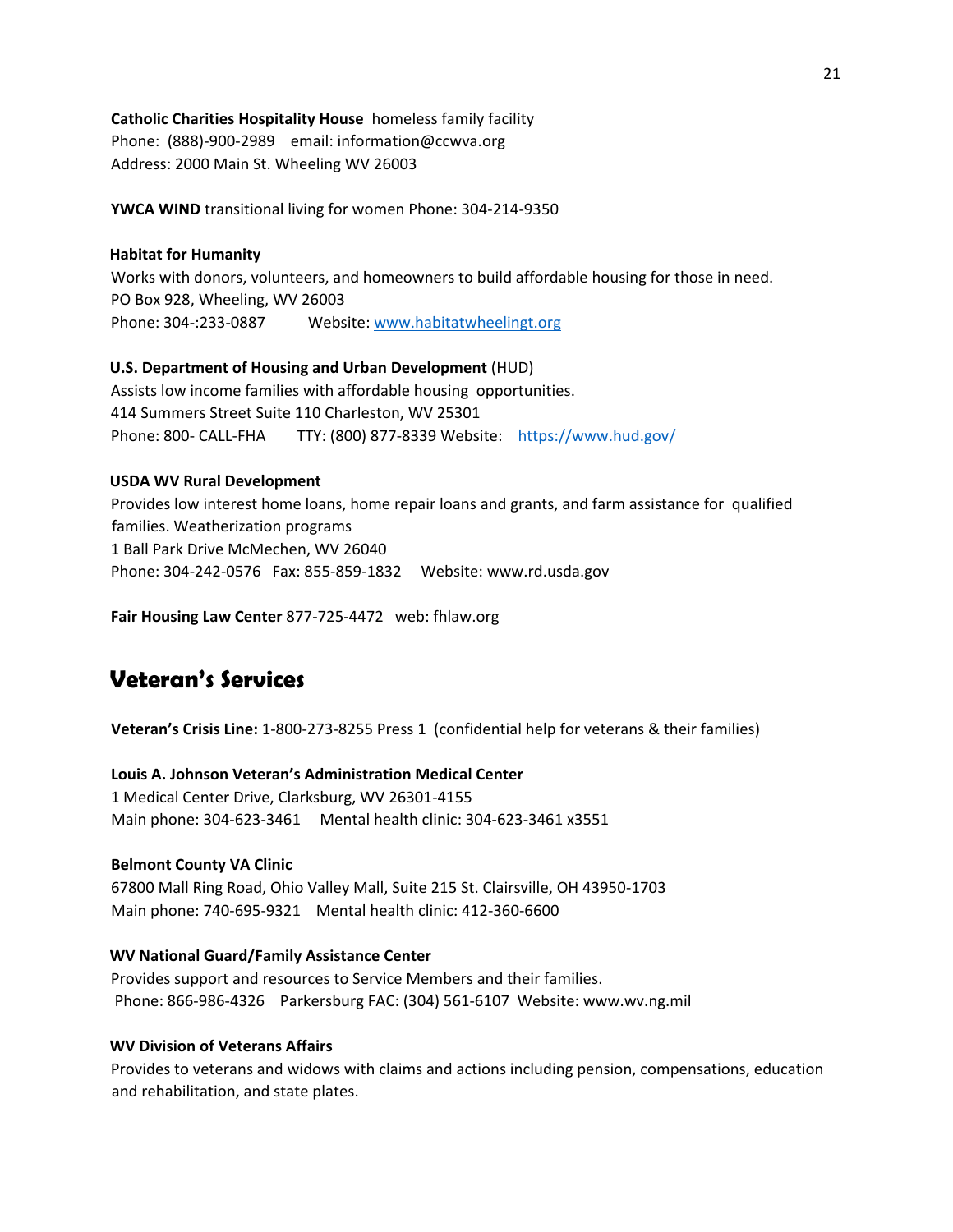1082 East Bethlehem Boulevard Wheeling, WV 26003 Phone: 304-238-1085 website: www.veterans.wv.gov

#### **American Legion**

Provides community services for military and veterans. 340 Main St., New Martinsville, WV 26155 Phone: 304-455-6321 <https://www.legion.org/>

#### **Vet Center #233**

Provides information and referral services, group and individual psychotherapy for combat veterans, and placement of homeless veterans.

1082 Bethlehem Blvd., Wheeling, WV 26003 Phone: 304-238-1085 Website: www.veterans.wv.gov

**Helping Heroes Inc.** offers a wide variety of services to veterans. Emergency shelter, transitional housing apartments, intensive case management, rental & utility assistance, assistance securing permanent housing, assistance obtaining VA benefits, employment counseling, referrals, food & clothing. **Shelter:** opens 8:30pm, no entry after 10:00pm. No meals provided. Pantry: 3<sup>rd</sup> Tuesday of each month noon-3:00pm. Call to register; no income guidelines. 2005 Eoff Street Suite 200 Wheeling, WV 26003 Phone: 304-232-0114 Fax: 304-232-0115 Website: [www.helpingheroesinc.org](https://webmail.suddenlink.net/do/redirect?url=http%253A%252F%252Fwww.helpingheroesinc.org&hmac=3b8a56d1ef43f46028daffe0c330b0ce) Marci Clyburn [marci@helpingheroesinc.org](https://webmail.suddenlink.net/do/mail/message/mailto?to=marci%40helpingheroesinc.org) Darren Cofer [darren@helpingheroesinc.org](https://webmail.suddenlink.net/do/mail/message/mailto?to=darren%40helpingheroesinc.org) Taylor Adams [taylor@helpingheroesinc.org](https://webmail.suddenlink.net/do/mail/message/mailto?to=taylor%40helpingheroesinc.org) Carly Polis [carly@helpingheroesinc.org](https://webmail.suddenlink.net/do/mail/message/mailto?to=carly%40helpingheroesinc.org)

**Blinded Veterans:** 800-669-7079 website: [www.bva.org](http://www.bva.org/) **Paralyzed Veterans:** 800-424-8200 website: [www.pva.org](http://www.pva.org/) **GI Bill:** [www.gibill.va.gov](http://www.gibill.va.gov/) **PTSD Helpline:** 800-273-8255 website: [www.ptsd.va.gov](http://www.ptsd.va.gov/) **Operation Home Front**: 800-779-5903 website: [www.operationhomefront.org](http://www.operationhomefront.org/) **Military Family Resources American Red Cross 304-340-3650 US Department of Veteran's Affairs** 844-698-2311 website: www.va.gov/family-member-benefits **Center for Parent Resources** 973-642-8100 website: [www.parentcenterhub.org/military](http://www.parentcenterhub.org/military)

**The Military Wife and Mom** website: [www.themilitarywifeandmom.com/military-family-resources](http://www.themilitarywifeandmom.com/military-family-resources) **Military One Source** 800-342-9647 website: [www.militaryonesource.mil](http://www.militaryonesource.mil/)

## **Women's Services**

#### **Wetzel County YWCA Family Violence Prevention Program Outreach Office.**

YWCA assists victims of Domestic Violence, Sexual Assault , Stalking and Human Trafficking, and Teen Dating violence programs. Services provided are: legal, personal, medical, advocacy, crisis intervention,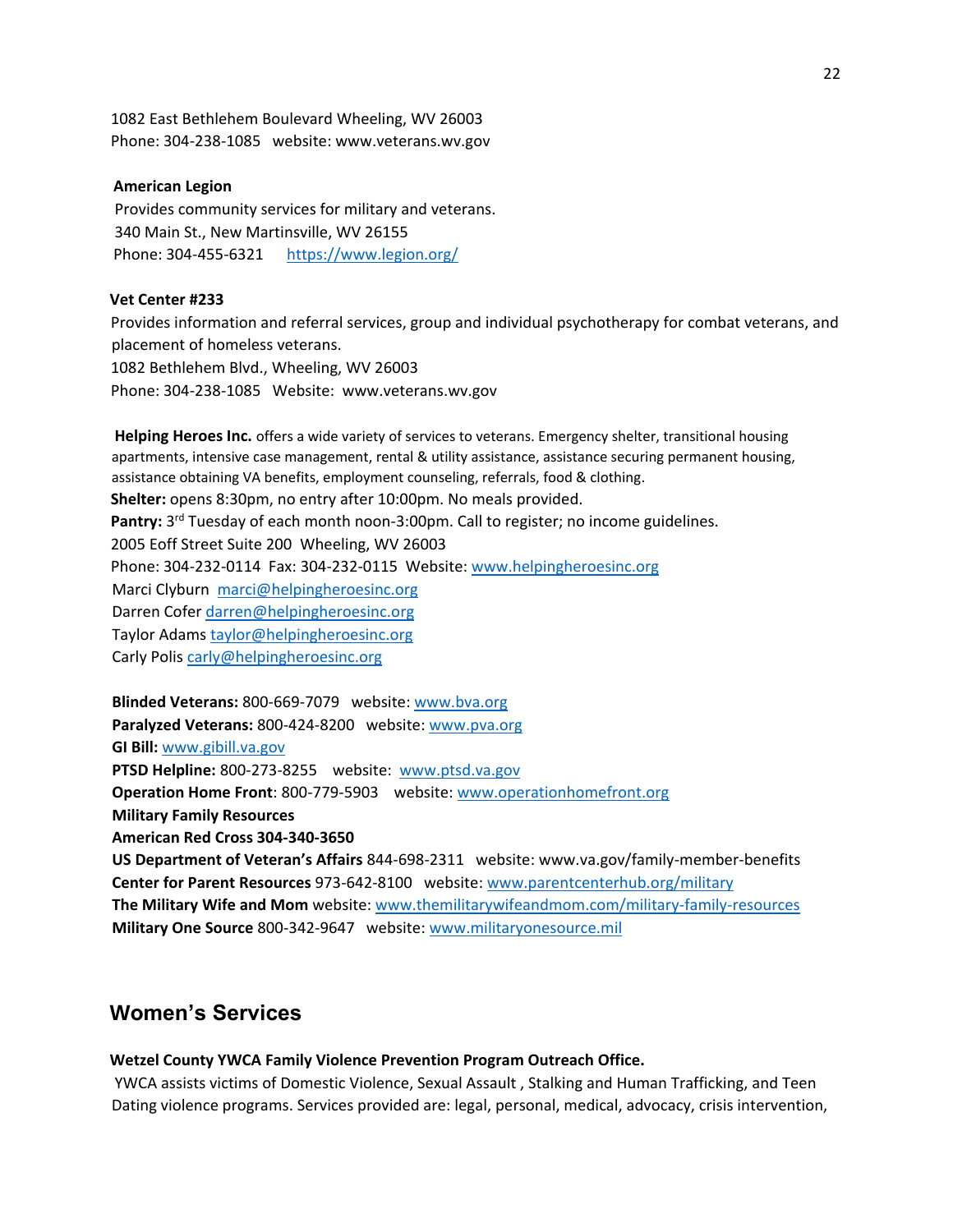case management, peer discussions, information and referral. They also offer community education and awareness programs.

Madden House is a domestic violence emergency shelter in an undisclosed location..

Judy's Place, a Transitional Housing unit in Wetzel County.

The Wetzel County YWCA is inside the New Martinsville Municipal Building

203 Main Street, New Martinsville WV

#### **24 hour hotline: 800-698-1247**

Phone: 304-455-6400 email: cpowell@ywcawheeling.org website: [www.ywcawheeling.org](http://www.ywcawheeling.org/) 

They provide Love Packs full of books, school supplies, and informative brochures on mental health. They also do mentoring and counseling. Referrals can be made by phone or through their online intake form.

#### [https://www.liberawv.com/programs](https://webmail.suddenlink.net/do/redirect?url=https%253A%252F%252Fwww.liberawv.com%252Fprograms&hmac=75076056dceec9b35d37388dfacea2f3)

**Liberia** helps to identify and eliminate barriers in the lives of women and teens by offering resources, support, and community groups throughout West Virginia. They provide Love Packs full of books, school supplies, and informative brochures on mental health. They also do mentoring and counseling. Referrals can be made by phone or through their online intake form.

**Call or text:** 304-449-6984 Website[: https://www.liberawv.com/programs](https://webmail.suddenlink.net/do/redirect?url=https%253A%252F%252Fwww.liberawv.com%252Fprograms&hmac=75076056dceec9b35d37388dfacea2f3)

#### **Wheeling Center:**

**Project ID** assistance in obtaining legal identification for men and women.

**Y Not Repeat Boutique** gently used professional clothing for women (by appointment only) Contact: Becky 304-232-0511 ext. 25

# **Sexual Assault, Human Trafficking & Victim's Advocate**

#### **Upper Ohio Valley Sexual Assault Help Center**

24 Hour Hotline: 800-884-7242 SAHC provides crisis intervention, supportive individual and group counseling, Safety & Self-defense Empowerment Workshops Contact ashley@sexualassaulthelpcenter.com for a reservation Phone: 304-234-1783 Phone: 304-234-1783 Website: [www.fris.org](http://www.fris.org/)

#### **Human Trafficking Hotline**

For direct personal assistance or if you are having trouble accessing services, or cannot find what you are looking for, please contact the National Human Trafficking Hotline directly to speak with a hotline advocate 24/7:

Phone: 1-888-373-7888 Text "BEFREE" or "HELP" to 233733

Tip Line: 888-373-7888 (anonymous tips can be made via the website: www.humantraffickinghotline.org Report missing children or child pornography:800-THE-LOST

Email: help@humantraffickinghotline.org

#### **Wetzel County Victims Advocate**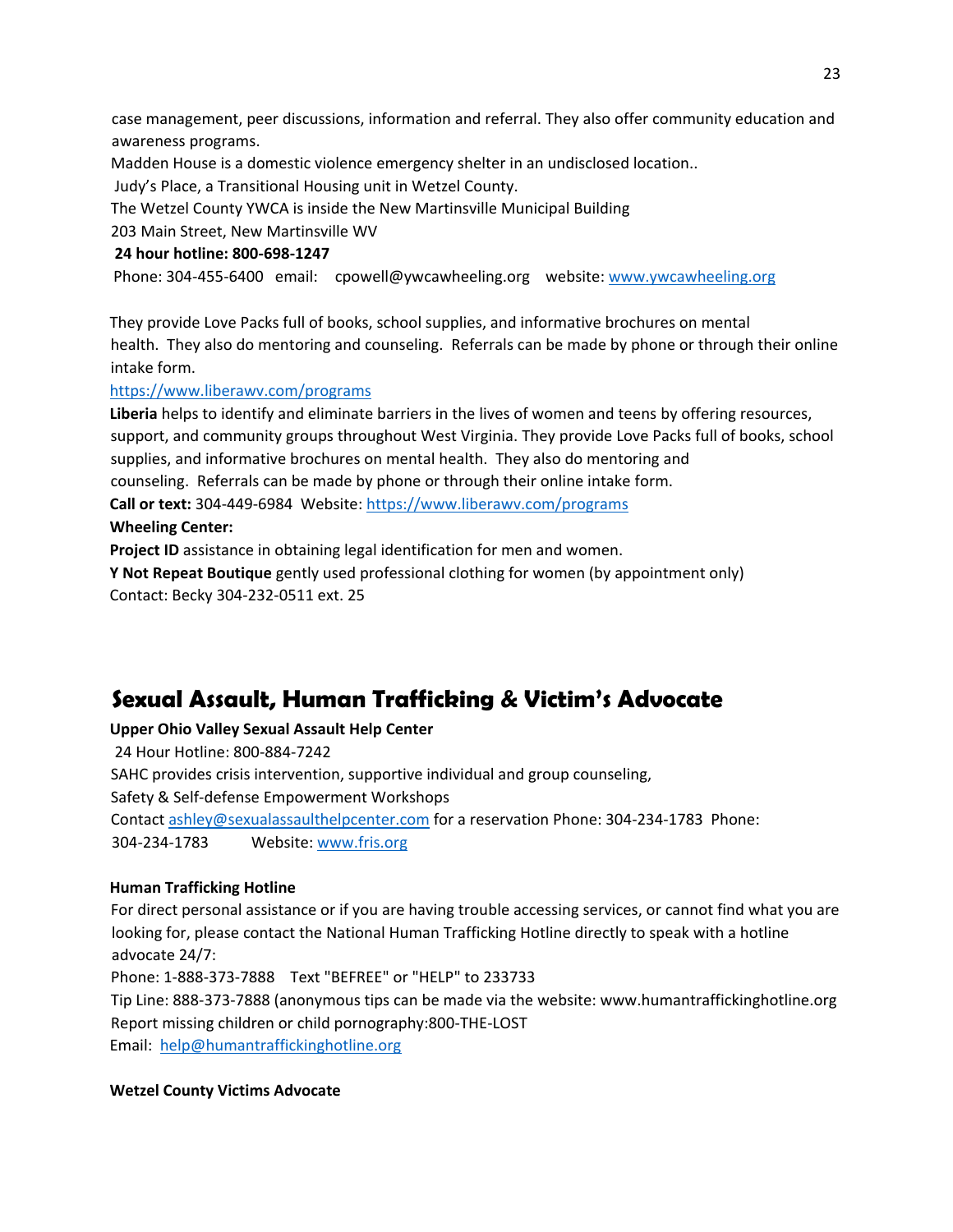Located in the Wetzel County Prosecutor's office, the WC Victims Advocate provides information for referrals to agencies and support groups. They also assist with filing claims and maintain contact with the victim during the legal process.

PO Box 548, New Martinsville, WV 26155

Leslie Elliot, Advocate

Phone: 304-455-8220 Email: lelliot@frontier.com

# **Educational Programs, Camps & Clubs**

#### **Mountaineer Challenge Academy**

Residential school for teens ages 16-18 who are educationally at-risk and are focusing on a GED. Provides training and mentoring to at risk youth to become contributing members of society. 1001 Army Rd., Kingwood, WV 26537 Recruiter/Admission Counselor Karen Pyles Phone: 304-791-7914 Email: wvchallenge@wvchallenge.org Website: [www.wvchallenge.org](http://www.wvchallenge.org/)

#### **WVU Extension Office**

Located in the WCCCF Building 128 Main Street New Martinsville, WV 26155 Mollie Toppe, WVU Extension Agent/ Asst. Professor Phone: 304-455-0934 Email: mollie.toppe@mail.wvu.edu Website: www.ext.wvu.edu This office provides education and research services to the citizens of Wetzel County. Areas of focus includes agricultural and natural resources; community, economic, and work-force development; family health programs; and 4-H programs.

**4- H**, **Energy Express**, Community Education Outreach Services, Garden Soil Samples, Agricultural Support, Master Gardeners, Diabetes Education, Family Nutrition Program, WVU Jackson's Mill Education Programs. **Farmer's Market** (seasonal, begins May 19th) Thursdays 4:30-6:30 @ Bruce Park parking lot off McEldowney Avenue

#### **Young Life Tri-county**

Provides interdenominational Christian outreach to youth in the surrounding area. **Magnolia Young Life** (includes students from Magnolia and Paden City High Schools) PO Box 411, New Martinsville, WV 26155 Phone: 704-880-2546 Website: [www.wetzelcounty.younglife.org](http://www.wetzelcounty.younglife.org/) **Young Life Hundred** (volunteer area) 4721 Low Gap Run Road, Littleton, WV 26581 Phone: 304-771-2559

#### **WATCH Youth Group**

Youth organization focused on community service, advocacy, and fun. Contact: Michelle Rohde 304-217-3871 or Elizabeth Seckman 304-455-2468 Email: [Watchcoalition21@gmail.com](mailto:Watchcoalition21@gmail.com)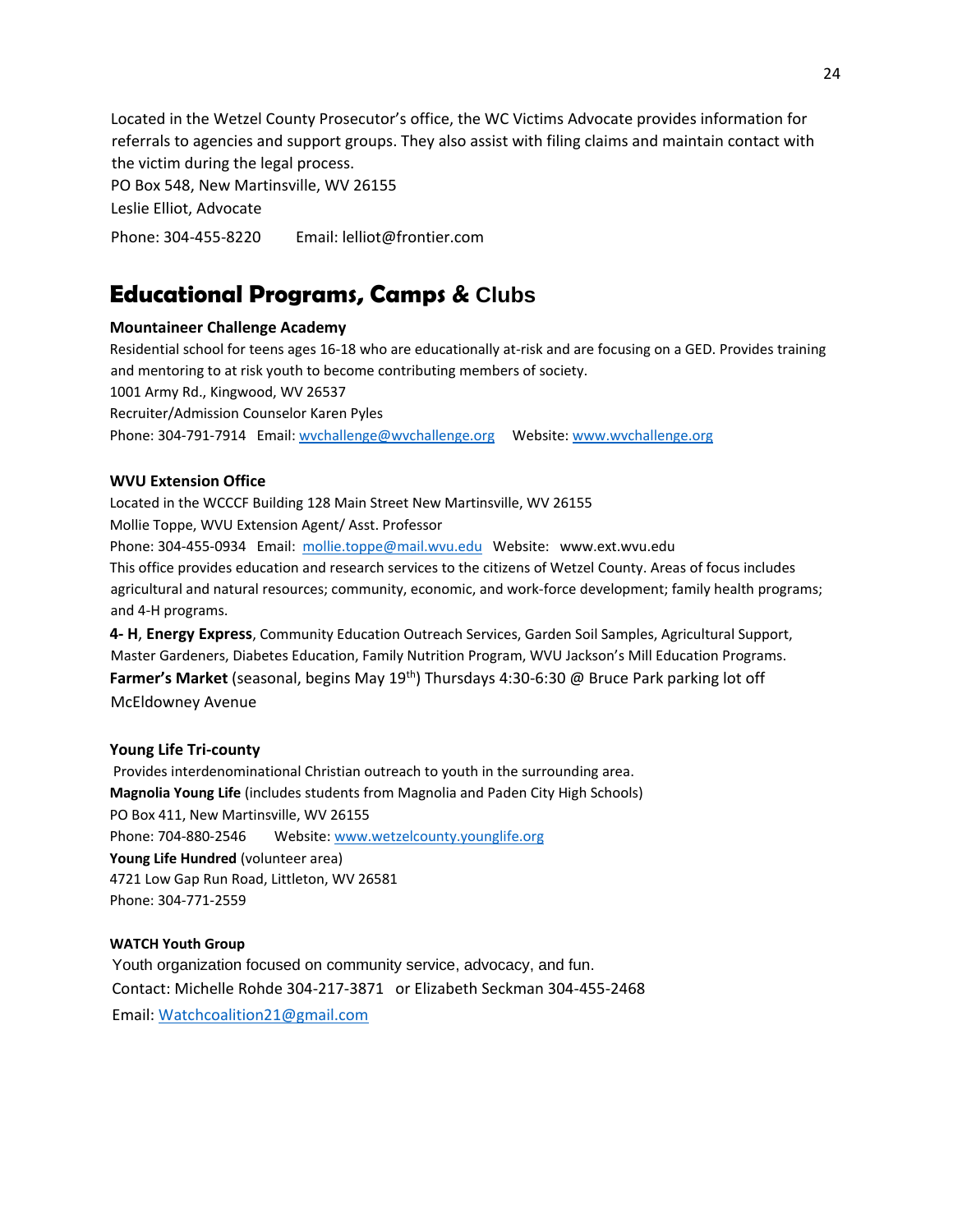## **Schools, Daycares & Pre-schools**

#### **Preschools Little Lambs Pre-School**

New Martinsville United Methodist Church Diane Kinnard Phone: 304-455-1422 Facebook:<https://www.facebook.com/www.nmumc.org>

**Little Red School House** 304-455-1627

#### **Northern Panhandle Head Start, Inc.**

NPHS provides high-quality, family-focused child development programs for income eligible pregnant women and children birth to age 5. Website: www.npheadstart.org/classrooms/wetzel-county/105 **Magnolia Center** @Magnolia High School Center base services are provided for children age 3 years old. 601 Maple Ave. New Martinsville, WV 26155 Phone: 304-455-1990 **Martyn Early Learning Center**  163 Greenwood Rd. Jacksonburg, WV 26377 304-889-3509 Fax: 304-889-3508 **MELC** @ Short Line Center Center base services are provided for children ages 3-5 years old. This center operates from 9:00 a.m. - 1:30 p.m., Monday thru Thursday.

## **Wetzel County Schools/Board of Education**

**Wetzel County Board of Education, Tammy Wells , Superintendent**  333 Foundry Street New Martinsville, WV 26155 Telephone: 304-455-2441 Fax : 304-455-3446 **Board Members: Brian L. Castilow**  1025 Fourth Street New Martinsville, WV 26155 **Amy J. Cooley**  148 Herrick Lane Proctor, WV 26055 **Linda M. Fonner**  611 Fifth Street New Martinsville, WV 26155 **Brian Price**  203 Church Street Paden City, WV 26159 **R. Jay Yeager**  9898 Shortline Highway Reader, WV 26167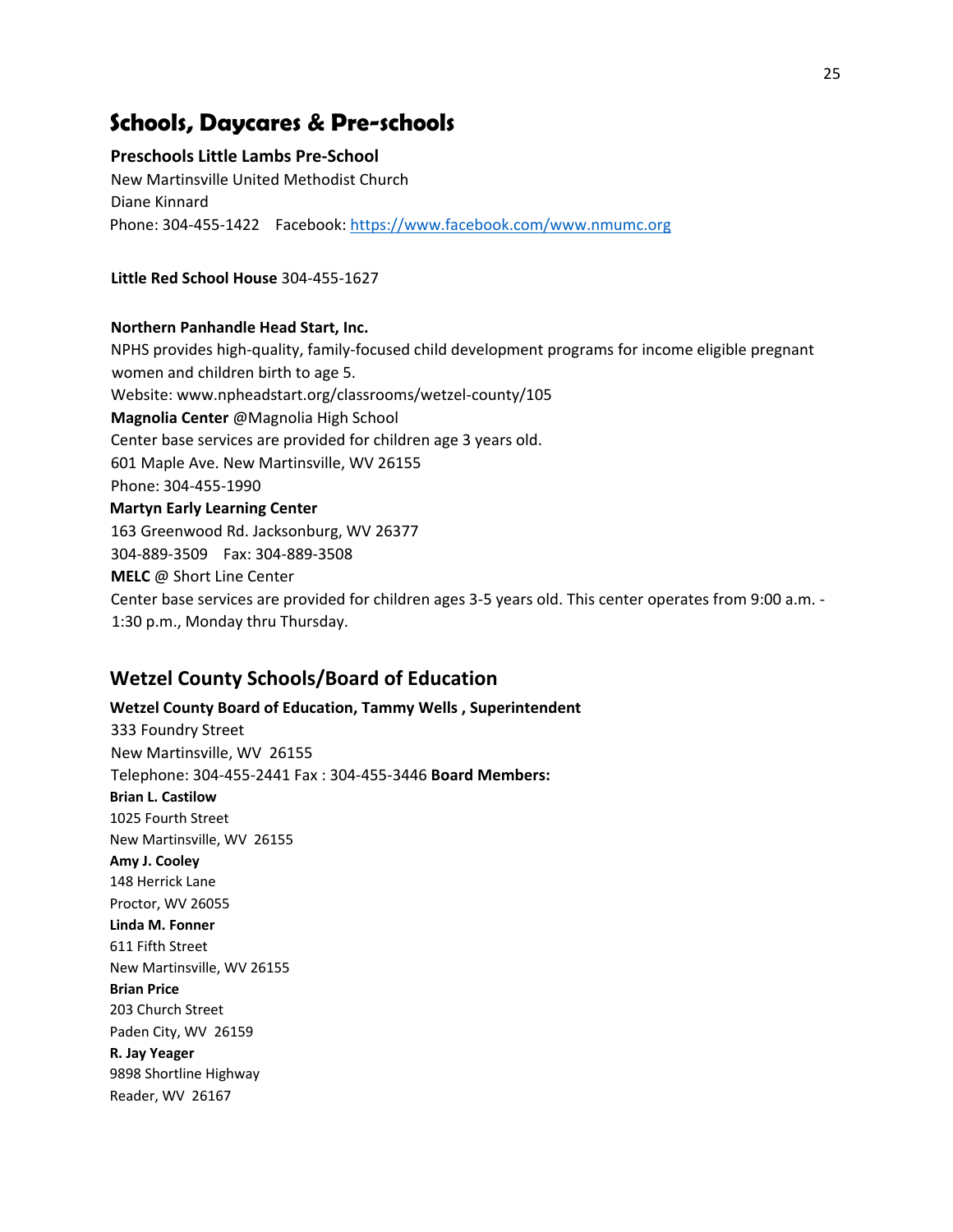**Hundred High School**  3490 Hornet Highway, Hundred, WV 26575 Phone: 304-775-5221 Fax: 304-775-2922

#### **Long Drain Elementary School**

**Area Schools:** 

3538 Long Drain Road, Metz, WV 26585 Phone: 304-775-4221 Fax: 304-775-4261 **Magnolia High School**  601 Maple Ave., New Martinsville, WV 26155

Phone: 304-455-1990 Fax: 304-455-5536

### **New Martinsville School**

20 E Benjamin Dr., New Martinsville, WV 26155 Phone: 304-455-2291 Fax: 304-455-6436

#### **Paden City High School**

201 North 4th Ave., Paden City, WV 26159 Phone: 304-337-2266 Fax: 304-337-8411

# **Paden City Elementary School**

510 North 2nd St., Paden City, WV 26159 Phone: 304-337-2221 Fax: 304-337-9049 **Valley High School**  44 Lumberjack Lane, Pine Grove, WV 26419 Phone: 304-889-3151 Fax: 304-889-2534 **Shortline Elementary School**  9817 Shortline Highway, Reader, WV 26167 Phone: 304-386-4115 Fax: 304-386-4969

#### **Colleges & Adult Education**

**West Virginia Northern Community College**  141 Main St., New Martinsville, WV 26155 Phone: 304-455-4684 Fax: 304-455-3477 Email: www.northern@wvnet.edu NCC Website: [www.wvncc.edu](http://www.wvncc.edu/)

**Wetzel County Technical Education Center** WCTEC is open to Wetzel County juniors and seniors. Offering three programs: Welding, Diagnostic Services, and Electrical Technician. For more information, please call 304-455-2441 ext. 141.

#### **Wetzel-Tyler Adult Educatio[n](https://l.facebook.com/l.php?u=https%3A%2F%2Fwww.google.com%2Fmaps%2Fdir%2F%3Fapi%3D1%26destination%3D39.68585%252C-80.8562%26fbclid%3DIwAR35gnicQ6wsHuZdeX9sJZV7xLENpZMTYmG-M6AIDOqTgFvSeTY3jJ_BslQ&h=AT0Rg3d1O5ylB0yJq1bcaCo6AFU6b1HQpzqoP-dvF23cC82duCG-rKieEZUFMXyJxJ9A-Pps5jBMLP4m1FBUkpFc-jQ0ejoaNbJlbVSocYQPN12YOzNTMS80JtsA21JdMnY)**

The Wetzel-Tyler Adult Ed classroom offers free Hi SET, Test Prep (TASC), TEAS/ACT/Accuplacer Test Prep, and Computer and Job Skills development. 3 Ada Drive Suite 2, New Martinsville Phone: 304-398-4924 Email: wetzelcountyadulted@gmail.com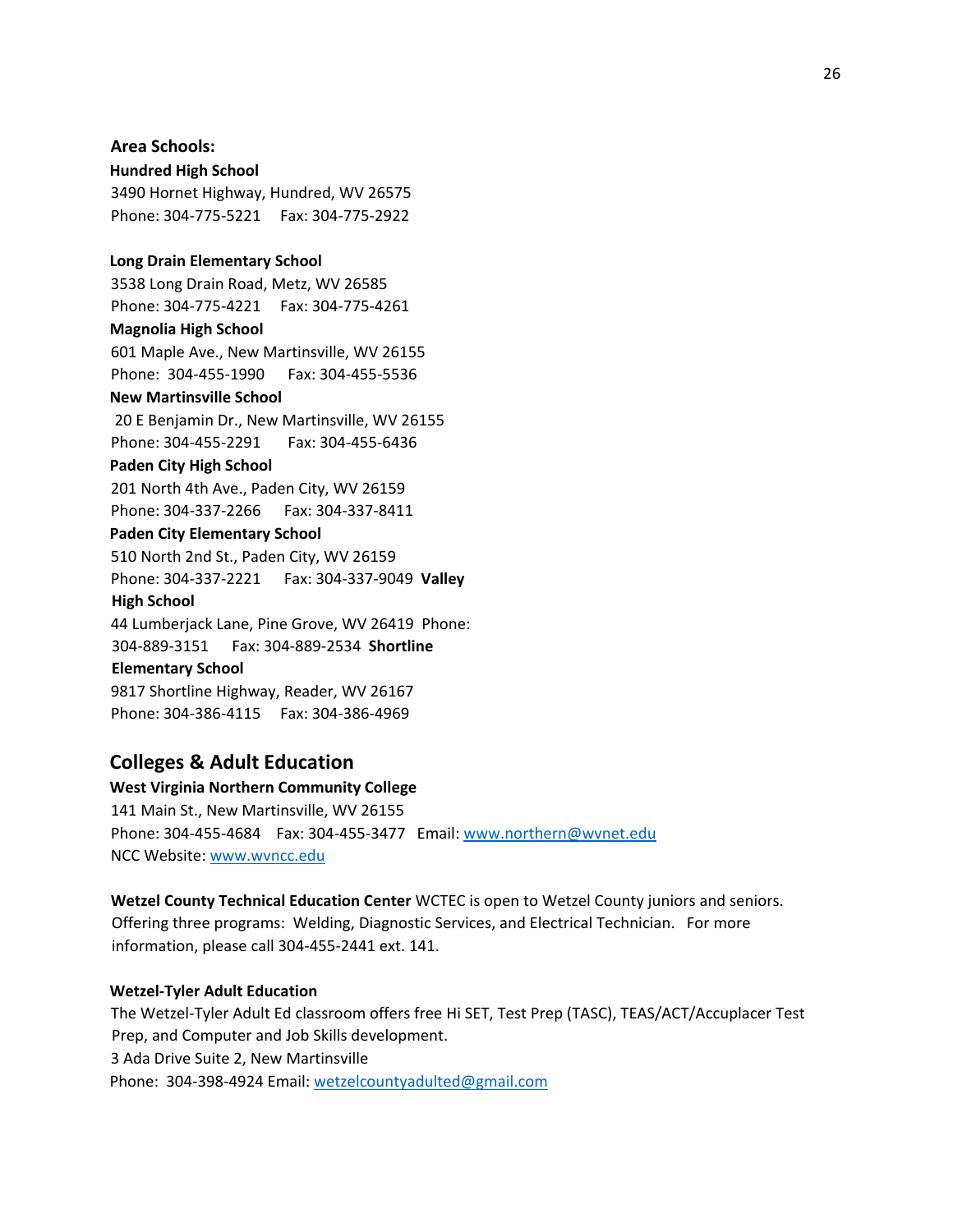#### **Wetzel/Tyler Volunteers for Better Reading, Inc.**

Provides volunteer tutors assist with reading, writing, and basic math skills. Phone: 304-455-1933

#### **Training Programs**

#### **Job Corps**

Career training programs for income eligible 16-24 year-olds. Education and assistance for careers in construction; finance and business; health care; and information technologies. 800-733-JOBS

**WV Northern Community College Substance Abuse Intervention Programs** 1 or 2 year programs contact: Brianna Hickman [bhickman@wvncc.edu](mailto:bhickman@wvncc.edu)

#### **SPOKES Adult Learning Center**

Academic, employment, & life skills training program. This program is a referralonly through WVDHHR. 3 Ada Drive, Suite 2, New Martinsville Phone: 304-398-4924

**Wetzel-Tyler Vol. for Better Reading** 304-455-1933

## **Health Care**

**Hospitals, Clinics, Pharmacies & Assistance Programs**

#### **WV Navigator Health Insurance Helpline**

1-844-WV-CARES or 304-356-5834 Chat: wvnavigator.com

#### **Wetzel/Tyler Health Department**

Provides services to promote public health including, immunizations, family planning, breast and cervical cancer screening program, hypertension screening, inspection of food establishments, and inspection of water and septic systems. 425 South 4th Ave., Paden City, WV 26159 Phone: 304-337-2001 Facebook: [www.facebook.com/wetzel.tyler.hd](http://www.facebook.com/wetzel.tyler.hd) 

#### **Virtual/Online Medical Visits**

WVU medicine provides online care for established patients or patients experiencing minor medical conditions. This is a valuable resource for people wo are experiencing transportation issues. Internet connection is necessary. Can be done via video chat on computer, tablet, or phone app.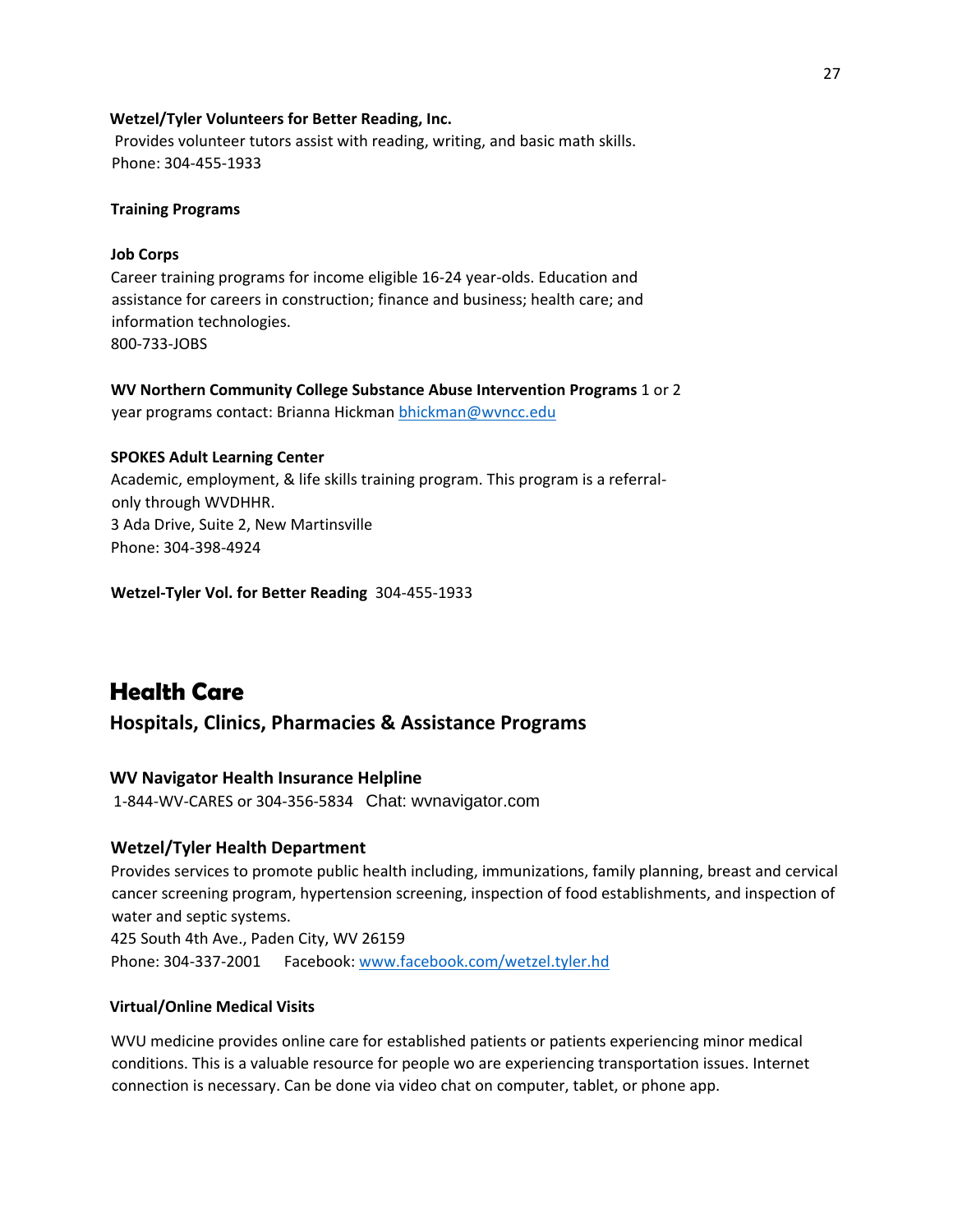Website: wvumedicine.org/ruby-memorial-hospital/services/wvu-specialty-clinics/virtual-care/

#### **Dental Hygiene – Appointments for Free Clinic**

**West Liberty University,** West Liberty, WV

Contact: Kelly Baker Phone: 304.336.8633 Fax: 304.336.8905

**Website**: https://westliberty.edu/health-sciences/academics/dental-hygiene/patient-information/ **Hours:** Morning appointments begin at 8:30 a.m. and may continue up to 11:30 am. Afternoon appointments begin at 1:30 pm and continue through 4:30 p.m., Monday through Friday. **Appointments:** Appointments are available throughout the regular school year following the West Liberty University calendar, except for university holidays, and may take approximately three hours.

## **Hospitals**

**Wetzel County Hospital**  Provides a full range of inpatient, outpatient, and emergency medical services. **Home Health & Hospice**: 800-339-9896 (answers 24/7) Wetzel County Hospital offers a wide range of primary and specialty call. For a list of providers Referral Line: 304- 455-8114 3 East Benjamin Dr., New Martinsville, WV 26155 Phone: 304-455-8000 Email: info@wetzelcountyhospital.com Website: [www.wetzelcountyhospital.com](http://www.wetzelcountyhospital.com/) 

## **Reynolds Memorial Hospital**

Reynolds Hospital offers a wide range of inpatient, outpatient, and telehealth services. In addition to health services, they also offer drug and alcohol and mental health services. **Behavioral Health:** 304-221-3027 **Respite Care**, a short-term, non-acute, personalized adult day-care service on a private-pay basis. Phone: 304-843-3388 Adult and Adolescent Psychiatry Phone: 304-221-3012 **BreakThru**, a medically monitored substance abuse withdrawal program. Referrals taken 24/7 Intake Phone: 304-221-4528 Website:<https://wvumedicine.org/reynolds-memorial/services/>

#### **Sistersville General Hospital**

The Community Health Outreach Program provides health education to groups such as: local schools, clubs and businesses Journey Hospice 304-447-2464 or 800-303-2611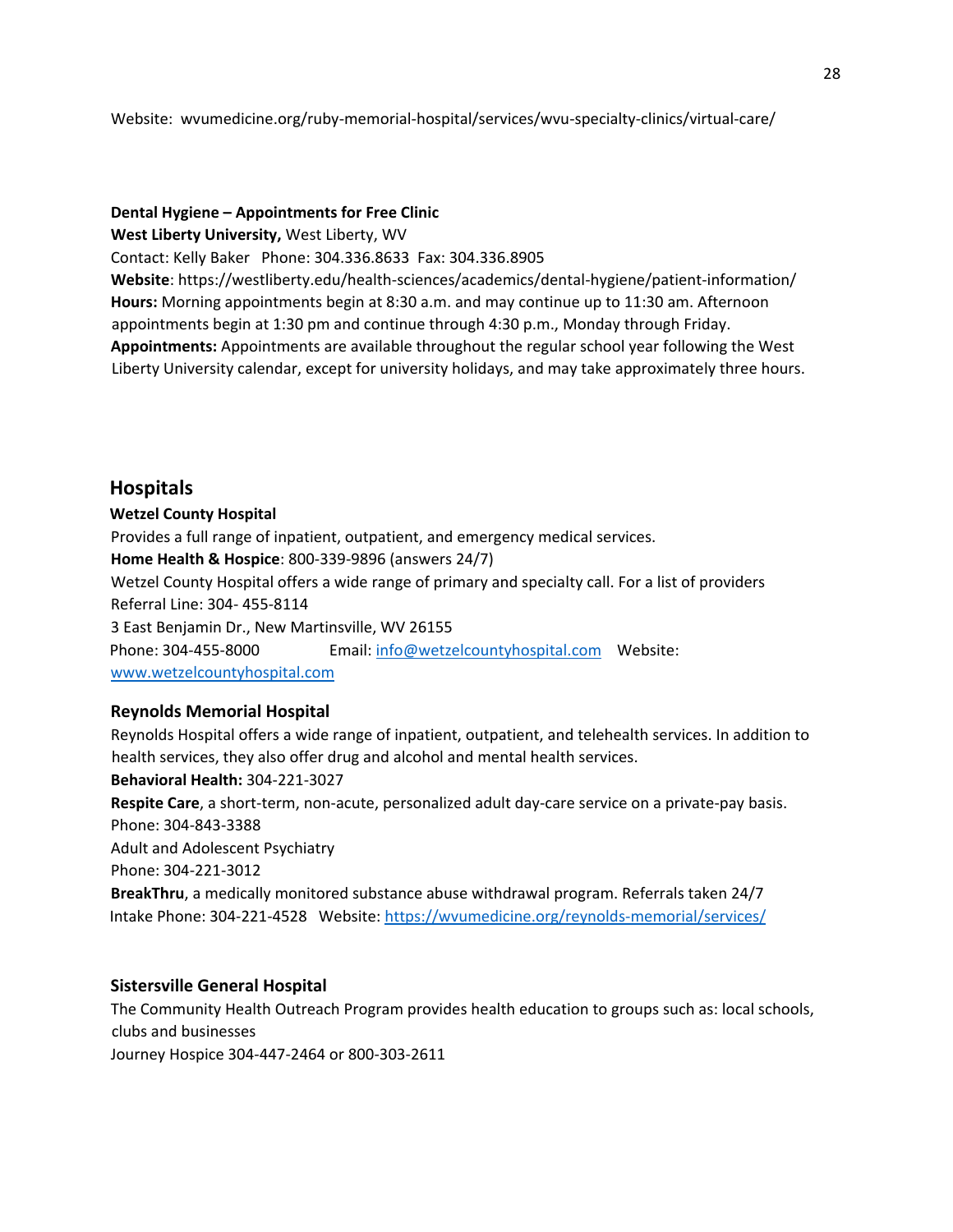Fitness Center \$29 per month, accepts qualifying insurance payments Phone: 304-447-2453 Other services offered by Sistersville General Hospital are a wide range of medical prevention, interventions, and procedures; volunteer opportunities; respite care; and medication assistance. 314 South Wells St. Sistersville, WV 26175 Phone: 304-652-2611 Website: www.sistersvillehospital.com/

## **Walk-in Care & Clinics**

## **E-Z Care Walk–In Medical Center**

Provides walk-in medical treatment for minor illnesses and injuries. No appointment necessary. 260 Russell Ave., New Martinsville, WV 26155 Phone: 304-398-4949 Website: www.ezcareclinics.ocm

## **Clay-Battelle Community Health Center Medical Department**

\*By appointment 5861 Mason Dixon Highway Blacksville, WV 304-432-8211

### **Community Health Center of NE Wetzel County**

\*By appointment 60 May Lane Suite 102 Burton, WV 26562 304-775-4671

## **New Martinsville Dialysis Facility**

Provides in-center hemodialysis for referred clients. 1 East Benjamin Dr., New Martinsville, WV 26155 Phone: 304-455-2700 Fax: 304-455-4151

## **Pharmacies**

**Norris Pharmacy/ The Medicine Shoppe**  Rt. 20, Pine Grove, WV 26419 Phone: 304-889-3131 **New Martinsville Pharmacy**  155 North St., New Martinsville, WV 26155 Phone: 304-455-2171 **Walgreens**  1021 3rd St., New Martinsville, WV 26155 Phone: 304-455-1790 **Walmart Pharmacy**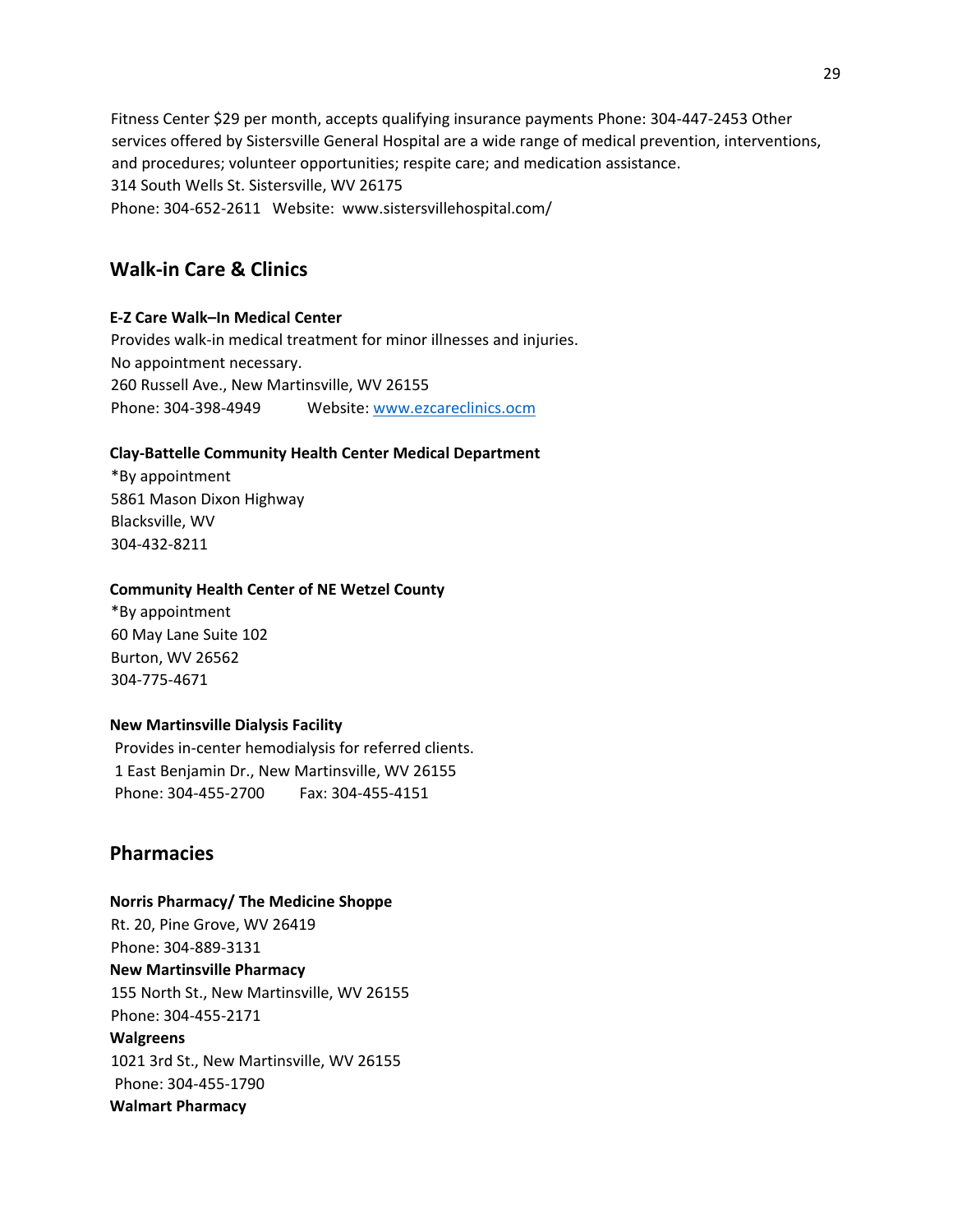1142 S Bridge St., New Martinsville, WV 26155 Phone: 304-455-6402

### **Home Health Care, Senior Care**

**Carolee Cecil**  411 N. State Rt. 2, New Martinsville, WV 26155 Phone: 304-455-5515 **Medi Home Care**  299 N State Route 2, New Martinsville, WV 26155 Phone: 304-455-1512 **Wetzel County Homecare**  249 Clark Street, New Martinsville, WV 26155 Phone: 304-455-5515 **Wetzel County Hospital Home Health**  800 Wheeling Avenue, Glen Dale, WV 26038 Phone: 304-596-2870 **Wetzel Home Medical**  225 N State Route 2, New Martinsville, WV 26155 Phone: 304- 455-0250

## **Rehabilitation Facilities/ Nursing Care Facilities**

**Genesis New Martinsville Center**  25 Russell Avenue, New Martinsville, WV Phone: 304-455-2600 **Sistersville Center**  201 Wood Street, Sistersville, WV Phone: 304-652-1032 **Respite Care** \$245 per day up to 30 days Website: [www.genesishcc.com](http://www.genesishcc.com/) Phone: 866-745-2273

**Young's Care Home**  1205 2nd St, Moundsville, WV Phone: 304-845-7694 **Mound View Health Care, Inc**  2200 Floral St, Moundsville, WV Phone: 304-843-1035 **Judges Private Care**  Address: 212 Fair St, Middlebourne, WV 26149 Phone: 304-758-4397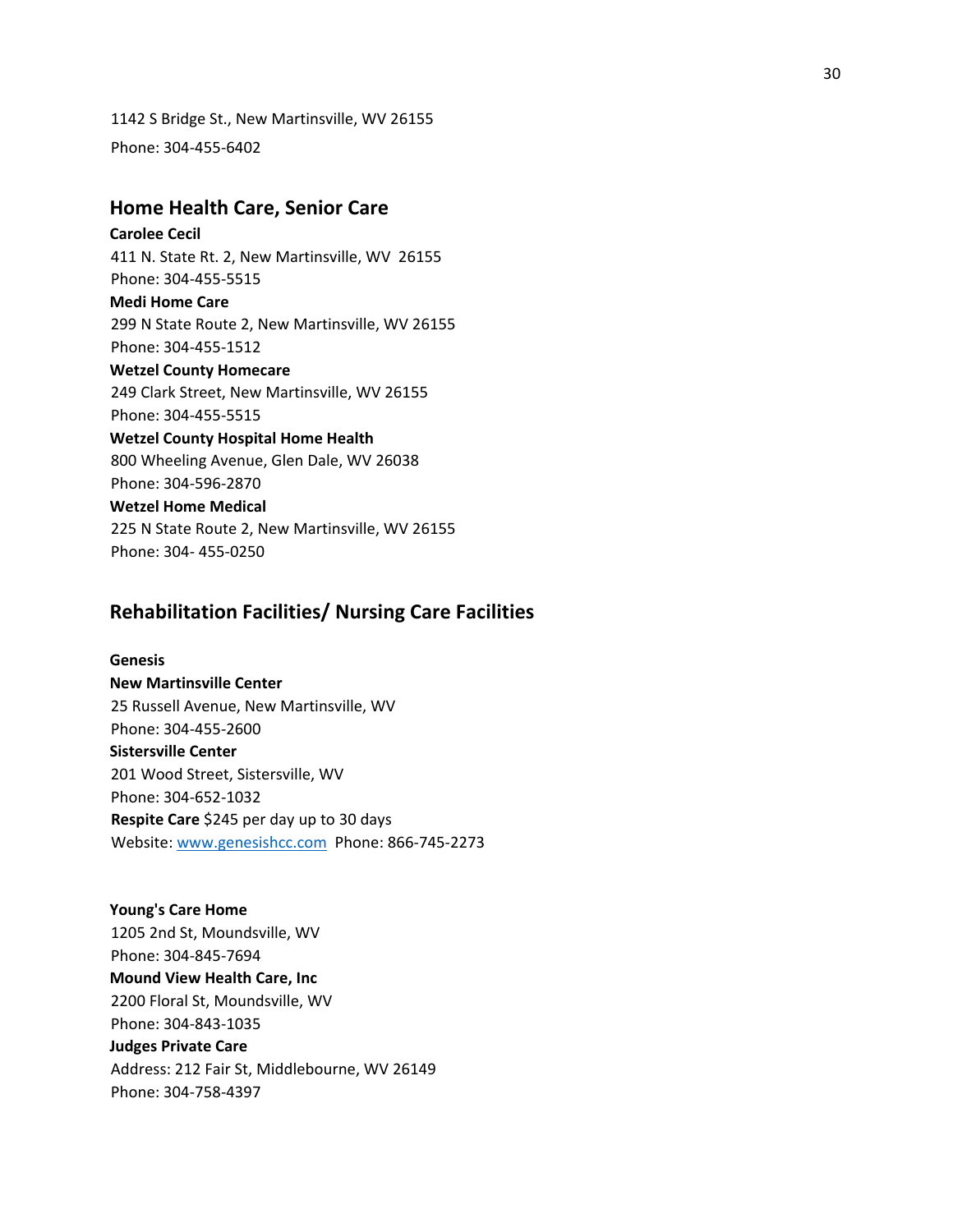## **Hospice Care**

**Hospice Care Corporation**  640 State Rt. 2, New Martinsville, WV 26155 Phone: 304-447-2205 **Journey Hospice** 

Care for the terminally ill patient and psychosocial and spiritual care for both the patient and their family Local calls: 304-447-2464 or toll free 800-303-2611. They're available to answer questions or take referrals. They can also be reached by email for more information: hospice@sistersvillegeneral.com

## **Supplemental Insurance/ Health Programs & Assistance**

**WV Navigator** offers assistance in choosing and enrolling in health insurance through the ACA marketplace. (844) WV-CARES (398-2313) <https://acanavigator.com/wv/home>

## **Wheeling Health Right, Inc.**

Provides primary health care, health education, individual and group therapy, and social services to eligible patients. Provides physical exam, medications, referrals, lab testing, and x-rays. Dental Clinic: Monday through Friday 8:00 am-4:00 pm 61 29th St., Wheeling, WV 26003 Phone: 304-233-9323 Fax: 304-233-9348 Email: kbrown@wheelinghealthright.com Kathie Brown, BSN, MA – Executive Director Dee Phillips- Volunteer Coordinator deephillips@wheelinghealthright.com website: [www.wheelinghealthright.com/](http://www.wheelinghealthright.com/)

## **WV Breast and Cervical Cancer Screening Program**

Provides education, advocacy, and free screenings. Ruthie Watts, RN Phone: 304-257-5419 email: ruwatts@hsc.wvu.edu

## **Mobile Medical Unit/ Adagio Health**

The WCFRN office and Adagio will be hosting monthly Medical Unit visits in the WCCCFWV parking lot. Facebook:<https://www.facebook.com/wetzelcountyfrn>Phone: 304-455-2468 Email: eseckman@wcccfwv.org For providers who wish to schedule a Mobile Health Unit: Brenna M. Orr, B.A. M.A./Health Network Manager Phone: 724-601-2528 email: borr@adagiohealth.org Website: adagiohealth.org

**The WV Family Planning Program** provides reproductive health services, including free or low-cost birth control.

Marion County Health Department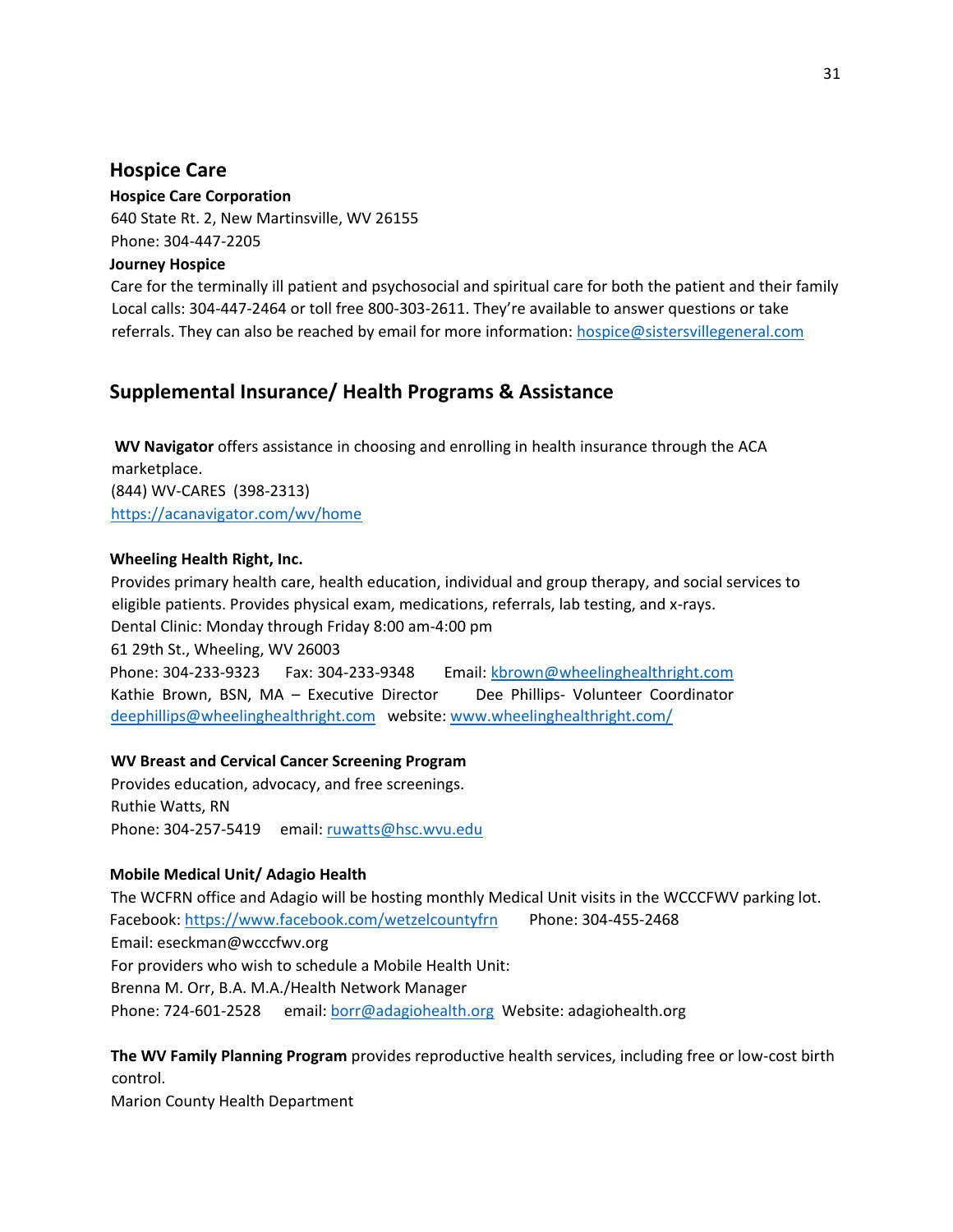300 2nd Street, Fairmont, WV 26554 Phone: 304-629-9690 email: Carrie.E.Linn@wv.gov

#### **Mountain Health Trust**

West Virginia's Medicaid managed care program. Provides help with Medicaid consumers select a primary care provider (family doctor). 405 Capital St. Suite 406, Charleston, WV 25301 Phone: 304-345-0436 Toll Free: 1-800-449-8466 Website: [www.mountainhealthtrust.com](http://www.mountainhealthtrust.com/)

#### **Aetna**

Insurance coverage for Medicare and Medicaid recipients. WVCHIPS**.**  Camp Scholarships, Value Added Benefits Value Added Benefits in the form of gift cards and incentive programs.

#### **The Health Plan**

Insurance coverage for Medicare and Medicaid recipients. WVCHIPS. Value Added Benefits in the form of gift cards and incentive programs. **Dental Benefits** \$1000 benefit covers cleanings, x-rays, fillings, & other care **24 Hour Nurse Line:** 800-624-6961 **Camp Catch Your Breath** for children with asthma: [https://www.healthplan.org/community/camp](https://www.healthplan.org/community/camp-catch-your-breath)[catch-your-breath](https://www.healthplan.org/community/camp-catch-your-breath) 1110 Main Street, Wheeling, WV Phone: 888-613-8385 Website: [www.healthplan.org](http://www.healthplan.org/) 

#### **UniCare**

Insurance coverage for Medicare and Medicaid recipients. WVCHIPS. Phone: 800-449-8466 Website[: www.unicare.com/medicaid](http://www.unicare.com/medicaid) 

# **Wetzel County Churches**

**Burton Area: Harmony Baptist Church**  106 May Lane, Burton, WV 26562 Phone: 304-775-2706 **Hundred Area:**  Hundred First United Methodist Church 16 Oak St. Hundred, WV 26575 Phone: 304-775-5641 email[: tsleeth@frontiernet.net](https://webmail.suddenlink.net/do/mail/message/mailto?to=tsleeth%40frontiernet.net)

**New Martinsville Area: ACTS Charitable Mission**  400 N. Main Street, New Martinsville, WV 26155 Facebook: [www.facebook.com/400nmain](http://www.facebook.com/400nmain)  **Bridge Street Church of Christ**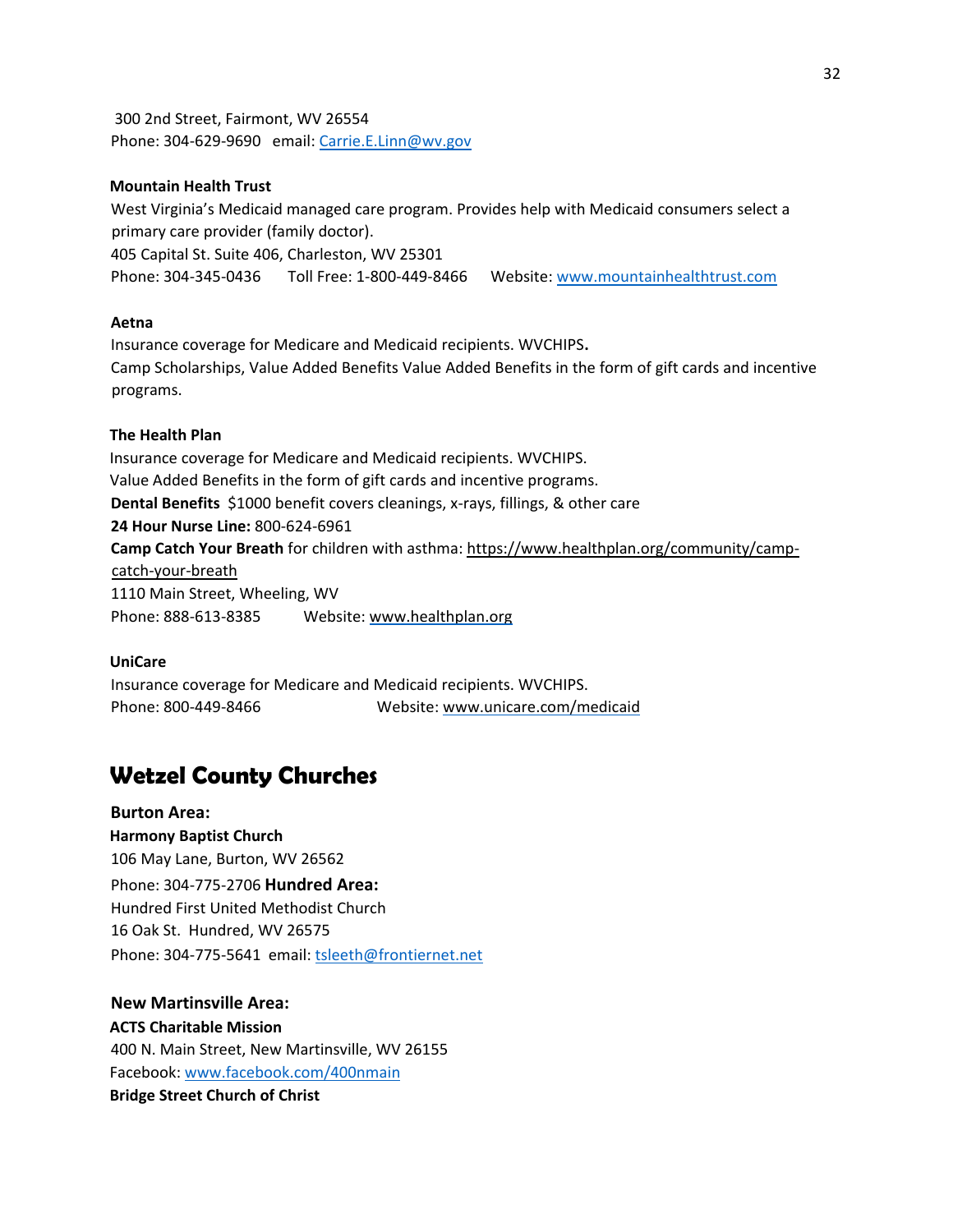1139 Bridge Street, New Martinsville, WV 26155 Phone: 304-455-2130 **Church of Jesus Christ Of Latter-Day Saints**  130 Paddock Green Drive, New Martinsville, WV 26155 Phone: 304-455-1413 Website: www.comeuntochrist.org **Church of Christ, New Martinsville**  429 Pine St., New Martinsville, WV 26155 Phone: 304-455-5978 Website: [www.church-of-christ.org](http://www.church-of-christ.org/)  **First Baptist Church New Martinsville**  841 4th St., New Martinsville, WV 26155 Phone: 304-455-133 Website: [www.fbcnm.com](http://www.fbcnm.com/) **First Christian Church**  521 Maple Ave., New Martinsville, WV Phone: 304-455-4460 Website: www.nmfcc.com **First Church of God**  255 Russell Ave., New Martinsville, WV 26155 Phone: 304-455-3453 Website: www.fcog.faithlifesites.org **First Presbyterian Church**  59 East Benjamin Dr., New Martinsville, WV 26155 Phone: 305-455-6787 [www.firstprescos.org](http://www.firstprescos.org/)  **Good Shepherd Lutheran Church**  196 N. St. Rt. 2, New Martinsville, WV 26155 Phone: 304-455-3443 **Immanuel Baptist Church**  815 Meadow Dr., New Martinsville, WV 26155 Phone: 304-455-4909 **Lighthouse Community Church**  249 Maple Ave, New Martinsville, WV Phone: 304-398-4972 -E-mail: lighthousecchurch@gmail.com **Pleasant Valley Church of Christ**  Rt. 180, New Martinsville, WV 26155 Phone: 304-455-1879 **The Refuge Church**  1249 North State Rt. 2, New Martinsville, WV Phone: 304-455-2120 Website: www.therefugenm.com **St. Ann's Episcopal Church**  453 Maple Avenue, New Martinsville, WV 26155 Phone: 304-455-5143 Website: www.stannsnm.shutterfly.com **St. Vincent De Paul Catholic Church**  21 Rosary Rd., New Martinsville, WV 26155 Phone: 304-455-4615 **Steelton Church of Christ**  69 East Thistle Dr., New Martinsville, WV 26155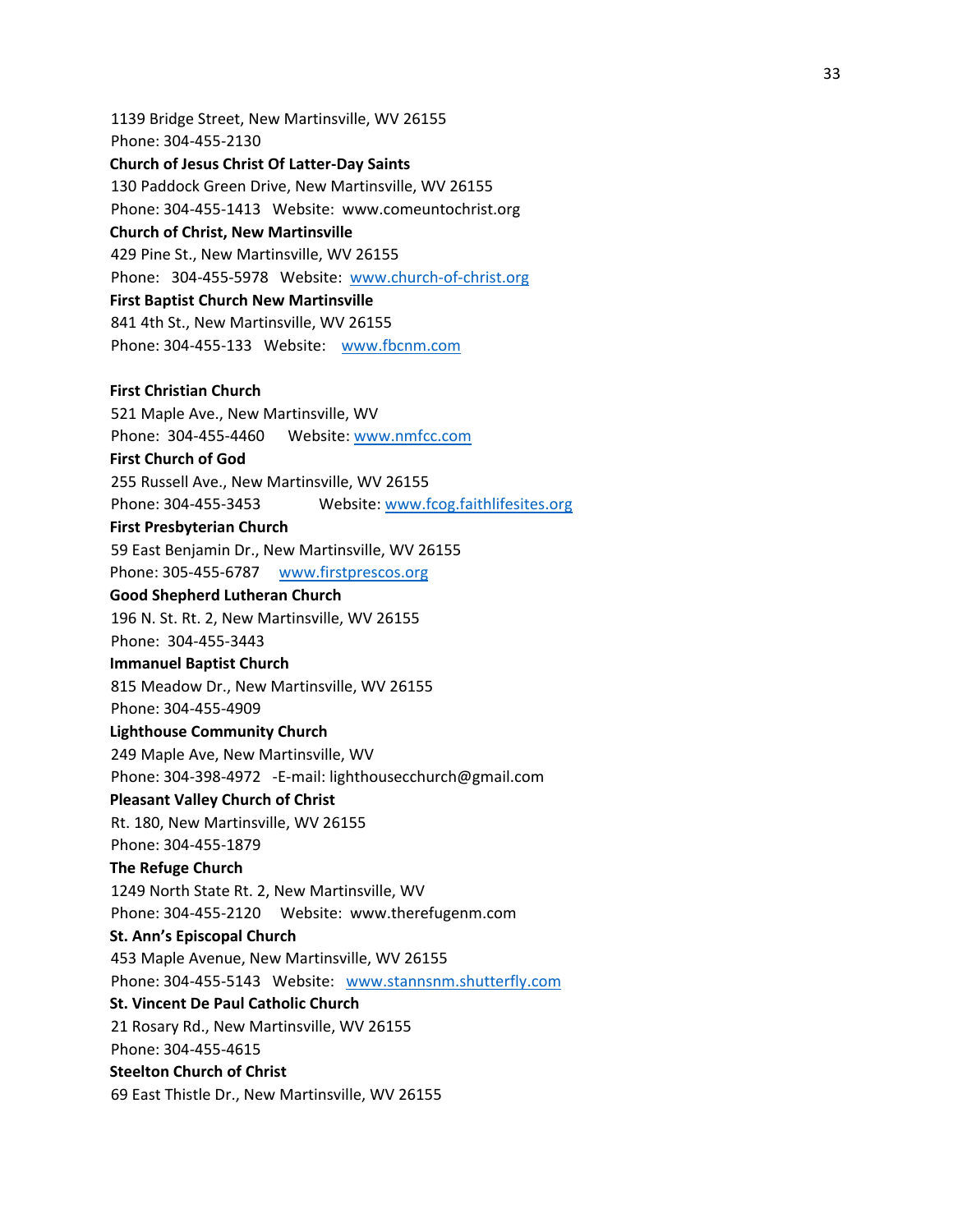Phone: 304-455-2251 Website: [www.church-of-christ.org](http://www.church-of-christ.org/)  **Trinity Presbyterian Church**  307 McEldowney Ave., New Martinsville, WV, 26155 Phone: 304-455-3690 Website: [www.trinitypcawv.org](http://www.trinitypcawv.org/)  **Paden City Area:**  Christian Church 105 East Main St., Paden City, WV 26159 Phone: 304-337-8650 **Church of Christ, Paden City**  4th and Witschey Street, Paden City, WV 26159 Phone: 304-337-2772 **First Baptist Of Paden City**  600 South 4th Ave., Paden City, WV 26159 Phone: 304-337-9320 **St. Paul's United Methodist Church**  130 South 4th Ave., Paden City, WV 26159 Phone: 304-337-9145 **Mater Dolorosa Catholic Church**  302 East Main St., Paden City, WV 26159 Phone: 304-337-9837 **Paden City Church of The Nazarene**  104 South 5th Ave., Paden City, WV 26159 Phone: 304-337-2368 **Proctor Area: Church of Christ, Proctor**  300 Plum Street Proctor, WV 26055 Phone: 304-455-5351 **Proctor Christian Church**  373 Plum Street Proctor, WV 26055 Phone: 304-455-2915 **St. Joseph Catholic Church**  64 Frohnapfel Lane, Proctor, WV 26055 Phone : 304-447-3999 **Reader Area: Trinity United Methodist Church**  101 Crows Run Rd. Reader, WV 26167 Phone: 304-386-4210 Facebook: [www.facebook.com/TUMCWV](http://www.facebook.com/TUMCWV) **[Wi](http://www.facebook.com/TUMCWV)leyville Area: Long Valley Baptist Church**  19804 Mountaineer Highway, Wileyville, WV 26581 Phone: 304-889-2190

# **State Organizations/ Government**

**Volunteer West Virginia**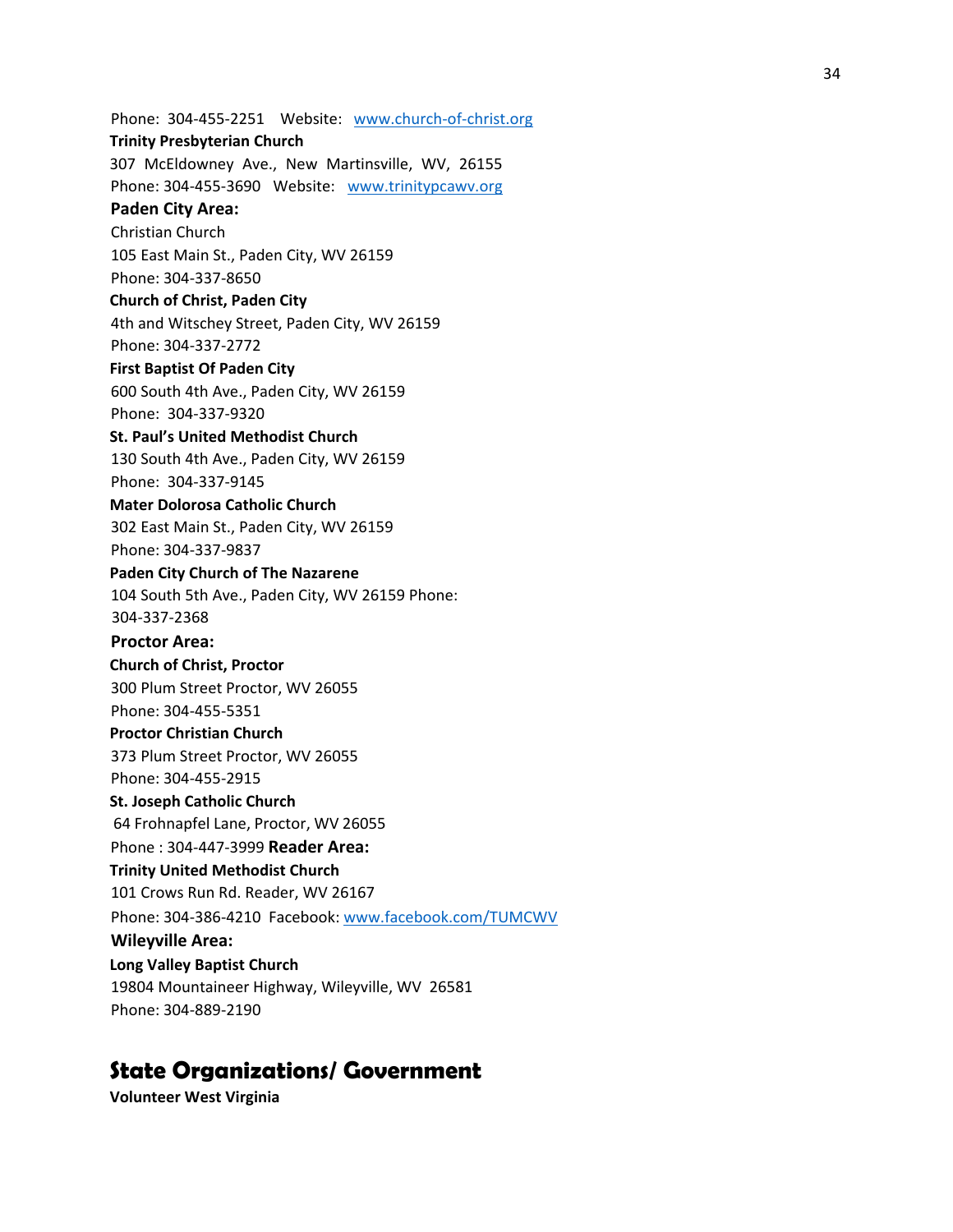Identifies and mobilizes resources through service and volunteerism. 600 Capital Street Charleston, WV 25301 Phone: 304-558-0111 Website[: www.volunteerwv.org](http://www.volunteerwv.org/)

#### **Consumer Protection Services**

#### **WV Better Business Bureau**

Check on a business's rating or file a complaint. Contact the BBB or file online. Free annual credit report. Recall Notification: [www.recalls.gov](http://www.recalls.gov/)  Phone: 330-454-9401 Fax: Fax: 330-456-8957 Website[: https://www.bbb.org/](https://www.bbb.org/)

#### **WV State Attorney General Office**

**Consumer Protection Hotline**: 1-800-368-8808 **Senior Protection Hotline:** 304-558-1155 **National "Do Not Call" registry**: [www.donotcall.gov](http://www.donotcall.gov/) Phone: 1-888-382-1222

#### **Government Officials/Elected Representatives**

**Governor Jim Justice** Phone: 304-558-2000 website: https://governor.wv.gov/Pages/default.aspx **Senator Joe Manchin Contact form: www.manchin.senate.gov Senator Shelley Moore Capito** Contact form: www.capito.senate.gov **Congressman David McKinley** Contact form: www.mckinley.house.gov **WV Senator Charles Clements** Contact: charles.clements@wvsenate.gov **WV Delegate Dave Pethtel** Contact: dave.pthtel@wvhouse.gov **Wetzel County Court House** Phone: 304-455-8224

## **Recreational Programs & Libraries**

#### **New Martinsville Parks and Recreation**

Provides a wide variety of recreational programs and facilities for persons of all ages. 197 Main St.., New Martinsville, WV 26155 Jodi Nippert, Director Phone: 304-455-9130 Facebook: www.facebook.com/profile.php?id=100001232280535

### **Libraries:**

#### **Hundred Public Library**

PO Box 453, Hundred, WV 26575 Phone: 304-775-5161 Website: www.hundred.lib.wv.us

#### **New Martinsville Public Library**

160 Washington St., New Martinsville, WV 26155 Phone: 304-455-4545 Website[: www.newmartinsville.lib.wv.us](http://www.newmartinsville.lib.wv.us/) 

#### **Paden City Public Library**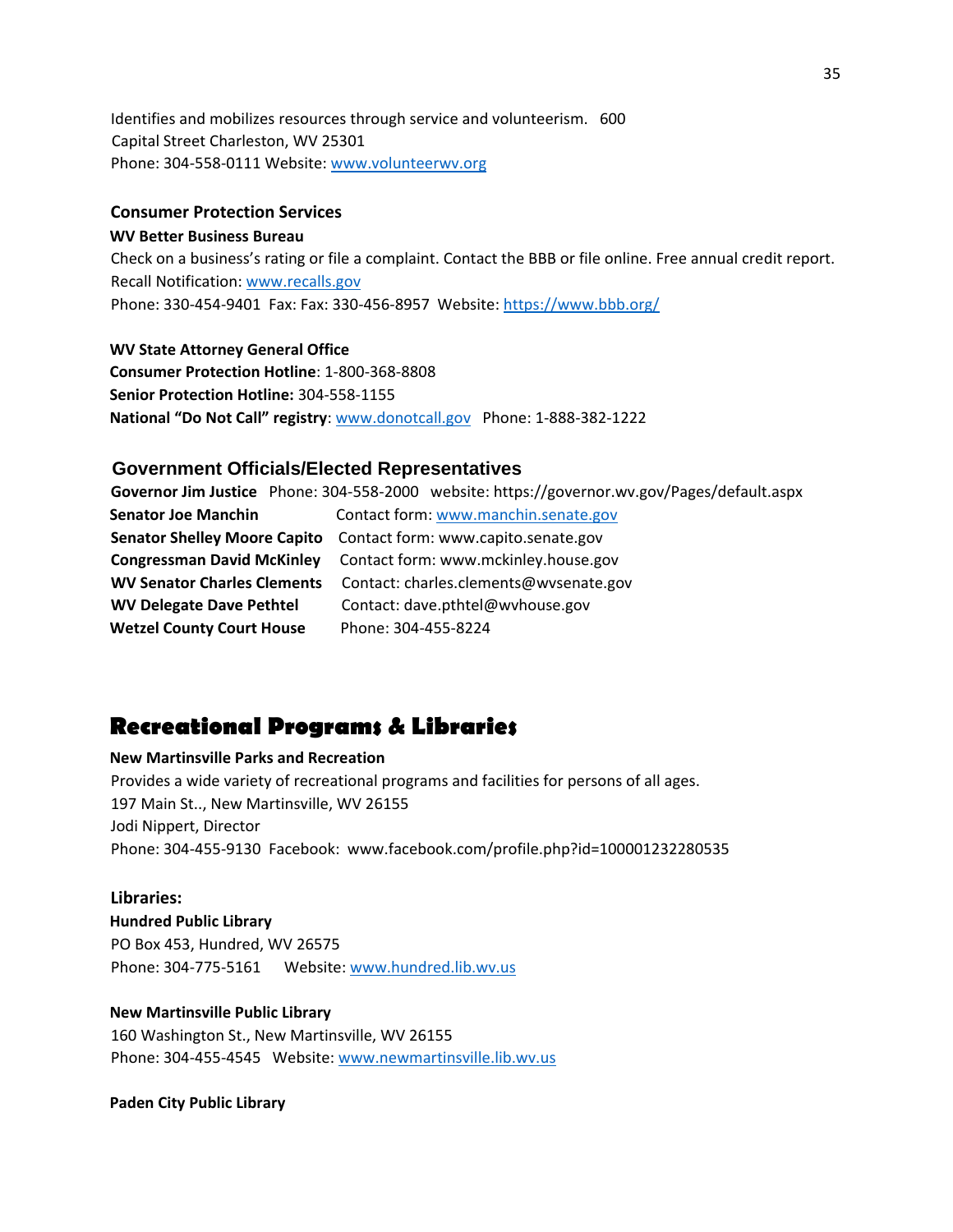114 South 4th St., Paden City, WV 26159 Phone: 304-337-9333 Website: www.padencity.lib.wv.us

**Pine Grove Public Library**  PO Box 416, Pine Grove, WV 26419 Phone: 304-889-3288 Website: www.pinegrove.lib.wv.us

# **National Charitable Organizations/ Programs**

**American Heart Association**  Phone: 1-800-AHA-USA1 Website: www.heart.org **American Lung Association**  Smoking cessation assistance & asthma camps Phone: 1-800-lung USA Website: www.lung.org **American Red Cross**  Provides disaster relief, volunteer opportunities, educational services and classes such as first aid, pet first aid, and swimming lessons. Phone: 304-232-0711 Website: [www.redcross.org](http://www.redcross.org/)

#### **Easterseals**

Provides physical, occupational and speech therapies, early intervention services, social work services, medical services and advocacy to Individuals with disabilities and developmental delays. 1305 National Rd., Wheeling, WV **New Martinsville Clinic/Dr. Kitts**  Wetzel County Center for Children & Families 128 Main Street, New Martinsville (304) 455-2468 Phone: 304-242-1390 Website: www.easterseals.com **Lions Club**  Provides assistance with eye care for needy recipients.

**New Martinsville Lions Club**  Phone: 304-455-6148 Email: slhachem3@gmail.com Website: [www.lionsclubs.org/en](http://www.lionsclubs.org/en) **Friendly Lions**  Phone: 304-652-1766 Website: www.friendlylionsclub.org/ **Rotary Club of New Martinsville** 179 North St., New Martinsville, WV 26155 Phone: 304-455-2739 Facebook: www.facebook.com/New-Martinsville-Rotary-Club-128200423877234 **Quota International of New Martinsville**  Hosts the yearly Multiphasic Blood Analysis and Health Fair Phone: 304-455-5131 Website: www.quotaofnewmartinsville.org **Masonic Lodge #39**

302 Main St., New Martinsville, WV 26155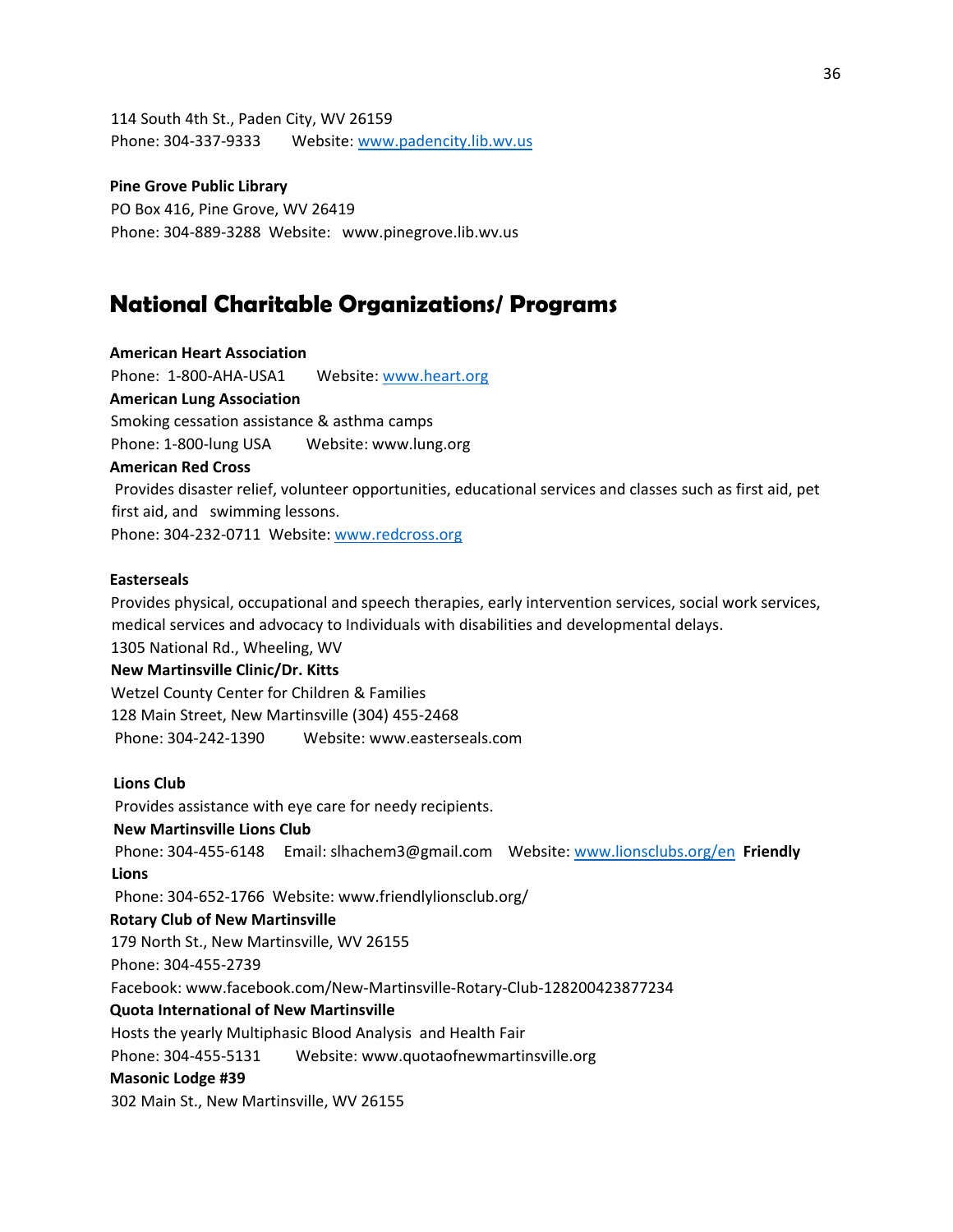Phone: 304-455-9784 **Moose Lodge #931**  180 North St., New Martinsville, WV 26155 Phone: 304-455-4260 **United Way Of The Upper Ohio Valley & WV 211 WV 2-1-1** offers a complete data base of services available 24/7 Go to[: www.WV211.org o](http://www.wv211.org/)r Text your zip code to 898-211 or Call 2-1-1 Phone: 304-2324652 Website[: www.unitedwayuov.org/ E](http://www.unitedwayuov.org/)mail: Email: Jrine@unitedwayuov.org

# **Pet Services**

### **Wetzel County Animal Welfare League**

Spay and neuter assistance, pet-related expense assistance such as rabies vaccines. Help is considered based on need and availability. PO Box 137, Proctor, WV 26055 Phone: 304-815-4145 Email: wcawl2020@gmail.com

### **Wetzel County Animal Shelter**

Provides a shelter for rescued animals that can be adopted. 399 Mollohan Dr., New Martinsville, WV 26155 Phone: 304-455-5348 Website: [www.wetzelpets.com](http://www.wetzelpets.com/) [Em](http://www.wetzelpets.com/)ail: pamferrell98@gmail.com

#### **Veterinarians**

**Mountain Valley Veterinary Clinic**  Large and small animals. Mobile medical unit. 3913 Veterans Hwy., New Martinsville, WV 26155 Phone: 304-337-8080 Website: www.mountainvalleyveterinaryclinicwv.com/ **New Martinsville Animal Hospital, LLC**  Spay Neuter grants/ Immunization clinics 1004 North State Rt. 2, New Martinsville, WV 26155 Facebook: www.facebook.com/NewMartinsvilleAnimalHospital Phone: 304-455-3990

**Emergency pet care Animal Urgent Care Center**  4201 Wood Street #1 Wheeling, WV 26003 Phone:304-232-0002

#### **Animal Veterinary Emergency Treatment**

3602 E 7th Street Parkersburg, WV 26104 Phone: 304-428-8387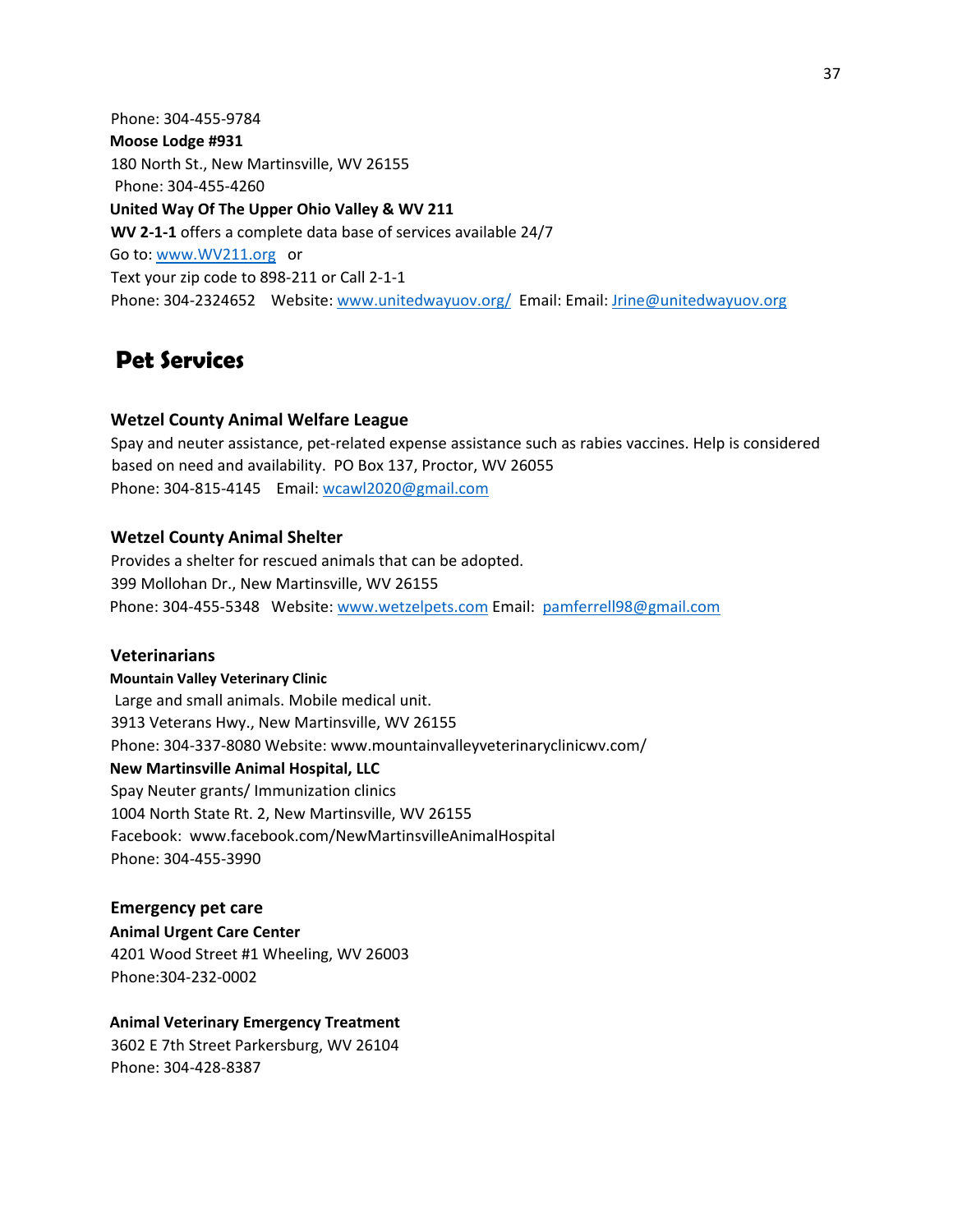## **Emergency/Hotline Numbers**

- Child Abuse Hotline 1-800-352-6513
- National Domestic Violence Hotline 1-800-799-7233
- National Runaway Hotline 1-800-621-4000
- National Sexual Assault Hotline 1-800-656-4673
- National Suicide Prevention Hotline 1-800-273-8255
- Poison Control Center 1-800-222-1222
- West Virginia Arson Hotline 1-800-233-3473
- National Adoption Center 1-800-862-3678
- Adult Basic Education Hotline 1-800-642-2670
- National AIDS Hotline 1-800-232-4636
- West Virginia Tobacco Quit Line 1-877-966-8784
- The American Council for the Blind 1-800-424-8666
- Guide Dog Foundation 1-800-548-4337
- Cancer Information Service 1-800-422-6237
- Child Find of America Inc. 1-800-426-5678
- American Diabetes Association 1-800-342-2383
- National Down Syndrome Society Helpline 1-800-221-4602
- International Dyslexia Association 1-800-222-3123
- National Center for Learning Disabilities 1-888-575-7373
- Epilepsy Foundation 1-800-332-1000
- Food Stamp Information 1-800-642-8589
- Grief Recovery Helpline 1-800-445-4808
- Center for Disease Control and Prevention 1-800-232-4636
- Internal Revenue Service Questions 1-800-829-1040
- American Kidney Fund 1-800-638-8299
- American Liver Foundation 1-800-465-4837
- National Center for Missing Children 1-800-843-5678
- West Virginia Division of Motor Vehicles 1-800-642-9066
- Organ Donor Education Organization 1-800-528-2971
- West Virginia Education Association Parent Helpline 1-800-642-8541
- National Parkinson's Disease Foundation 1-800-473-4636
- American SIDS Institute 1-800-232-7437
- American Speech, Language, Hearing Association 1-800-638-8255
- West Virginia Advocates 1-800-950-5250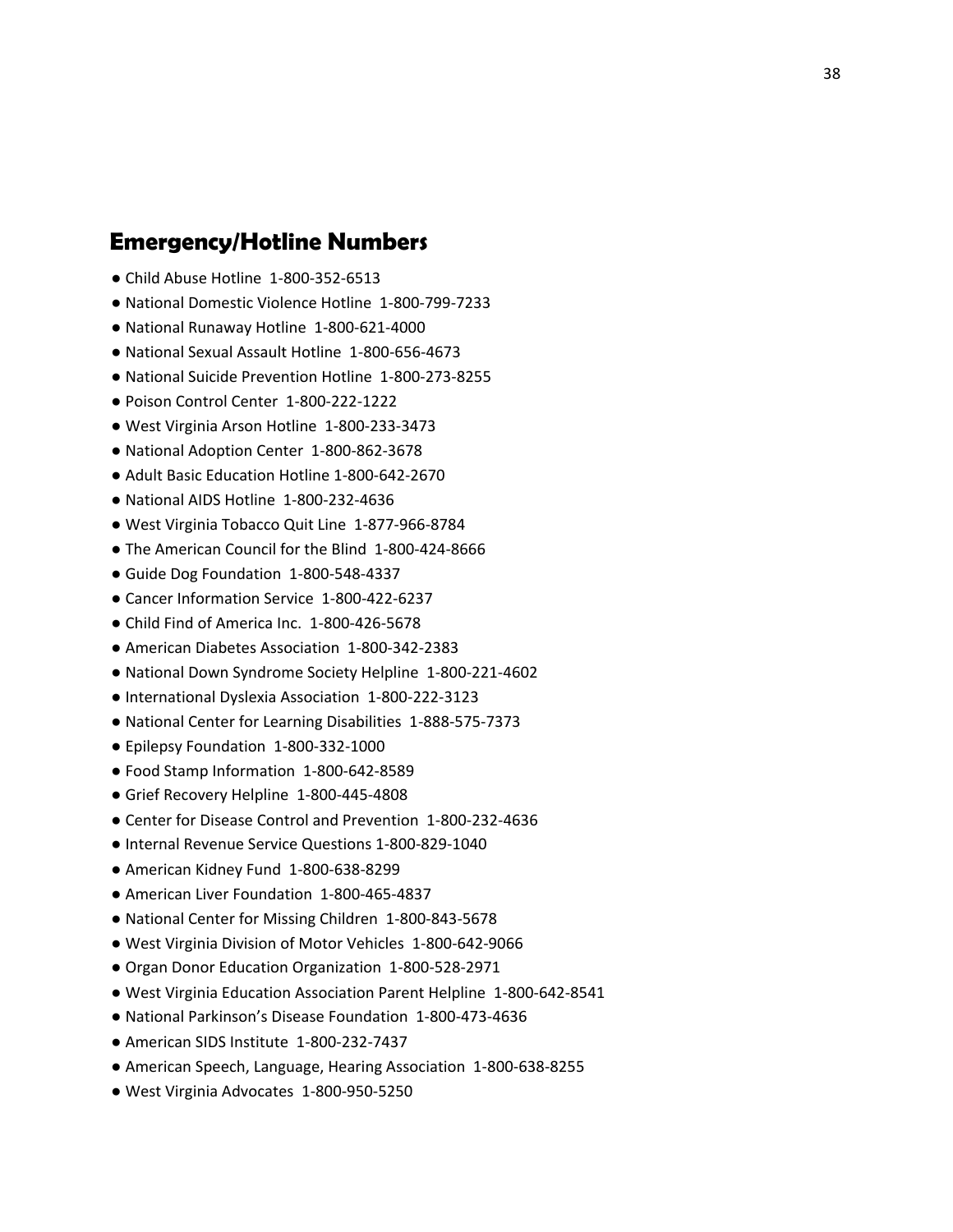- West Virginia Women's Health Center 1-800-642-8670
- AIDS and Sexually Transmitted Disease Prevention 1-800-642-8244
- Family Matters Hotline 1-888-983-2645
- Black Lung Program 1-800-422-7398
- Family Planning Hotline 1-800-642-8522
- Immunization Questions Hotline 1-800-642-3634
- Gamblers Helpline 1-800-426-2537
- Voter Registration: [www.GoVoteWV.com](http://www.govotewv.com/) (304) 558-6000

#### **Wetzel County Office of Emergency Services**

80E Benjamin Dr., New Martinsville, WV 26155 Phone: 304-455-6960

**Code Red Emergency Notification System** notifies you in the event of an emergency in your area.

https://public.coderedweb.com/CNE/183353CC9EC4

**Radio**: **AM**: 1170; 1330; 1610 **FM:** 103.9; 99.5 **Television**: channels 7, 9, & 12

#### **Area Emergency Numbers for Emergencies Only**

- New Martinsville City Police: 304-455-9100
- Wetzel County Ambulance: 304-455-2430
- West Virginia State Police: 304-455-0913
- St. Joseph's Fire Department: 304-455-5206
- New Martinsville Fire Department: 304-455-9115
- Wetzel County Sheriff: 304-455-2430
- New Martinsville Ambulance: 304-455-5931
- Grandview Fire Department: 304-455-1317
- Paden City Fire Department: 304-337-2281
- Paden City Police: 304-337-2281
- West Virginia State Police: 304-455-0913
- Reader Fire Department: 304-386-4666
- Smithfield Fire Department: 304-334-3642
- Pine Grove Fire Department: (304)889-3353
- Wetzel County Emergency Squad: (304)889-3393
- Jacksonburg Fire Department: (304)889-2400
- Wileyville Fire Department: (304)889-2442
- Hundred Fire Department: (304)775-2384
- Hundred Police Department: (304)775-5131
- West Virginia State Police: (304)775-4488
- United Emergency Unit: (304)775-7455
- Silver Hill Fire Department: (304)775-2925
- Folsom Fire Department: (304)334-5347